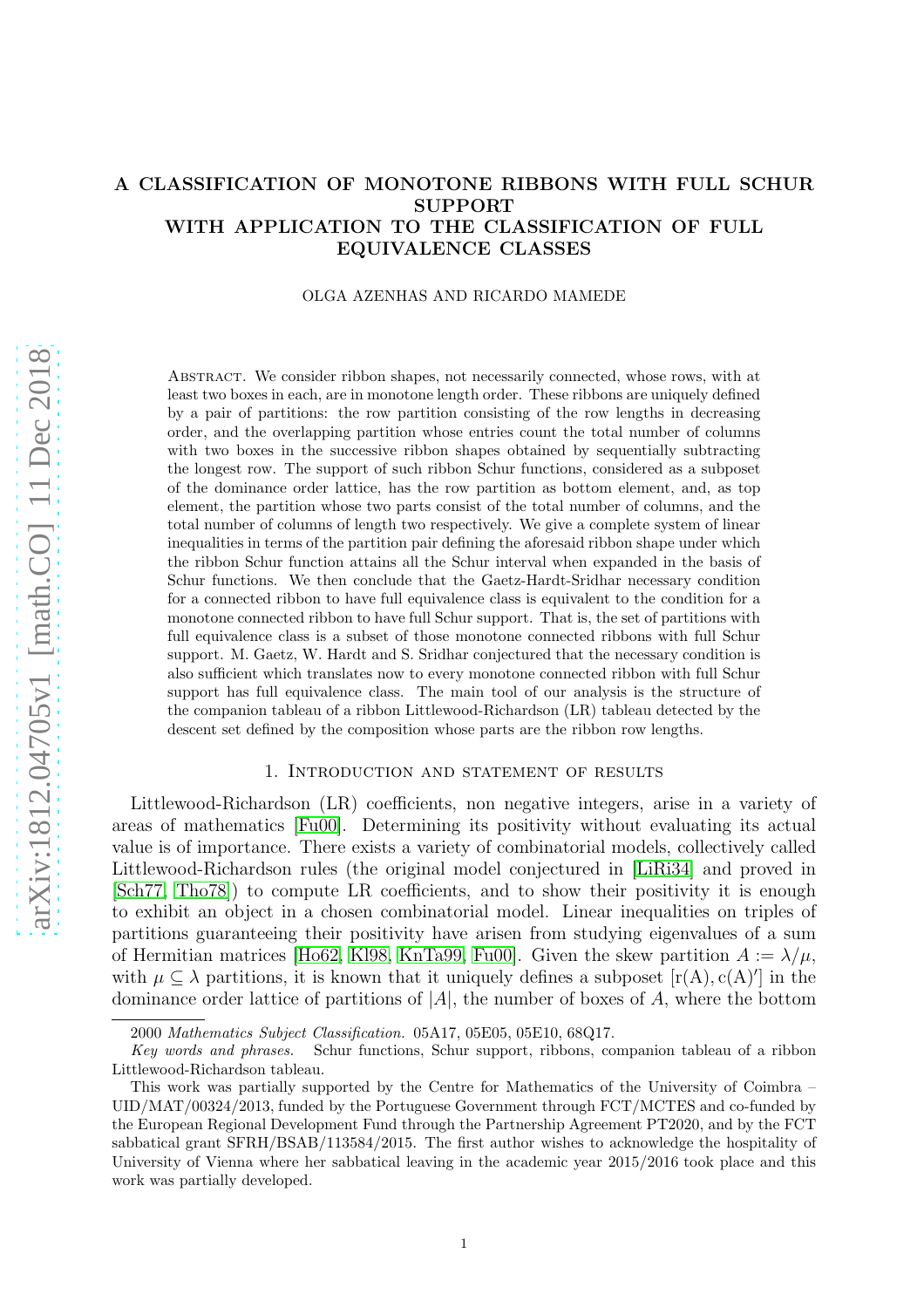element  $r(A)$  is the partition formed by the row lengths of A, and the top element  $c(A)'$  is the conjugate of the partition  $c(A)$  formed by the column lengths of A. The meaning of this interval is that, given the partition  $\nu$  of |A|, the LR coefficient  $c_A^{\nu} := c_{\mu,\nu}^{\lambda} > 0$  only if  $\nu \in [\text{r}(A), \text{c}(A)']$  and, in particular,  $c_A^{\text{r}(A)} = c_A^{\text{c}(A)'} = 1$  (see, for instance, [\[Az99,](#page-34-0) [Mc08\]](#page-35-7) and references therein). Indeed it is not enough  $\nu \in [r(A), c(A)']$  to guarantee that  $c_A^{\nu} > 0$ [\[KnTa99,](#page-35-6) [Fu00\]](#page-35-0).

The LR coefficient  $c_A^{\nu}$  is a structure coefficient. It arises, for example, as the multiplicity of the Specht module  $S^{\nu}$  in the decomposition of the skew Specht module  $S^A$  into irreducible representations of the symmetric group  $\sum_{|A|}$ ,

<span id="page-1-1"></span>(1.1) 
$$
S^{A} \cong \bigoplus_{\nu \in [r(A), c(A)'] } (S^{\nu})^{\oplus c_{A}^{\nu}};
$$

and, in the algebra of symmetric functions, as a coefficient of the Schur function  $s_{\nu}$  in the expansion of the skew Schur function  $s_A$  in the basis of Schur functions  $s_{\nu}$ ,

<span id="page-1-0"></span>(1.2) 
$$
s_A = \sum_{\nu \in [\mathbf{r}(\mathbf{A}), \mathbf{c}(\mathbf{A})']} c_A^{\nu} s_{\nu}.
$$

The expansion [\(1.2\)](#page-1-0) is also the image of the character of  $S<sup>A</sup>$  under the Frobenius characteristic map. Another way to look either at expansions [\(1.1\)](#page-1-1) or [\(1.2\)](#page-1-0) is that given  $A = \lambda/\mu$ ,  $\mu \subseteq \lambda$ , they generate all possible positive LR coefficients  $c_A^{\nu} := c_{\mu,\nu}^{\lambda}$ . In view of these expansions,  $[r(A), c(A)']$  is then the Schur interval of the skew shape A, and the Schur support [A] of the skew shape A is the set of partition shapes  $\nu$  where either  $S^{\nu}$ appears with positive multiplicity in [\(1.1\)](#page-1-1) or  $s_{\nu}$  appears with nonzero coefficient in [\(1.2\)](#page-1-0),

<span id="page-1-2"></span>(1.3) 
$$
[A] := \{ \nu : c_A^{\nu} > 0 \} \subseteq [r(A), c(A)'].
$$

The skew shape A is said to have full Schur support when in  $(1.3)$  the support coincides with the Schur interval.

A very general problem in the calculus of shapes is the classification of skew shapes A whose Schur support consists of the whole interval  $[r(A), c(A)']$  in the dominance order lattice of partitions. (See also Question 5.1 in [\[McWi12,](#page-35-8) Section 5].) In other words, given the partition  $\nu$  of |A|, we ask under which conditions one has,  $c_A^{\nu} > 0$  if and only if  $\nu \in [r(A), c(A)']$ . In the special case of requiring all coefficients  $c_A^{\nu} = 1$ , the multiplicity free full interval, a classification was given in [\[ACM17\]](#page-34-1). We here give, in Theorem [1.4,](#page-4-0) a full Schur support classification for monotone ribbon shapes, not necessarily connected, with at least two boxes in each row, in terms of linear inequalities  $(1.8)$  satisfied by the partition pair  $(\alpha, p)$  consisting of the row and overlapping partitions defining the monotone ribbon shape (see Proposition [3.2\)](#page-13-0). The significance of this classification also amounts to the classification of connected ribbons with full equivalence class ([\[GaHaSr17,](#page-35-9) Definition 7]), that is, connected ribbons whose Schur support is invariant under any order rearrangement of the rows. More precisely, monotone connected ribbons with full equivalence class only exist among those with full Schur support. This is a recent input on our study of monotone ribbons having full Schur support and comes from the work by Gaetz, Hardt, Sridhar and Quoc Tran [\[GaHaSr17,](#page-35-9) [GaHaSrTr17\]](#page-35-10) where the support equality among connected ribbon Schur functions under any order rearrangement of the rows is addressed. The set of connected ribbons with full equivalence class has partitions as ribbon representatives. Lemma [1.7](#page-5-0) shows that the Gaetz-Hardt-Sridhar necessary condition [\[GaHaSr17,](#page-35-9) Theorem II.1] for connected ribbons to have full equivalence class is equivalent to our classification, in Theorem [1.4,](#page-4-0) of monotone connected ribbons with full Schur support. Theorem [1.8](#page-5-1) concludes that a monotone connected ribbon with full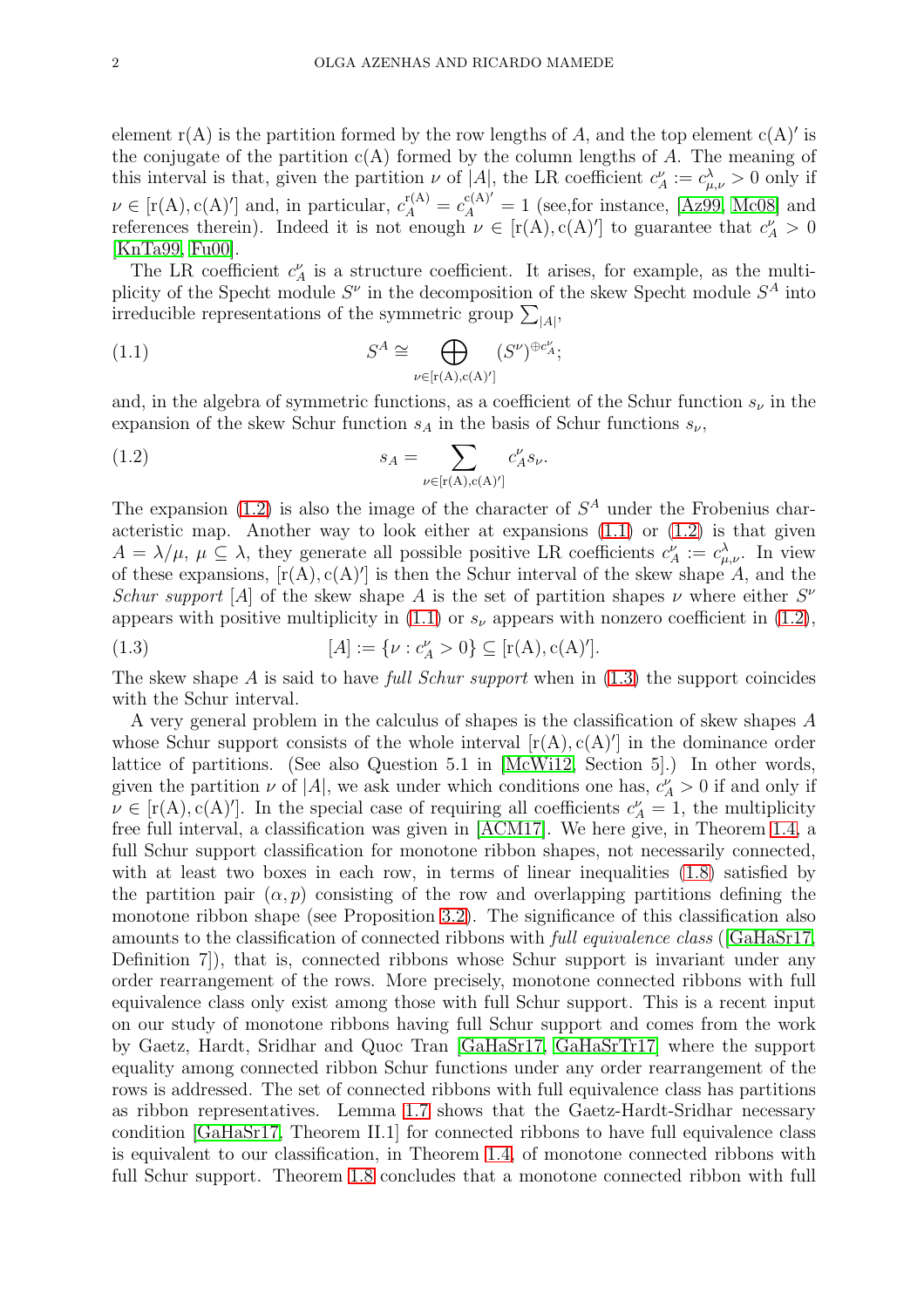equivalence class has full Schur support. For monotone connected ribbons with at most four rows, ribbons with full equivalence class coincide with ribbons with full Schur support.

Earlier work on calculus of skew shapes are, for instance, Schur support containments by Pylyavskyy, McNamara and van Willigenburg [\[DoPy07,](#page-35-11) [McWi12\]](#page-35-8), skew shapes with the same Schur support or skew Schur function equalities by McNamara and van Willigenburg [\[Mc08,](#page-35-7) [McWi09\]](#page-35-12). In particular, ribbon Schur functions were already considered by MacMahon [\[Mac17,](#page-35-13) 199–202] and Foulkes [\[Fo76\]](#page-35-14) with representation-theoretic significance by the last. Finally, it is worth noting that Reiner, Shimozono [\[ReShi98\]](#page-35-15) and R. I. Liu [\[Liu12\]](#page-35-16) have considered Specht modules and, therefore, Schur functions for more general diagrams than skew shapes. However, apart percentage-avoiding diagrams [\[ReShi98\]](#page-35-15), the combinatorial description of the coefficients for the Schur expansion is not known in general.

1.1. Overlapping partition of a monotone ribbon and descent set of a SYT. Arbitrary connected ribbons (diagrams corresponding to skew shapes containing no  $2 \times 2$ ) rectangle) are in bijection with compositions assigning to the ribbon the row lengths. Thanks to the  $\pi$ -rotation symmetry of LR coefficients [\[St99,](#page-35-17) [ACM09\]](#page-34-2), the Schur support classification of LR monotone ribbons may be reduced to ribbons with row lengths in monotone decreasing order. Decreasing monotone ribbons with rows in length at least two, have at most columns of length two which occur exactly when two rows overlap: the overlapping partition  $p$ , read in reverse order, records sequentially, by accumulation, the number of columns of length two from the bottom to the top rows of the ribbon (see Section [3](#page-12-0) and Definition [3.1\)](#page-13-1). Proposition [3.2](#page-13-0) shows that monotone ribbons, not necessarily connected, with at least two boxes in each row in monotone length order, are in bijection, up to an antipodal rotation, with partition pairs  $(\alpha, p)$  where the  $\ell(\alpha)$  parts of the row lengths partition  $\alpha = (\alpha_1, \ldots, \alpha_{\ell(\alpha)})$  are in length at least two, and the  $\ell(p)$ parts of the overlapping partition  $p = (p_1, \ldots, p_{\ell(\alpha)-1}, 0)$  are assigned by a multiset of  $\{\ell(\alpha) - k, \ldots, 2, 1\}$  of cardinality  $\ell(\alpha) - k \leq \ell(p) \leq \ell(\alpha) - 1$  with  $k \in \{1, \ldots, \ell(\alpha)\}.$  We often denote these ribbons by  $R^p_\alpha$ , or just say the partition  $\alpha$  with overlapping partition p to mean that p is the overlapping partition of the ribbon  $R^p_\alpha$ . The Schur interval of our ribbon  $R^p_\alpha$ , with  $k = \ell(\alpha) - p_1$  connected components, is

<span id="page-2-0"></span>(1.4) 
$$
[R_{\alpha}^p] \subseteq [\alpha, (|\alpha| - \ell(\alpha) + k, \ell(\alpha) - k)].
$$

<span id="page-2-1"></span>Example 1.1. The partition pair  $(\alpha = (3, 3, 2, 2, 2), p = (2, 2, 1, 1, 0)$  where  $p_1 = \ell(\alpha) - 3 =$ 2 and  $\ell(p) = \ell(\alpha) - 1 = 4$ , defines the monotone ribbon  $R^p_{(3,3,2,2,2)}$ , below, with 3 connected components, and Schur interval  $[(3, 3, 2, 2, 2), (10, 2)],$ 



Our classification is based on the fact that given a monotone ribbon with row lengths at least two, defined by the partition pair  $(\alpha, p)$ , the existence of a companion tableau [\[LecLen17,](#page-35-18) [Nak05,](#page-35-19) Appendix] for an LR filling of  $R^p_\alpha$  with content  $\nu$ , is equivalent to show that the triple of partitions  $\alpha$ , p and  $\nu$  satisfy a certain system of linear inequalities [\(1.6\)](#page-4-2) in Theorem [1.2.](#page-4-3) The companion tableau of a LR connected ribbon  $R_{\alpha}$  is detected by the descent set  $S(\alpha) = {\alpha_1, \alpha_1 + \alpha_2, \dots, \alpha_1 + \dots + \alpha_{\ell(\alpha)-1}}$  of its standardization (see sections [2.1](#page-7-0) and [2.2\)](#page-7-1). The following alternative description of the LR coefficients in the expansion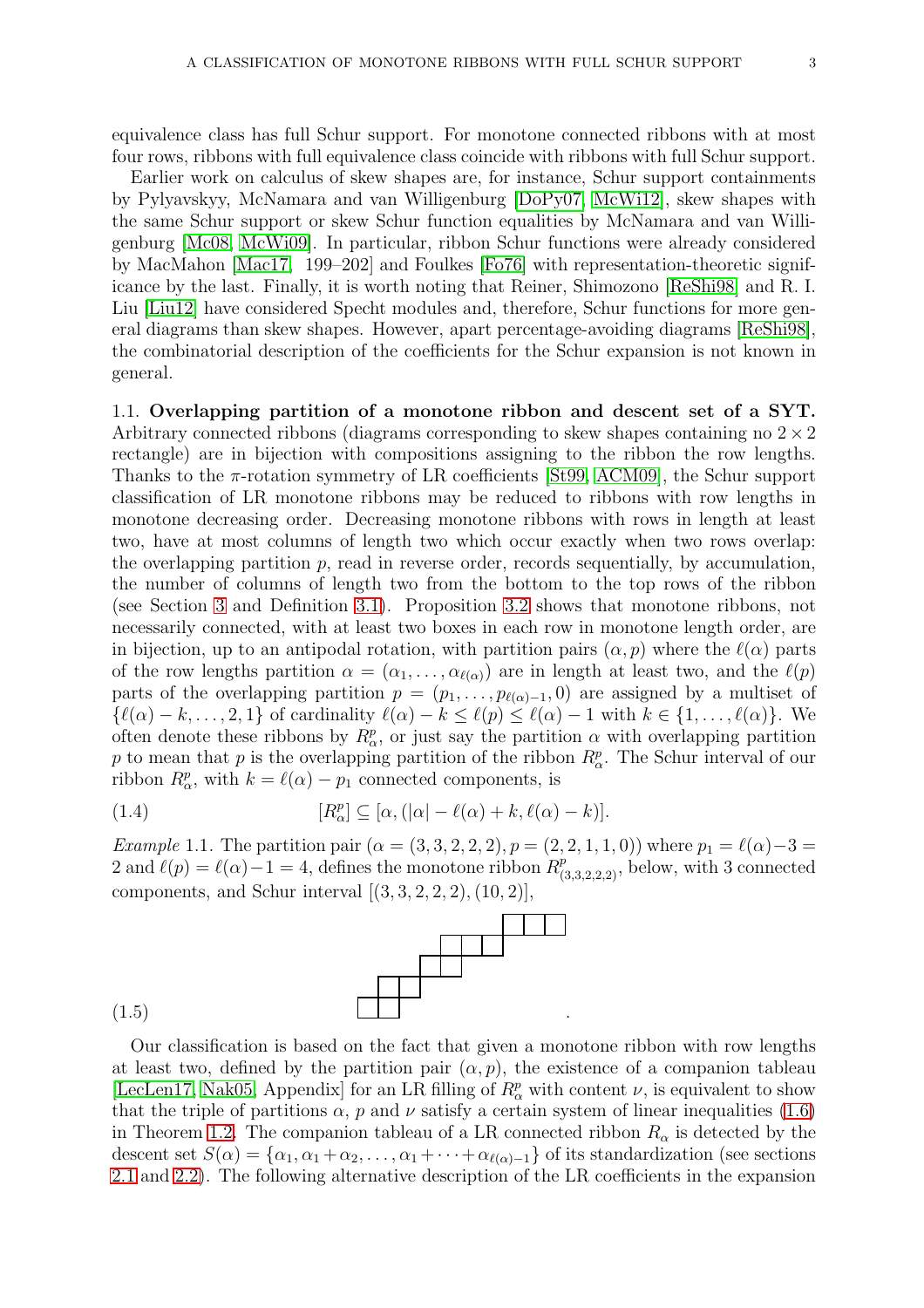[\(1.2\)](#page-1-0) is known [\[Fo76,](#page-35-14) [Ge84,](#page-35-20) [Ge93\]](#page-35-21), counting exactly standardized companion tableaux of connected LR ribbons.

<span id="page-3-0"></span>**Theorem 1.1.** [\[Fo76,](#page-35-14) [Ge84,](#page-35-20) [Ge93\]](#page-35-21). Let  $\alpha$  be any composition of N and  $R_{\alpha}$  the corresponding connected ribbon shape. Then

$$
s_{R_{\alpha}} = \sum_{\nu} d_{\nu,\alpha} s_{\nu},
$$

where  $\nu$  runs on the set of partitions of N, and  $d_{\nu,\alpha}$  is the number of standard Young tableaux (SYT) of shape  $\nu$  and descent set  $S(\alpha) = {\alpha_1, \alpha_1 + \alpha_2, \ldots, \alpha_1 + \cdots + \alpha_{\ell(\alpha)-1}}$ .

This means that given the connected ribbon  $R_{\alpha}$ , the LR ribbon coefficient  $c_{R_{\alpha}}^{\nu} = d_{\nu,\alpha}$ is positive if and only if there exists a semistandard Young tableau (SSYT) tableau of shape  $\nu$  and content  $\alpha$  whose standardization has descent set  $\mathcal{S}(\alpha) = {\alpha_1, \alpha_1 + \alpha_2, \ldots, \alpha_n}$  $\alpha_1 + \cdots + \alpha_{\ell(\alpha)-1}$ . For ordered compositions with parts of length at least two, we show, in Theorem [1.2,](#page-4-3) that the existence of such standard Young tableau guaranteeing the positivity of  $c_{R_{\alpha}}^{\nu}$  is equivalent to require that the triple of partitions  $\alpha$ ,  $\nu$  and  $p =$  $(\ell(\alpha) - 1, \ldots, 2, 1, 0)$  satisfy a certain system of linear inequalities [\(1.6\)](#page-4-2). More generally, we prove that the characterization is valid for monotone ribbons with  $k$  components by replacing the stair partition p of  $\ell(\alpha) - 1$  with a multiset of  $\ell(\alpha) - k, \ldots, 1$  of cardinality  $\ell(\alpha) - k \leq \ell(p) \leq \ell(\alpha) - 1$ , where  $k \in \{1, ..., \ell(\alpha)\}\$ . Our method then consists of explicitly identifying in a SSYT of shape  $\nu$  and content the partition  $\alpha$ , the obstructions for being a companion tableau for a monotone LR ribbon, with the goal to remove them through a *rotation procedure* (see Subsection [4.2\)](#page-19-0). This removal is possible whenever linear inequalities [\(1.6\)](#page-4-2) are satisfied by the triple of partitions  $(\alpha, p, \nu)$ . More precisely, the *effective* obstructions, detected by the overlapping partition  $p$ , correspond to some elements in  $\mathcal{S}(\alpha)$  which are not in the descent set of the standardized tableau. Thus to exhibit the positivity of a such LR ribbon coefficient one just needs to exhibit a companion tableau for the ribbon LR filling. To minimize the number of obstructions that we have to deal with we work out on a SSYT with canonical filling (see Section [2.4\)](#page-9-0).

1.2. Monotone ribbons: witness vectors and their slacks. Put  $x_+ := max\{0, x\}$ where x is a real number. To a monotone ribbon  $R^p_\alpha$ , we associate a sequence  $\{\tilde{g}^i\}_{i=1}^{\ell(p)-1}$  $\frac{i=1}{i}$ of  $\ell(p) - 1$  witness vectors, and to each witness  $\tilde{g}^i$  we assign the slack  $p_{i+1} - 1$ , for  $i \in \{1, \ldots, \ell(p)-1\}.$ 

<span id="page-3-1"></span>**Definition 1.1.** Let  $\alpha$  be a partition with parts at least two and with overlapping par-

tition p. For each  $i \in \{1,\ldots, \ell(p)-1\}$ , put  $\varrho_i - 1 := \sum$  $\ell(\alpha)$  $q = i + 1$  $\alpha_q - p_{i+1} > 0$  the rest of order i of  $R^p_\alpha$ , that is, the total number of columns in the last  $\ell(\alpha) - i$  rows of  $R^p_\alpha$ . Define the *i-witness vector* of  $R^p_\alpha$  to be the nonnegative vector  $\tilde{g}^i = (\tilde{g}_1^i, \ldots, \tilde{g}_i^i)$ where  $\tilde{g}_j^i := [\varrho_i - \alpha_j]_+$ ,  $j = 1, \ldots, i$ . The slack of the *i*-witness vector is  $p_{i+1} - 1$ , for  $i \in \{1, \ldots, \ell(p)-1\}$ . If  $\ell(p) = 0, 1, R_{\alpha}^{p}$  has no witness vectors.

The size  $|\tilde{g}^i| := \sum_{j=1}^i [\varrho_i - \alpha_j]_+$  of the *i*-witness vector  $\tilde{g}^i$  is said to fit its slack, if  $|\tilde{g}^i| \leq p_{i+1} - 1$ , otherwise is said to be oversized.

Remark 1.1. For  $i \in \{1,\ldots,\ell(p)-1\}$ ,  $\varrho_i$  exceeds the total number of columns in the last  $\ell(\alpha) - i$  rows of  $R^p_\alpha$ . In any LR filling of  $R^p_\alpha$  the  $i + 1$ 's are filled in the last  $\ell(\alpha) - i$  rows, and thereby its number is  $\langle \varrho_i, \text{ For } i \in \{1, \ldots, \ell(p)-1\}, \tilde{g}^i = 0 \text{ if and only if } \alpha_i \geq \varrho_i.$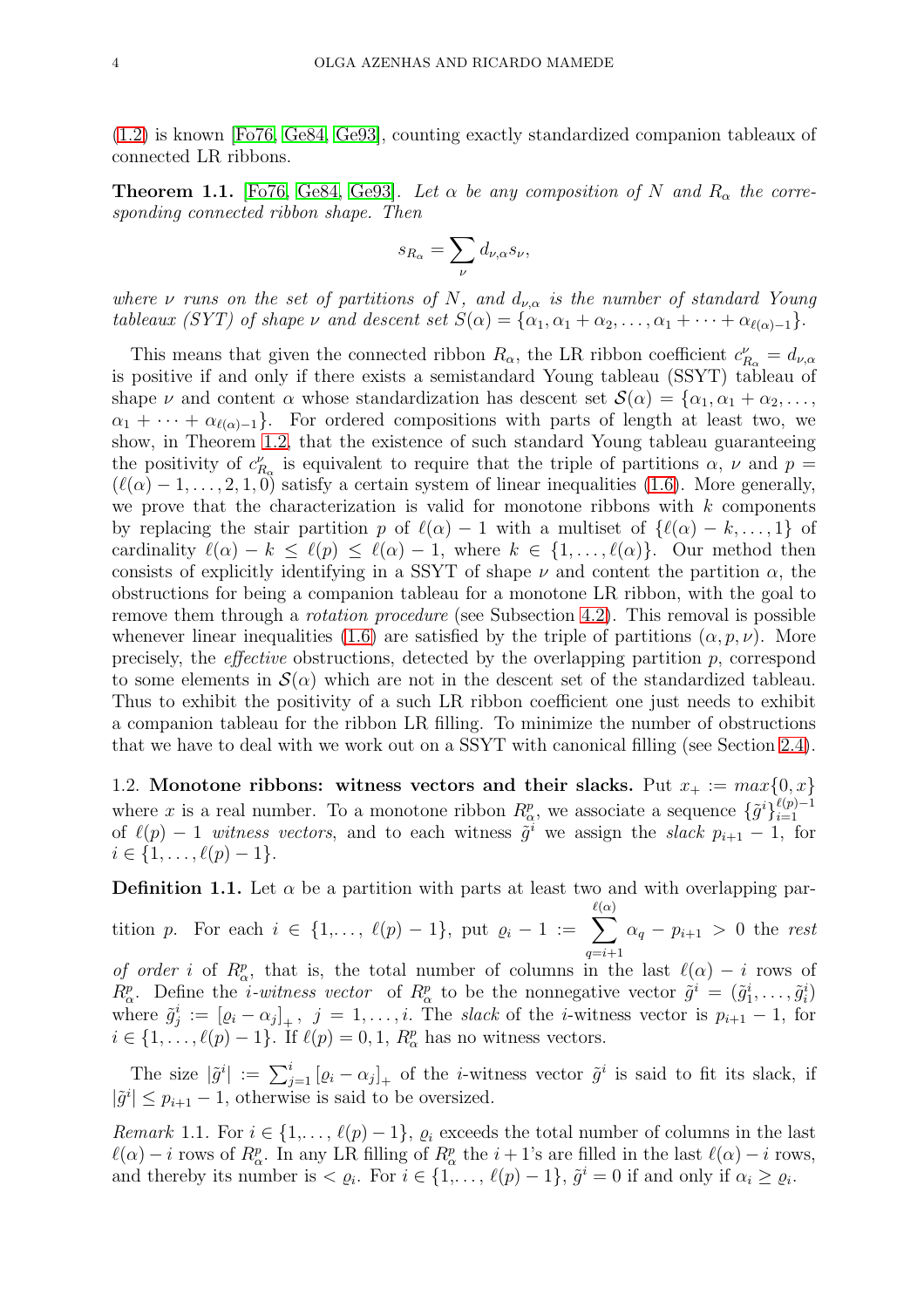1.3. Statement of main results. Our key result is Theorem [1.2](#page-4-3) which determines  $c^{\nu}_{I}$  $P_{R_{\alpha}}^{\nu} > 0$  without determining its actual value. It gives a set of linear inequalities on the partition triple  $(\alpha, p, \nu)$  as necessary and sufficient conditions for the positivity of  $c^{\nu}_{I}$  $P_{R_{\alpha}}^{\nu}$ . The inequalities are explained by the combinatorial interpretation of  $\alpha \preceq \nu$  in the dominance order on partitions (see Remark [2.1\)](#page-9-1), and the obstruction of the overlapping partition p to the partitions dominating  $\alpha$ . When  $p = 0$ , we have no such obstruction,  $c_{R_\alpha}^{\nu}$  is a Kostka number, and  $\alpha \preceq \nu$  characterizes completely the aforesaid positivity.

<span id="page-4-3"></span>**Theorem 1.2.** Let  $\alpha$  be a partition with parts at least two and overlapping partition  $p = (p_1, \ldots, p_{\ell(\alpha)-1}, 0)$ , and  $\nu$  a partition of  $|\alpha|$ . Then

<span id="page-4-2"></span>(1.6) 
$$
c_{R_{\alpha}}^{\nu} > 0 \Leftrightarrow \begin{cases} \nu \in [\alpha, (|\alpha| - p_1, p_1)], \\ \nu_i \leq \sum_{q=i}^{\ell(\alpha)} \alpha_q - p_i, \text{ for } 1 \leq i \leq \ell(p). \end{cases}
$$

In particular, when  $\ell(p) = \ell(\alpha) - 1$ , that is,  $p_i = \ell(\alpha) - i$ ,  $1 \leq i \leq \ell(\alpha)$ , there exists a SYT of shape v with descent set  $\mathcal{S}(\alpha)$  if and only if the right hand side of [\(1.6\)](#page-4-2) is satisfied.

The necessary and sufficient condition [\(1.6\)](#page-4-2) is easily read:  $\nu \in [\alpha, (|\alpha| - p_1, p_1)]$  is in the support of  $R_{\alpha}^p$  if and and only if the  $\nu_i < \varrho_{i-1}$ , with  $\varrho_0 := |\alpha| - p_1 + 1$ , for  $i = 1, \ldots, \ell(p)$ . With this on hand we give a criterion to decide when  $R^p_\alpha$  has full Schur support, that is, when one has  $c_{\mu}^{\nu}$  $P_{R_{\alpha}}^{\nu} > 0$  if and only if  $\nu \in [\alpha, (\vert \alpha \vert - p_1, p_1)].$  The test assigns to each  $i \in \{1, \ldots, \ell(p)-1\}$  the *i*-witness vector of  $R^p_\alpha$  and compares its size with the slack  $p_{i+1} - 1 \geq 0$ . The existence of a single witness fitting its slack prevents the full Schur support because it can be used to construct a partition in the Schur interval but not in the support. This is the case of a witness of size zero, that is, when the partition  $\alpha$  has  $\alpha_i \geq \varrho_i$  for some  $1 \leq i \leq \ell(p)-1$ .

<span id="page-4-4"></span>**Theorem 1.3.** Let  $\alpha$  be a partition with parts  $\geq 2$ , and overlapping partition  $p =$  $(p_1,\ldots,p_{\ell(\alpha)-1},0)$ . Then  $[R^p_\alpha]\subsetneq[\alpha,(\vert\alpha\vert-p_1,p_1)]$  if and only if  $\ell(p)\geq 2$  and, for some  $1 \leq i \leq \ell(p) - 1$ , the size of the *i*-witness vector  $\tilde{g}^i$  fits its slack, that is,

(1.7) 
$$
\sum_{j=1}^{i} [\varrho_i - \alpha_j]_+ \leq p_{i+1} - 1.
$$

In this case,  $\alpha_j + \tilde{g}_j^i \geq \varrho_i \geq p_{i+1} - 1 - |\tilde{g}^i|$ ,  $j = 1, \ldots, i$ , whose decreasing rearrangement is the partition  $(\alpha_1 + \tilde{g}_1^i, \ldots, \alpha_i + \tilde{g}_i^i, \varrho_i, p_{i+1} - 1 - |\tilde{g}^i|)^+$  of  $|\alpha|$  in the Schur interval of  $R^p_\alpha$ but not in the support of  $R^p_\alpha$ .

The equivalent statement for full Schur support is

<span id="page-4-0"></span>**Theorem 1.4.** Let  $\alpha$  be a partition with parts  $> 2$ , and overlapping partition  $p =$  $(p_1,\ldots,p_{\ell(\alpha)-1},0)$ . Then  $[R^p_\alpha]=[\alpha,(|\alpha|-p_1,p_1)]$  if and only if either  $\ell(p)<2$  or  $\ell(p)\geq 2$ and, in this case, for every  $1 \leq i \leq \ell(p)-1$ , the *i*-witness vector of  $R^p_\alpha$  is oversized with respect to its slack, that is,

(1.8) 
$$
\sum_{j=1}^{i} [\varrho_i - \alpha_j]_+ \ge p_{i+1}, \ \ 1 \le i \le \ell(p) - 1.
$$

<span id="page-4-5"></span>*Remark* 1.2.  $R^p_\alpha$  has full support only if

<span id="page-4-1"></span>
$$
\alpha_i < \varrho_i \Leftrightarrow \alpha_i \le \sum_{q=i+1}^{\ell(\alpha)} \alpha_q - p_{i+1}, \quad 1 \le i \le \ell(p) - 1.
$$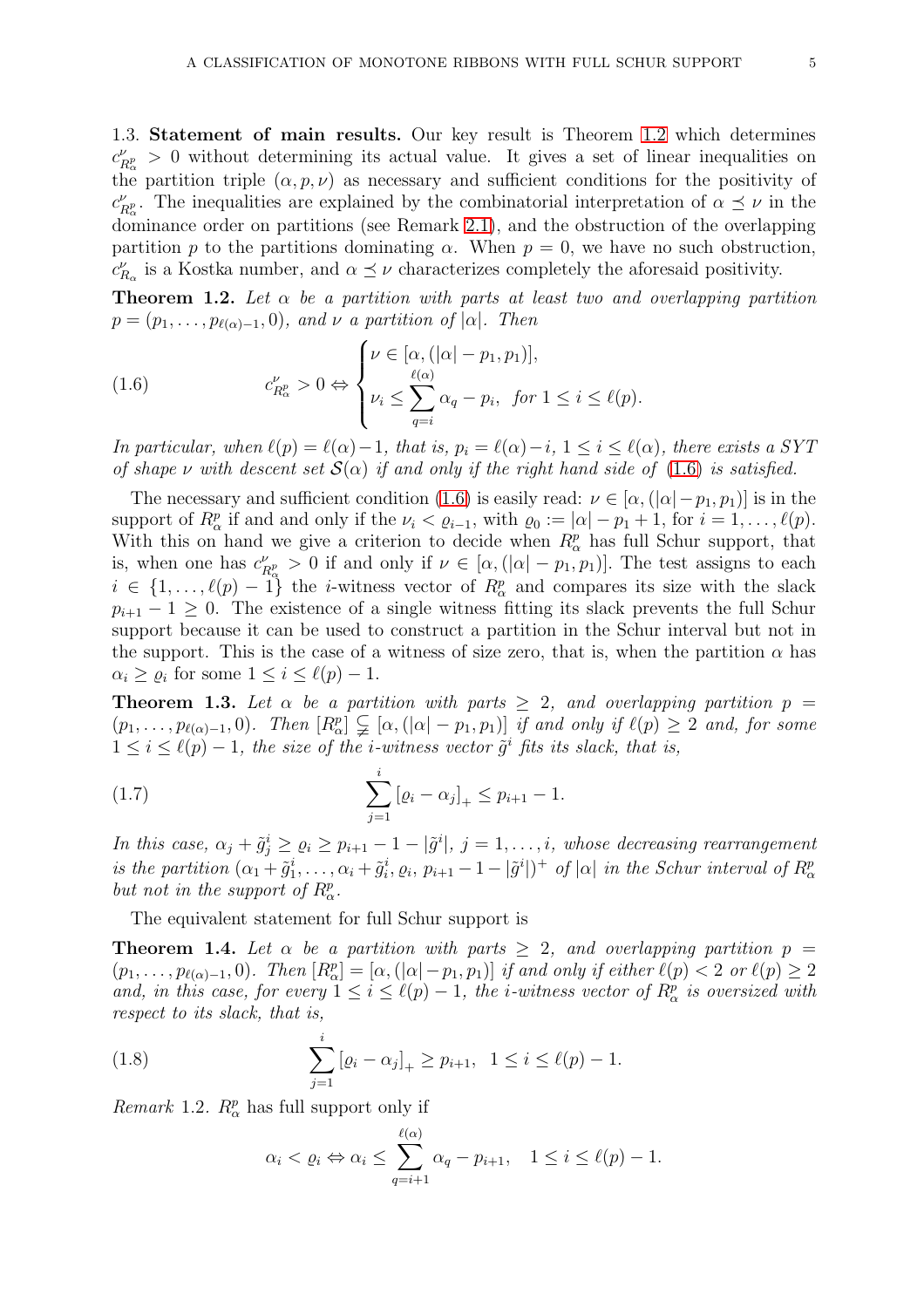The following is a generalization of [\[GaHaSrTr17,](#page-35-10) Theorem 3.6] to monotone disconnected ribbons with  $\ell(p) \leq 3$  which contain the monotone connected ribbons of length  $< 4$ .

### <span id="page-5-4"></span>Corollary 1.5. In particular,

<span id="page-5-5"></span>(a) when  $p = (2, 1, 0^{\ell(\alpha)-2})$ ,  $[R_{\alpha}^p] = [\alpha, (|\alpha| - 2, 2)]$  if and only if

(1.9) 
$$
\alpha_1 < \varrho_1 \Leftrightarrow \alpha_1 < \sum_{q=2}^{\ell(\alpha)} \alpha_q.
$$

(b) when  $p = (3, 2, 1, 0^{\ell(\alpha)-3})$ ,  $[R_{\alpha}^p] = [\alpha, (|\alpha| - 3, 3)]$  if and only if

<span id="page-5-6"></span>(1.10) 
$$
\alpha_1 < \sum_{q=2}^{\ell(\alpha)} \alpha_q - 2 \quad \text{and} \quad \alpha_2 < \sum_{q=3}^{\ell(\alpha)} \alpha_q.
$$

In [\[GaHaSr17,](#page-35-9) Theorem II.1], that we reproduce below as Theorem [1.6](#page-5-2) for the reader convenience, a necessary condition is given for a connected ribbon with parts at least two, to have full equivalence class [\[GaHaSr17,](#page-35-9) Definition 7]. This necessary condition combined with Theorem [1.4](#page-4-0) shows that a monotone connected ribbon with parts  $\geq 2$  has full equivalence class only if it has full Schur support. That is, full equivalence classes only exist among monotone connected ribbons with full Schur support.

<span id="page-5-2"></span>**Theorem 1.6.** [\[GaHaSr17,](#page-35-9) Theorem II.1] Let  $\alpha$  be a partition with parts  $\geq 2$  and  $R_{\alpha}$  a connected ribbon. If  $\alpha$  has full equivalence class then

<span id="page-5-3"></span>(1.11) 
$$
N_j := \max\{k : \sum_{\substack{1 \le i \le j \\ \alpha_i < k}} (k - \alpha_i) \le \ell(\alpha) - j - 2\} < \varrho_j, \ 1 \le j \le \ell(\alpha) - 2.
$$

For monotone connected ribbons, inequality  $(1.11)$  is equivalent to inequality  $(1.8)$  in Theorem [1.4](#page-4-0) characterizing full Schur support.

<span id="page-5-0"></span>**Lemma 1.7.** For all 
$$
j \in \{1, \ldots, \ell(\alpha) - 2\}
$$
,  $(1.12) \ N_j := \max\{k : \sum_{\substack{1 \leq i \leq j \\ \alpha_i < k}} (k - \alpha_i) \leq \ell(\alpha) - j - 2\} < \varrho_j \Leftrightarrow \sum_{\substack{1 \leq i \leq j \\ \alpha_i < \varrho_j}} (\varrho_j - \alpha_i) \geq \ell(\alpha) - j - 1.$ 

In addition, combining Theorem [1.4](#page-4-0) with [\[GaHaSrTr17,](#page-35-10) Theorem 3.6], one has

<span id="page-5-1"></span>**Theorem 1.8.** Let  $\alpha$  be a partition with parts  $\geq 2$  and  $R_{\alpha}$  a connected ribbon. If  $\alpha$  has full equivalence class then  $R_{\alpha}$  has full support. When  $\ell(\alpha) \leq 4$ ,  $\alpha$  has full equivalence class if and only if  $R_{\alpha}$  has full support.

Proofs of main results will be delayed until sections [4,](#page-18-0) [5](#page-25-0) and [6.](#page-30-0)

1.4. Organization of the paper. This paper is organized in seven sections with the following contents. The next section, divided in seven subsections, contains the basic terminology, definitions and results that we shall be using throughout the paper. We highlight the concepts of descent set of a semistandard Young tableau versus SYT and Proposition [2.1](#page-8-0) in Subsection [2.2,](#page-7-1) the combinatorial interpretation of dominance order on partitions, in Subsection [2.3,](#page-9-2) enlightening inequalities [\(1.6\)](#page-4-2), and companion tableau of an LR tableau, in Subsection [2.6,](#page-11-0) our key tool in the proof of the existence of a monotone ribbon LR filling with given shape and content or the positivity of a ribbon LR coefficient.

Section [3](#page-12-0) is divided in four subsections. Subsection [3.1](#page-12-1) defines (Definition [3.1\)](#page-13-1) and discusses overlapping partition of a ribbon, with row lengths at least two, that we shall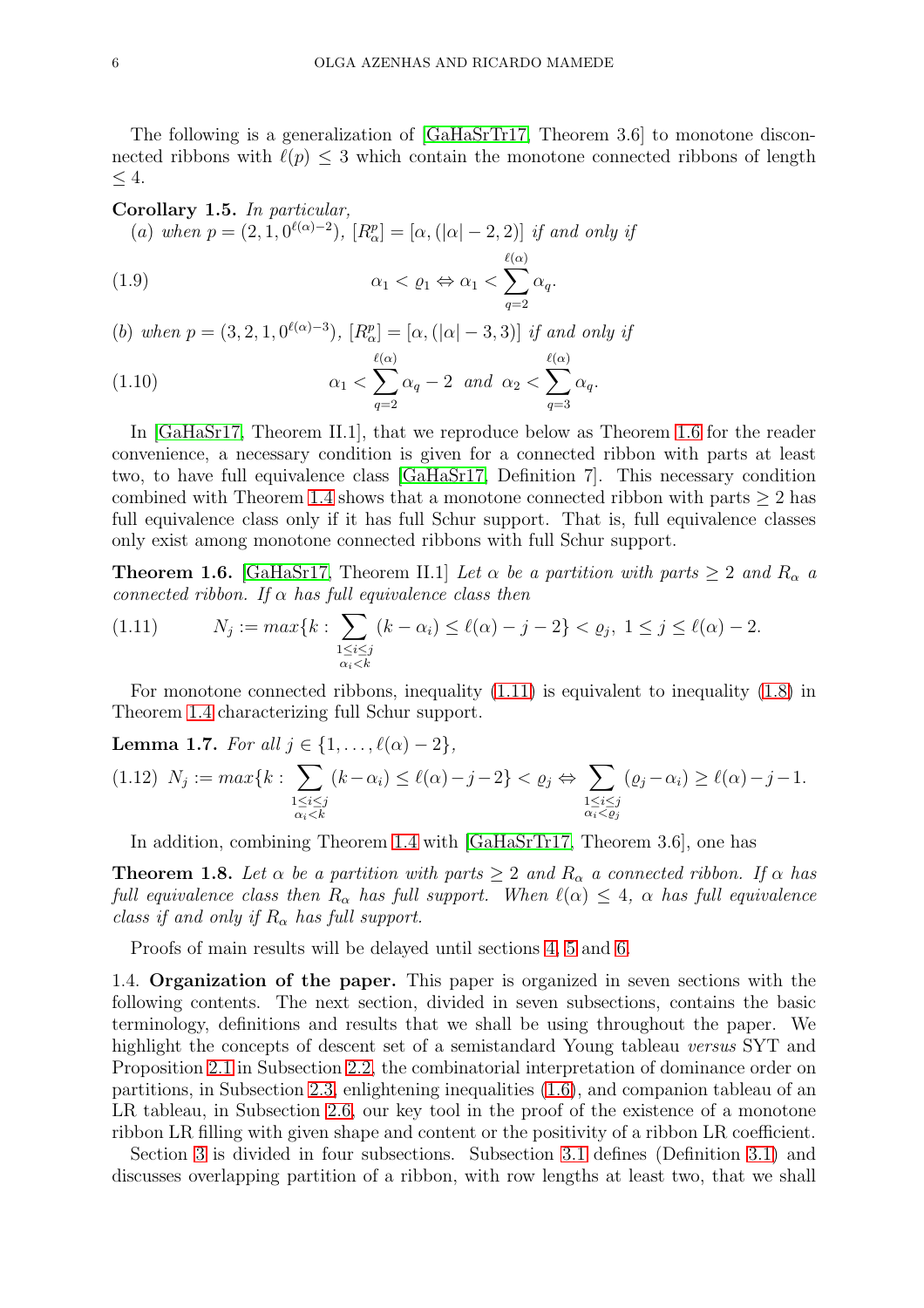use in the (connected or not) monotonic case, and, in the last section, in the connected case with row lengths in any order. It is shown that monotone ribbons not necessarily connected are uniquely defined by the row lengths partition and the overlapping partition. It is recalled in Subsection [3.2](#page-14-0) that the descent set of a standard Young tableau detects the companion tableau of a LR connected ribbon. The enumerative characterization of LR connected ribbon coefficients  $c_{R_\alpha}^{\nu}$  in Theorem [1.1](#page-3-0) is generalized to disconnected ribbons.

Given T a SSYT of shape  $\nu$  and weight  $\alpha$  the descent set of the standardization of T is a subset of  $\mathcal{S}(\alpha)$ . As our study reduces to ribbons  $R_{\alpha}$  with  $\alpha$  a partition, the serious rejection for T to be a companion tableau for a LR ribbon of shape  $R_{\alpha}$  occurs when it leads to a filling of  $R_{\alpha}$  with the same letter in a column of length two. In Subsection [3.3,](#page-16-0) we translate the numbers in  $\mathcal{S}(\alpha)$  and not in the descent set of the standardized T, giving rise to the aforesaid violation, to the *critical numbers set of* T, a subset of  $\{2, \ldots, \ell(\alpha)\}\$ . In addition, as our monotone ribbons may be disconnected, the overlapping partition is used to detect the effectiveness of the critical numbers of a companion tableau of a LR ribbon of shape  $R^p_\alpha$ , as explained in Subsection [3.4.](#page-18-1)

Section [4](#page-18-0) gives the proof of Theorem [1.2](#page-4-3) which determines by means of a set of linear inequalities on the partition triple  $(\alpha, p, \nu)$ , the positivity  $c_{\mu}^{\nu}$  $P_{R_{\alpha}}^{\nu} > 0$  without determining its actual value. Assuming the linear inequalities on the right hand side of [\(1.6\)](#page-4-2), the goal is to exhibit a companion tableau for a LR filling of the shape  $R^p_\alpha$ . The semistandard tableau of shape  $\nu$  and weight  $\alpha$  with *canonical filling* (Subsection [2.4\)](#page-9-0) is picked, and then if necessary one modifies its filling according to a certain rotation procedure to avoid p-effective critical numbers so that the new tableau is a companion tableau of an LR filling with weight  $\nu$  of the shape  $R^p_\alpha$ . The linear inequalities on the right hand side of [\(1.6\)](#page-4-2) guarantee that our rotation procedure is successful. Section [5](#page-25-0) gives the proof of Theorem [1.3](#page-4-4) and Theorem [1.4,](#page-4-0) logically equivalent, which classify the monotone ribbons with full Schur support, and Corollary [1.5](#page-5-4) which gives a simple version of those inequalities in the case where the overlapping partition has at most length four. Illustrative examples are also provided.

In section [6,](#page-30-0) the bridge between the classification of monotone connected ribbons with full Schur support and those with full equivalence class [\[GaHaSr17\]](#page-35-9) is established. More precisely, Lemma [1.7](#page-5-0) shows that for monotone connected ribbons, the inequality [\(1.11\)](#page-5-3), in Theorem [1.6,](#page-5-2) [\[GaHaSr17,](#page-35-9) Theorem II.1], giving a necessary condition for full equivalence class, is equivalent to the inequality [\(1.8\)](#page-4-1), in Theorem [1.4,](#page-4-0) characterizing the full Schur support. The bridge allows to prove Theorem [1.8](#page-5-1) which states that every partition with full equivalence class has full Schur support. Instances on the coincidence of these two classifications are provided. More importantly, Corollary [6.2](#page-31-0) shows, as observed in Remark [6.1,](#page-32-0) that a non monotone connected ribbon of length three may have full Schur support while its monotone rearrangement does not have.

Section [7](#page-33-0) generalizes, in Theorem [7.1,](#page-33-1) the necessary condition, in Theorem [1.2,](#page-4-3) for the LR coefficient  $c_{R_\alpha}^{\nu}$  positivity, with  $\alpha$  a partition, to connected ribbons  $R_\beta$  with  $\beta$  a composition. Remark [7.1](#page-34-3) shows that if these inequalities on the triple  $(\beta, p, \nu)$  with  $\beta$ a composition and p the overlapping partition of  $R_\beta$ , are also sufficient, then the classification on partitions having full equivalence class and full Schur support is the same, and, henceforth, the Gaez-Hardt-Shridar conjecture [\[GaHaSr17,](#page-35-9) Conjecture II.4] claiming that the necessary condition [\(1.11\)](#page-5-3) for a partition to have full equivalence class is also sufficient, is true.

Acknowledgements. We are thankful to the organizers of workshop Positivity in Algebraic Combinatorics, BIRS, Banff, Alberta, August 14-16, 2015, for the opportunity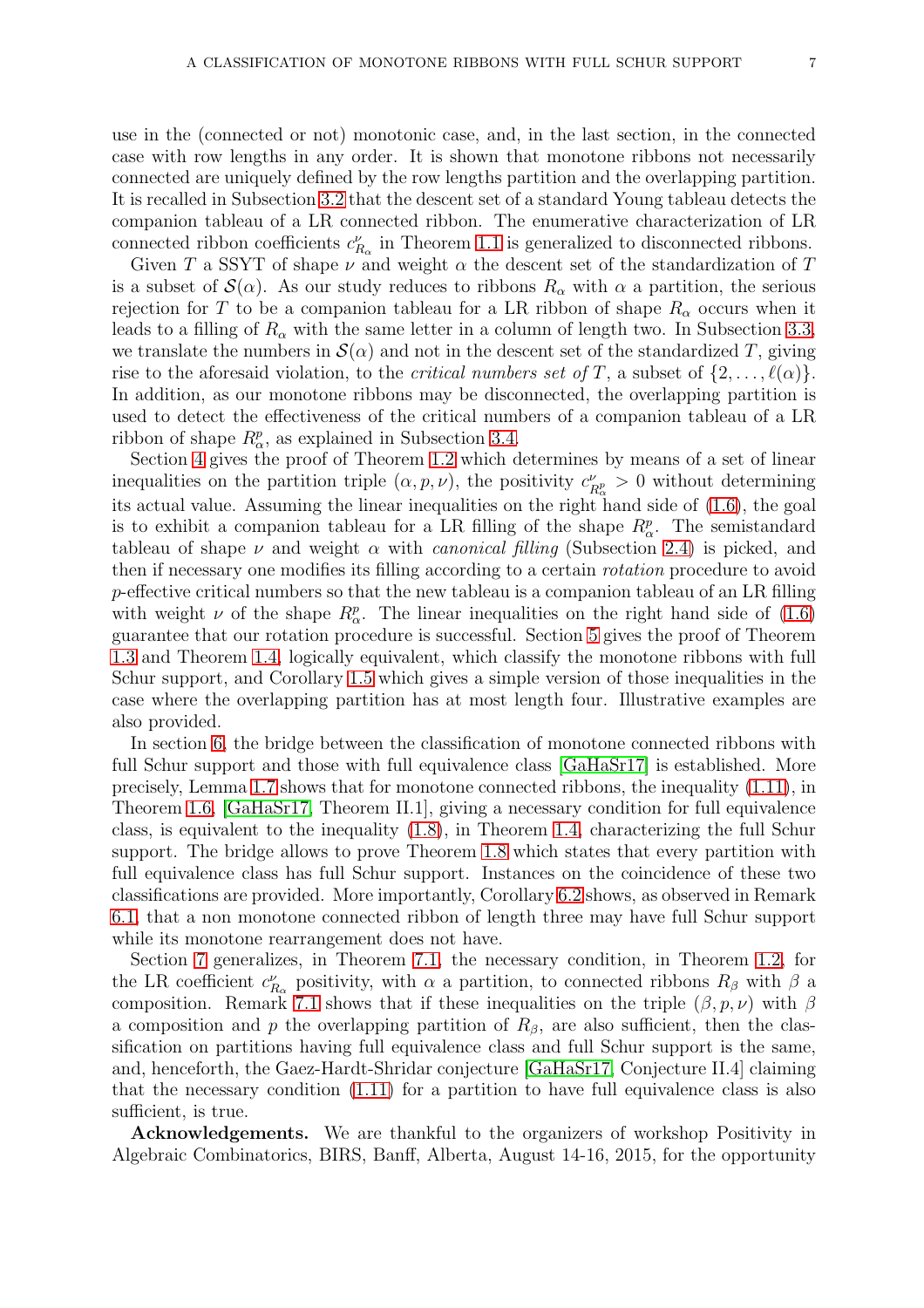to present our work on full Schur supports, to João Gouveia for useful discussions and suggesting the phrasing of witness vector with its slack which allowed economy and clarification in our redaction, and to M. Gaez, W. Hardt, S. Sridhar and P. Pylyavskyy for letting us know the paper [\[GaHaSr17\]](#page-35-9) on full equivalence classes.

### 2. Preliminaries

<span id="page-7-0"></span>2.1. Partitions, compositions and tableaux. A partition  $\lambda$  is an ordered list of positive integers  $\lambda_1 \geq \lambda_2 \geq \cdots \geq \lambda_{\ell(\lambda)} > 0$  where  $\lambda_i$  are the parts and  $\ell(\lambda)$  the length of  $\lambda$ . We say that  $|\lambda| := \sum_{i=1}^{\ell(\lambda)} \lambda_i$  is the *size* of  $\lambda$  and that  $\lambda$  is a partition of  $|\lambda|$ . It is convenient to set  $\lambda_k = 0$  for  $k > \ell(\lambda)$ . The Young diagram of the partition  $\lambda = (\lambda_1, \lambda_2, \dots, \lambda_{\ell(\lambda)})$ , or Young diagram of shape  $\lambda$ , is the collection of  $|\lambda|$  boxes arranged in  $\ell(\lambda)$  left-aligned rows, in the lower right quadrant of the plane, where the *i*th row has  $\lambda_i$  boxes, for  $1 \leq i \leq \ell(\lambda)$ . We shall identify a partition with its Young diagram. Given the partition  $\lambda$ , the conjugate or transpose partition  $\lambda'$  is the partition obtained by transposing the Young diagram of  $\lambda$ . A filling T of a Young diagram of shape  $\lambda$  with positive integers is called *semistandard* if the integers increase weakly across rows (row semistandard condition) and strictly down columns (column standard condition). Such a filled-in Young diagram of shape  $\lambda$  is called a semistandard Young tableau (SSYT) T of shape  $\lambda$ . The weight or content of a SSTY is the sequence  $\alpha = (\alpha_1, \alpha_2, \ldots)$ , where  $\alpha_i$  is the number of integers i in the filling of the tableau.

A composition  $\alpha$  with  $\ell(\alpha)$  parts is a sequence of  $\ell(\alpha)$  positive integers. The partition  $\alpha^+$ is the monotone nonincreasing rearranging of  $\alpha$ . The size of  $\alpha$  is defined to be  $|\alpha| := |\alpha^+|$ , in which case we say  $\alpha$  is a composition of  $|\alpha|$ . The length of  $\alpha$  is  $\ell(\alpha) = \ell(\alpha^+)$ . If  $\beta = (\beta_1, \ldots, \beta_{\ell(\beta)})$  is another composition, we define the *concatenation* of  $\alpha$  and  $\beta$  to be the composition  $\alpha.\beta = (\alpha_1,\ldots,\alpha_{\ell(\alpha)},\beta_1,\ldots,\beta_{\ell(\beta)})$  of length  $\ell(\alpha) + \ell(\beta)$ .

We denote by  $Tab(\lambda, \alpha)$  the set of all SSYTs of shape  $\lambda$  and content the *composition* α. For  $\lambda$  a partition and α a composition of  $|\lambda|$ , the Kostka number  $K_{\lambda,\alpha}$  is defined to be  $K_{\lambda,\alpha} := \#Tab(\lambda,\alpha).$ 

A skew shape or (skew Young diagram)  $\lambda/\mu$  is obtained by removing the Young diagram  $\mu$  from the top-left corner of the Young diagram  $\lambda$ , when  $\mu$  is contained in  $\lambda$  as Young diagrams, or equivalently, when  $\mu_i \leq \lambda_i$ , for all  $i \geq 1$ . In particular, when  $\mu$  is the empty partition 0, we have  $\lambda/0 = \lambda$ . The size of  $\lambda/\mu$  is  $|\lambda/\mu| := |\lambda| - |\mu|$ . An horizontal strip is a skew diagram which has at most one box in each column. The basic form of a skew shape is the skew diagram obtained by deleting any empty row and any empty column. The skew shape  $\lambda/\mu$  in the basic form defines the composition  $\lambda-\mu$  that we simply write  $\lambda/\mu$  if there is no danger of confusion. A skew shape is said to be *connected* if there exists a path between any two boxes of the diagram using only north, east, south and west steps such that the path is contained in the diagram. A SSYT of skew shape  $\lambda/\mu$  and weight  $\nu$  is a semistandard filling of the the skew-shape  $\lambda/\mu$  of weight  $\nu$ .

<span id="page-7-1"></span>2.2. Descent set of a standard tableau. If a SSYT  $T$  of size  $n$  ( $n$  boxes) has entries in  $[n] := \{1, 2, \ldots, n\}$ , each necessarily appearing exactly once, then T is said to be a standard Young tableau (SYT).

A SSYT T in  $Tab(\lambda, \alpha)$  may also be regarded as a sequence  $0 = \lambda^0 \subseteq \lambda^1 \subseteq \cdots \subseteq$  $\lambda^{\ell(\alpha)} = \lambda$  of partitions such that each skew shape  $\lambda^{i}/\lambda^{i-1}$  is an horizontal strip of size  $\alpha_i$ . Simply insert an i in each box of the strip  $\lambda^i/\lambda^{i-1}$  [\[St99\]](#page-35-17). The *standard order* on a semistandard Young tableau is the numerical ordering of the labels with priority, in the case of equality, given by the rule southwest=smaller, northeast=larger. The standardization  $\hat{T}$  of a semistandard tableau  $T \in Tab(\lambda, \alpha)$  is the enumeration of the labeled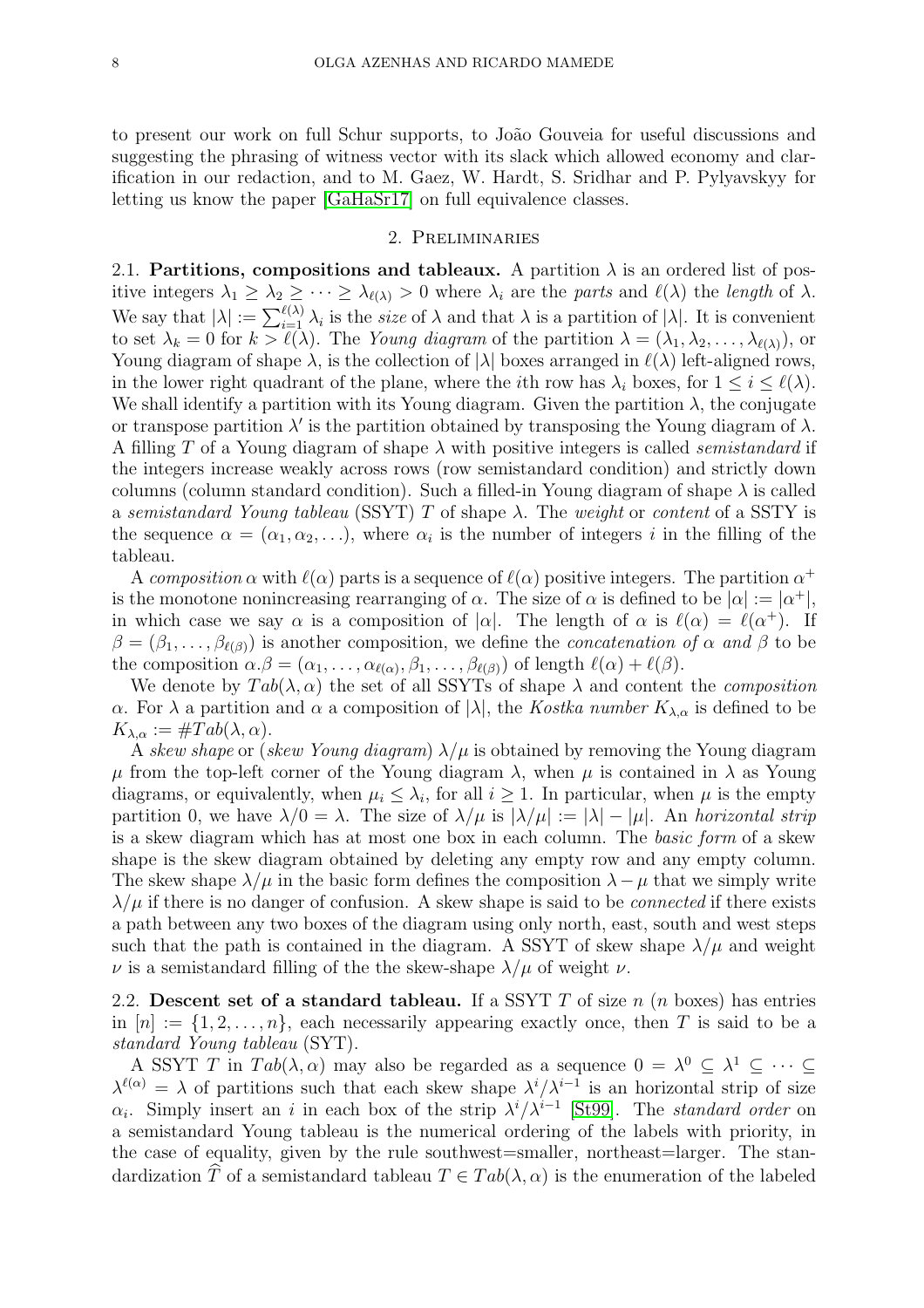boxes according to the standard order of  $T$ , that is, the enumeration of the boxes across the sequence  $0 = \lambda^0 \subseteq \lambda^1 \subseteq \cdots \subseteq \lambda^{\ell(\alpha)}$  where each horizontal strip  $\lambda^i/\lambda^{i-1}$  of size  $\alpha_i$  is read SW-NE. For instance, the following are SSYT's with shape  $\lambda = (4, 3, 2)$  and content  $\alpha = (2, 4, 2, 1)$ , and their standardizations, respectively:

(2.1) T = 1 1 2 2 2 2 3 3 4 Q = 1 1 2 2 2 2 4 <sup>3</sup> <sup>3</sup> <sup>∈</sup> T ab(λ, α), <sup>T</sup><sup>b</sup> <sup>=</sup> 1 2 5 6 3 4 8 <sup>7</sup> <sup>9</sup> <sup>Q</sup><sup>b</sup> <sup>=</sup> 1 2 5 6 3 4 9 7 8 .

<span id="page-8-1"></span>The descent set  $\mathcal{D}(U)$  of a SYT U of shape  $\lambda$  is defined to be the subset of  $[|\lambda| - 1]$ formed by those entries i of U for which  $i + 1$  appears in a strict lower row of U than i. There is a one-to-one natural correspondence between subsets of  $||\lambda|-1|$  and compositions of  $|\lambda|$  [\[St99,](#page-35-17) [Fo76\]](#page-35-14). The composition  $\alpha = (\alpha_1, \ldots, \alpha_{\ell(\alpha)})$  gives rise to the subset  $\mathcal{S}(\alpha) :=$  $\{\alpha_1, \alpha_1 + \alpha_2, \ldots, \alpha_1 + \alpha_2 + \cdots + \alpha_{\ell(\alpha)-1}\}\$ , with cardinality  $\ell(\alpha) - 1$ , of  $[|\alpha| - 1]$ , and *vice-versa*. Hence a SYT of shape  $\lambda$  has descent set  $\mathcal{S}(\alpha)$  for some composition  $\alpha$  of  $|\lambda|$ . In [\(2.1\)](#page-8-1), for example,

(2.2) 
$$
\mathcal{D}(\widehat{T}) = \{2, 6, 8\} = \mathcal{S}(\alpha) \quad \text{and} \quad \mathcal{D}(\widehat{Q}) = \{2, 6\} \subsetneqq \mathcal{S}(\alpha).
$$

However, Q is also the standardization of  $V = \lfloor 3 \rfloor 3$  $\in \text{Tab}(\lambda, \beta = (2, 4, 3))$  with  $\beta = (\alpha_1, \alpha_2, \alpha_3 + \alpha_4)$ . In particular,  $Tab((4, 0), (2, 2))$  has a sole element whose standardization has descent set the empty set, and  $Tab((4,4),(4,2,2))$  has a sole element whose standardization has descent set  $\{4\} \subsetneq \mathcal{S}(4, 2, 2)$ .

Given  $T \in Tab(\lambda, \alpha)$ , the descent set  $\mathcal{D}(T)$  of the SSYT T is the subset S of  $\{1, \ldots, \ell(\alpha)$ 1} that consists of  $s \in \{1, \ldots, \ell(\alpha) - 1\}$  for which there exists a pair of entries s and  $s + 1$  in T such that  $s + 1$  appears in a strict lower row of T than s. When T is a SYT, that is,  $T \in Tab(\lambda, (1^{|\lambda|}))$ , we recover the notion of descent set in a SYT, where  $\mathcal{D}(T)$  is a subset S of  $|\lambda| - 1$ . We show next that a SYT of shape  $\lambda$  has descent set  $\mathcal{S}(\alpha)$  if and only if it is the standardization of some SSYT in  $Tab(\lambda, \alpha)$  with descent set  $S = \{1, \ldots, \ell(\alpha) - 1\}$ . A SYT of shape  $\lambda$  has descent set  $\mathcal{S}(\beta) \subseteq \mathcal{S}(\alpha)$  if and only if it is the standardization of some SSYT in  $Tab(\lambda, \alpha)$  with descent set  $S \subseteq \{1, ..., \ell(\alpha)-1\}$ and  $\mathcal{S}(\beta) = \{\sum_{j=1}^s \alpha_j : s \in \mathcal{S}\} \subseteq \mathcal{S}(\alpha)$ .

<span id="page-8-0"></span>**Proposition 2.1.** Given a partition  $\lambda$  and a composition  $\alpha$  of  $|\lambda|$ , there exists a bijection between  $Tab(\lambda, \alpha)$  and the set of all SYT's of shape  $\lambda$  with descent set a subset of  $\mathcal{S}(\alpha)$ , defined by the map  $T \mapsto \widehat{T}$ . Moreover, if  $T \in Tab(\lambda, \alpha)$  and  $S = \{s_1 < \cdots < s_{|\mathcal{S}|}\}\$  then  $\mathcal{D}(\widehat{T}) = \{\sum_{j=1}^s \alpha_j : s \in \mathcal{S}\} = \mathcal{S}(\beta) \subseteq \mathcal{S}(\alpha)$  with  $\beta = (\beta_1, \dots, \beta_{|\mathcal{S}|}, |\alpha| - \beta_{|\mathcal{S}|})$  such that  $\beta_i - \beta_{i-1} = \sum_{j=1}^{s_i} \alpha_j - \sum_{j=1}^{s_{i-1}} \alpha_j, \ 1 \leq i \leq |\mathcal{S}| \ and \ \beta_0 := 0.$ 

*Proof.* Let  $0 = \lambda^0 \subseteq \lambda^1 \subseteq \cdots \subseteq \lambda^{\ell(\alpha)} = \lambda$  be the sequence of partitions defining  $T \in$ Tab( $\lambda, \alpha$ ). The standardization  $\widehat{T}$  of a SSYT  $T \in Tab(\lambda, \alpha)$  is the enumeration of the boxes across the sequence  $0 = \lambda^0 \subseteq \lambda^1 \subseteq \cdots \subseteq \lambda^{\ell(\alpha)}$  defining T where each horizontal strip  $\lambda^{i}/\lambda^{i-1}$  of size  $\alpha_{i}$  is read SW-NE. This means that  $\hat{T}$  is a SYT of shape  $\lambda$  and its descent set  $\mathcal{D}(\widehat{T}) = \{\sum_{j=1}^s \alpha_j : s \in \mathcal{S}\} \subseteq \mathcal{S}(\alpha)$  where  $\mathcal{S}$  consists of  $s \in \{1, \ldots, \ell(\alpha) - 1\}$ for which the most SW box in  $\lambda^{s+1}/\lambda^s$  appears strictly below the most NE box in  $\lambda^s/\lambda^{s-1}$ .

Given U a SYT of shape  $\lambda$  and with descent set  $\mathcal{S}(\beta) \subseteq \mathcal{S}(\alpha)$  for some composition  $\beta$ of  $|\lambda|$ , the standardization may be reversed to give a SSYT in  $Tab(\lambda, \beta)$ . A SYT of shape λ with descent set  $\mathcal{S}(\beta)$  defines the sequence of partitions  $0 = θ^0 ⊆ θ^1 ⊆ ⋅⋅⋅ ⊆ θ^{l(β)} = λ$ where each  $\theta^j$  consists of the  $\beta_1 + \cdots + \beta_j$  boxes of U with the entries given by  $[\beta_1 + \cdots + \beta_j]$ .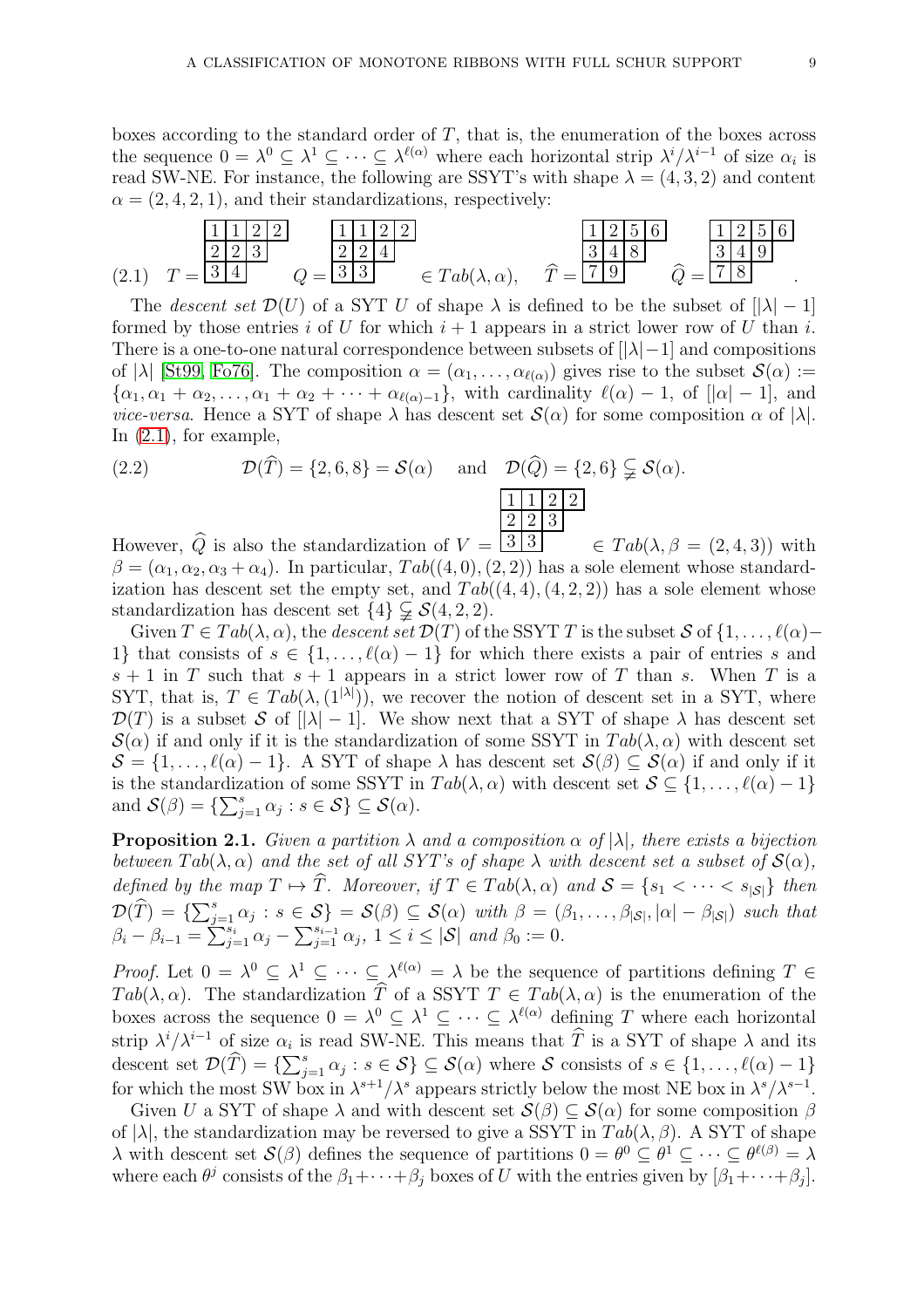Therefore filling each horizontal strip  $\theta^j/\theta^{j-1}$  with  $\beta_j$  j's, for all  $j \in [\ell(\beta)]$  gives a SSYT in  $Tab(\lambda, \beta)$ . Because  $\mathcal{D}(U) = \mathcal{S}(\beta) \subseteq \mathcal{S}(\alpha)$ , given  $j \in [\ell(\beta)], \beta_j = \alpha_{k+1} + \cdots + \alpha_{k+d}$  for some  $\{k+1,\ldots,k+d\} \subseteq [\ell(\alpha)]$ . Then we may fill the  $\beta_i$  boxes of the horizontal strip  $\theta^j/\theta^{j-1}$ , from SW-NE, with  $\alpha_{k+1}$  k + 1's,  $\alpha_{k+2}$  k + 2's, ...,  $\alpha_{k+s}$  k + d's to obtain a SSYT in  $Tab(\lambda, \alpha)$ .

<span id="page-9-2"></span>2.3. **Dominance order on partitions.** The *dominance order* on partitions of the same size *n*, is defined by setting  $\lambda \prec \mu$  if  $|\lambda| = |\mu| = n$  and

$$
\lambda_1 + \cdots + \lambda_i \leq \mu_1 + \cdots + \mu_i,
$$

for  $i = 1, \ldots, \min{\ell(\lambda), \ell(\mu)}$ . Equivalently, the Young diagram of  $\mu$  is obtained by *lifting* at least one box in the Young diagram of  $\lambda$ . Observe that  $\lambda \preceq \mu$  if and only if  $\mu' \preceq \lambda'$ . The pair  $(P_n, \preceq)$  with  $P_n$  the set of all partitions of n is a lattice with maximum element  $(n)$  and minimum element  $(1^n)$ , and is self dual under the map which sends each partition to its conjugate. The interval  $[\lambda, \mu]$  in  $P_n$  denotes the set of all partitions  $\nu$  such that  $\lambda \preceq \nu \preceq \mu$ .

<span id="page-9-1"></span>Remark 2.1. Note that if  $\lambda \preceq \mu$ , the inequalities  $\mu_i \leq \sum$  $\ell(\lambda)$  $q=i$  $\lambda_q = \lambda_i + \sum$  $\ell(\lambda)$  $q=i+1$  $\lambda_q$ , for  $1 \leq i \leq$ 

 $\ell(\lambda)$ , are always satisfied. For  $1 \leq i \leq \ell(\lambda)$ , either  $\mu_i$  is obtained by lifting boxes from  $(\lambda_{i+1},\ldots,\lambda_{\ell(\lambda)})$  to  $\lambda_i$ , in which case,  $\lambda_i \leq \mu_i \leq \lambda_i + \sum_{q=i+1}^{\ell(\lambda)} \lambda_q$ , or  $\mu_i$  is obtained by lifting boxes from  $\lambda_i$  to  $(\lambda_1, \ldots, \lambda_{i-1})$ , in which case,  $\mu_i \leq \lambda_i \leq \lambda_i + \sum_{q=i+1}^{\ell(\lambda)} \lambda_q$ .

<span id="page-9-0"></span>2.4. The canonical filling in  $Tab(\nu, \alpha)$ . Let  $\alpha$  be an arbitrary composition and  $\nu$  a partition such that  $|\nu| = |\alpha|$ . We exhibit a representative element of  $Tab(\nu, \alpha)$ , see also [\[JaVi17\]](#page-35-22). The proof provides an  $\alpha$ -weight canonical filling of a Young diagram of shape  $\nu$ . The canonical filling enjoys descent properties to be used later, see Section [3.3](#page-16-0) and Proposition [3.6.](#page-17-0)

**Lemma 2.2.** Let  $\alpha$  be any composition and  $\nu$  a partition such that  $\alpha^+ \preceq \nu$ . Then,  $K_{\nu,\alpha} > 0$  and  $Tab(\nu,\alpha)$  has a canonical filling representative of the shape  $\nu$  with weight  $\alpha$ . It is constructed by filling horizontal strips greedily, from the bottom to the top of  $\nu$ , starting with the longest columns, while rows are filled from right to left.

*Proof.* Assume that  $\alpha^+ \preceq \nu$ . Then  $s := \ell(\alpha) \geq \ell(\nu) = m$ , and the shape  $\nu = (\nu_1, \dots, \nu_m)$ has m rows and  $\nu_1$  columns. We will show by induction on s that we can construct a SSYT T of shape  $\nu$  and weight  $\alpha$  by filling horizontal strips greedily, from bottom to the top of  $\nu$ , starting with the longest columns, while rows are filled from right to left. The case  $s = 1$ is trivial. So, assume  $s \geq 2$ . If  $\alpha = (\alpha_1, \ldots, \alpha_{s-1}, \alpha_s^+)$ , then fill in, as above,  $\alpha_s^+$  entries of the shape  $\nu$  with letters s. The remaining shape  $\hat{\nu}$  satisfy  $(\alpha_1^+, \ldots, \alpha_{s-1}^+) \preceq \hat{\nu}$  and, by the inductive stape there is a filling as above of the shape  $\hat{\nu}$  with sortent (as  $\hat{\nu}$ ) the inductive step, there is a filling as above of the shape  $\hat{\nu}$  with content  $(\alpha_1, \ldots, \alpha_{s-1})$ . Therefore, there is also a filling of the shape  $\nu$  as above, with content  $(\alpha_1, \ldots, \alpha_{s-1}, \alpha_s^+)$ .

Consider now the case  $\alpha = (\alpha_1, \ldots, \alpha_s^+, \ldots, \alpha_{s-1}, \alpha_i^+)$ , where the entry  $\alpha_s^+$  is in position  $1 \leq k \leq s$ . Let  $(s; s-1)$  and  $(k; s-1)$  be transpositions of the symmetric group  $S_s$ . Write  $\tilde{\alpha} = (s; s - 1)(k; s - 1)\alpha = (\alpha_1, \dots, \alpha_{s-1}, \dots, \alpha_t^+, \alpha_s^+).$  From the previous case, there is a filling of the shape  $\nu$  with content  $\tilde{\alpha}$ . Consider now the two bottom row strips filled with  $\alpha_i^+$ <sup>+</sup> letters  $s-1$ , and  $\alpha_s^+$  letters s. We refill these strips first with  $\alpha_i^+$ i letters s, and then with  $\alpha_s^+$  letters  $s-1$ , to obtain a filling of the shape  $\nu$  with content  $(\alpha_1, \ldots, \alpha_{s-1}, \ldots, \alpha_s^+, \alpha_i^+)$ . Subtracting the strip filled with  $\alpha_i^+$ , we get a shape  $\tilde{\nu}$  filled with content  $(\alpha_1, \ldots, \alpha_{s-1}, \ldots, \alpha_s^+)$ . By the inductive hypotheses, it can also be filled in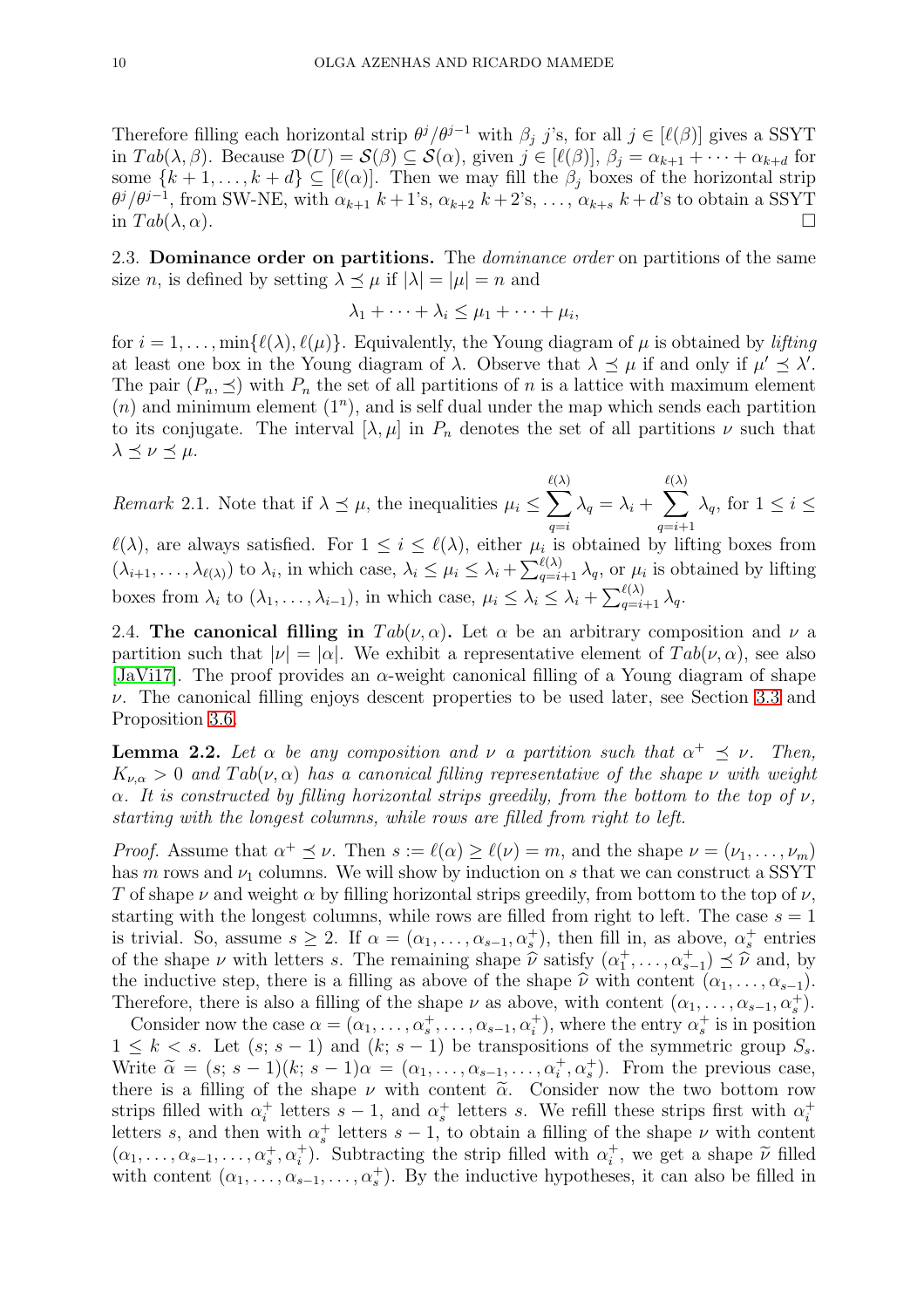the way described above with content  $(\alpha_1, \ldots, \alpha_s^+, \ldots, \alpha_{s-1})$ . Rejoining the strip  $\alpha_i^+$  we get the desired filling.

| <b>J</b>                         |    | ∸      | ٠            |               |                                 |                                      |          | $\Omega$<br>↵                   | $\ddot{\phantom{1}}$  | $\Omega$<br>∸             |                            |                  |                |            |   | $\Omega$<br>∸         | $\epsilon$     | റ          | - 2<br>◡ | 'n<br>◡ | ⌒ |                                        |   |   |                          |  |
|----------------------------------|----|--------|--------------|---------------|---------------------------------|--------------------------------------|----------|---------------------------------|-----------------------|---------------------------|----------------------------|------------------|----------------|------------|---|-----------------------|----------------|------------|----------|---------|---|----------------------------------------|---|---|--------------------------|--|
| റ<br>ಀ                           | ٩. | ►<br>◡ | $\cdot\cdot$ | $\mathcal{L}$ | $\Omega$                        | റ<br>◡                               | $\Omega$ | ᅩ                               |                       | ۳<br>ь<br>◡               | $\tilde{\phantom{a}}$<br>◡ | റ<br>ື           |                |            |   | $\tilde{\phantom{a}}$ | $\sim$         | $\sqrt{2}$ |          |         |   | $\Omega$                               |   | ി |                          |  |
|                                  |    |        |              |               | $\mathbf +$                     | ᅩ                                    |          | $\tilde{\phantom{a}}$<br>ь<br>◡ | $\tilde{\phantom{a}}$ | $\sqrt{2}$<br>$\sim$<br>U |                            | $\tilde{}$<br>'n |                | $\sqrt{2}$ | ◠ | $\mathcal{L}$<br>U    | $\overline{ }$ |            |          |         |   | ി<br>◡                                 | I |   | $\overline{\phantom{0}}$ |  |
| $\tilde{\phantom{a}}$<br>$\circ$ |    |        |              |               | $\tilde{\phantom{a}}$<br>h<br>◡ | $\tilde{\phantom{a}}$<br>$\sim$<br>◡ |          |                                 |                       |                           |                            | $\sqrt{2}$       |                |            |   |                       |                |            |          |         |   | $\pm$                                  | ۔ |   |                          |  |
| $\sqrt{2}$<br>$\cup$             |    |        |              |               | $\sqrt{2}$                      | $\sqrt{2}$                           |          |                                 |                       |                           |                            | −                | $\overline{ }$ |            |   |                       |                |            |          |         |   | $\tilde{\phantom{a}}$<br>$\mathcal{O}$ |   |   |                          |  |

Example 2.1. Below are examples of SSYT's of partition shape with canonical filling:

The previous lemma gives a constructive proof of the *only if part* of  $(c)$  in the next proposition.

**Proposition 2.3.** [\[Fu97,](#page-35-23) [Sa01,](#page-35-24) [St99\]](#page-35-17) Let  $\alpha$  be a composition and  $\nu$  a partition of  $|\alpha|$ . Then

- (a)  $K_{\nu,\alpha^+} = K_{\nu,\alpha}$ ,
- (*b*)  $K_{\alpha^+,\alpha} = 1$ ,
- (c)  $\alpha^+ \preceq \nu$  if and only if  $K_{\nu,\alpha} > 0$ .

For instance, in [\(2.1\)](#page-8-1),  $\alpha^+ = (4, 2, 2, 1) \preceq \lambda$ .

<span id="page-10-2"></span>2.5. Skew-Schur functions, LR tableaux and Littlewood-Richardson rule. Let  $Λ$  denote the ring of symmetric functions in the variables  $x = (x_1, x_2, ...)$  over  $Q$ , say. The Schur functions  $s_\lambda$  form an orthonormal basis for  $\Lambda$ , with respect to the Hall inner product, and may be defined in terms of SSYT by

<span id="page-10-0"></span>(2.3) 
$$
s_{\lambda} = \sum_{T} x^{T} = \sum_{T} x_{1}^{t_{1}} x_{2}^{t_{2}} x_{3}^{t_{3}} \dots \in \Lambda,
$$

where the sum is over all SSYT of shape  $\lambda$  and  $t_i \geq 0$  is the number of occurrences of i in T [\[St99\]](#page-35-17). The notion of Schur functions can be generalized to apply to skew shapes  $\lambda/\mu$ . Replacing  $\lambda$  by  $\lambda/\mu$  in [\(2.3\)](#page-10-0) gives the definition of the skew Schur function  $s_{\lambda/\mu} \in \Lambda$  as a sum of monomial weights over all SSYTs of skew shape  $\lambda/\mu$ . We identify  $s_{\lambda/\mu}$  with the skew Schur function indexed by the skew Young diagram in the basic form.

The reading word w of a SSYT  $T$  is the word obtained by reading the entries of  $T$  from right to left and top to bottom. If, for all positive integers i and j, the first j letters of  $w$ includes at least as many i's as  $(i+1)$ 's, then we say that w is a Yamanouchi word. Clearly, the content of a Yamanouchi word is a partition. Yamanouchi words of content  $\nu$  are in bijection with standard Young tableaux of shape  $\nu$  [\[Fu97,](#page-35-23) Section 5.3]. Each SYT U of shape  $\nu$  specifies a Yamanouch word  $w_U = w_1 \cdots w_{|\nu|}$  of content  $\nu$ , in the alphabet  $[\ell(\nu)],$ where the number  $u \in ||v||$  is in the  $w<sub>u</sub>$ th row of the SYT, and this map is one-to-one. Moreover, one has  $w_j \ge w_{j+1}$  unless  $j \in \mathcal{D}(U)$  in which case  $w_j < w_{j+1}$ . In [\(2.1\)](#page-8-1), for example,

<span id="page-10-1"></span>(2.4) 
$$
w_{\hat{T}} = 11\,2211\,32\,3 \quad \text{and} \quad w_{\hat{V}} = 11\,2211\,332
$$

are Yamanouchi words of content  $\nu = (4, 3, 2)$ , where  $\mathcal{D}(\widehat{T}) = \{2, 6, 8\}$  and  $\mathcal{D}(\widehat{V}) = \{2, 6\}.$ 

A Littlewood–Richardson (LR) tableau [\[LiRi34\]](#page-35-1) is a SSYT whose reading word is Yamanouchi. We denote by  $\mathcal{LR}(\lambda/\mu,\nu)$  the set of all LR tableaux of shape  $\lambda/\mu$  and content *ν*. When *μ* is empty,  $\lambda = \nu$  and the LR tableau of shape *ν* and content *ν*, denoted  $Y(\nu)$ , is called the Yamanouchi tableau of shape  $\nu$ . In fact,  $Y(\nu)$  is the unique SSYT of shape and content  $\nu$ , precisely, the SSYT that is filled with i's in row i. The structure constants  $c^{\nu}_{\lambda/\mu}$  in the expansion [\(1.2\)](#page-1-0) of the skew Schur function  $s_{\lambda/\mu}$ , in the basis of Schur functions,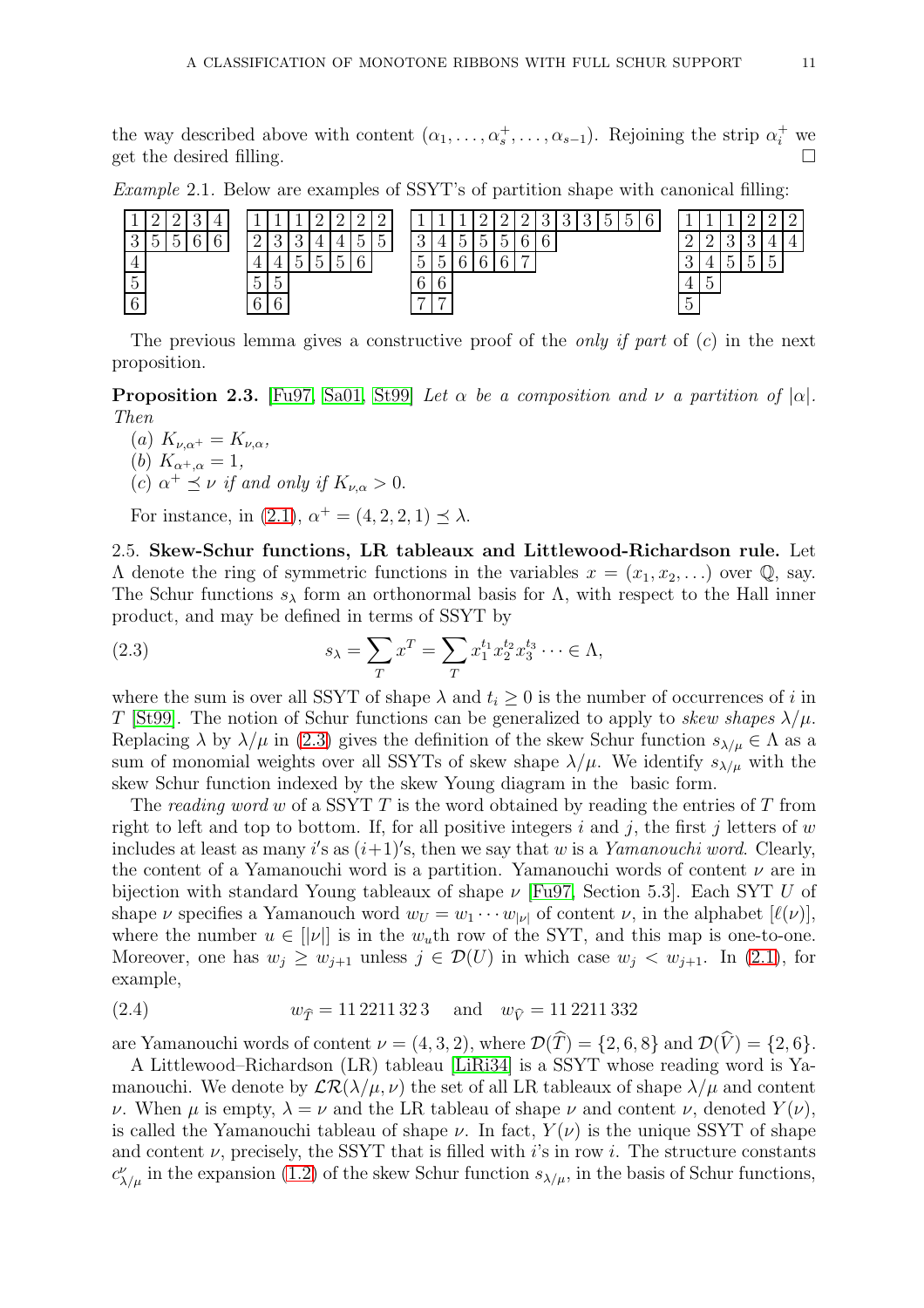are given by the Littlewood–Richardson rule which states that the Littlewood–Richardson coefficient  $c_{\lambda/\mu}^{\nu} = \#\mathcal{LR}(\lambda/\mu,\nu)$ , the number of LR tableaux with skew shape  $\lambda/\mu$  and content  $\nu$  [\[LiRi34,](#page-35-1) [St99\]](#page-35-17).

<span id="page-11-0"></span>2.6. LR tableaux and companion tableaux. LR tableaux in  $\mathcal{LR}(\lambda/\mu, \nu)$  can be replaced by their *companion tableaux* which are certain SSYTs in  $Tab(\nu, \lambda/\mu)$  whose standardizations encode the Yamanouchi reading words of the LR tableaux in  $\mathcal{LR}(\lambda/\mu, \nu)$ . Given  $G \in Tab(\nu, \lambda/\mu)$ , the containment of the descent set of  $\hat{G}$  in  $\mathcal{S}(\lambda/\mu)$  guarantees that the filling of  $\lambda/\mu$  with Yamanouchi reading word  $w_{\hat{G}}$  satisfies the row semistandard condition. Thus any tableau  $G \in Tab(\nu, \lambda/\mu)$  specifies through  $\tilde{G}$  a filling of the skew shape  $\lambda/\mu$  with the Yamanouchi reading word  $w_{\hat{G}}$  of content  $\nu$  with the row semistandard condition satisfied but not necessarily the standard condition of the column filling. In addition, by Proposition [2.1,](#page-8-0) we know that, a filling of the skew shape  $\lambda/\mu$  with a Yamanouchi reading word satisfying the row semistandard condition is encoded by a SYT of shape  $\nu$  with descent set in  $\mathcal{S}(\lambda/\mu)$ . For example, the two Yamanouchi words in [\(2.4\)](#page-10-1) give fillings for the skew shape  $\lambda/\mu = (2, 4, 2, 1)$  where all satisfy the row semistandard condition. The word  $w_{\hat{v}}$  does not garantee the column standard condition in the filling



Given  $H \in \mathcal{LR}(\lambda/\mu, \nu)$  the companion tableau G of H is the SSYT in  $Tab(\nu, \lambda/\mu)$ whose  $\nu_i$  entries of each row i of G are the numbers of the rows of H where the  $\nu_i$  i's are filled in. This defines a bijection between  $\mathcal{LR}(\lambda/\mu,\nu)$  and a subset  $LR_{\nu,\lambda/\mu}$ , of  $Tab(\nu,\lambda/\mu)$ that sends  $H \in \mathcal{LR}(\lambda/\mu, \nu)$  to  $G \in \text{LR}_{\nu, \lambda/\mu}$ . Therefore, the LR coefficient in [\(1.2\)](#page-1-0) also satisfies

(2.5) 
$$
c_{\lambda/\mu}^{\nu} = \# \mathcal{LR}(\lambda/\mu, \nu) = \#LR_{\nu, \lambda/\mu}.
$$

The set  $LR_{\nu,\lambda/\mu}$  may be characterized in several ways: by linear inequalities as in [\[GeZe86\]](#page-35-25); or observing that  $Tab(\nu, \lambda/\mu)$  is a subset of the  $gl_n$ -crystal  $B(\nu)$  consisting of all SSYTs of shape  $\nu$  in the alphabet  $[n] := \{1, \ldots, n\}, n \ge \ell(\lambda)$ , [\[Kwo09,](#page-35-26) [BumSch16\]](#page-35-27). The highest weight element of  $B(\nu)$  is  $Y(\nu)$  and  $LR_{\nu,\lambda/\mu}$  consists of the vertices G in  $B(\nu)$  such that  $Y(\mu) \otimes G$  is a highest weight element of weight  $\lambda$  of  $B(\mu) \otimes B(\nu)$  [\[Kwo09,](#page-35-26) Section 4.3].

Given  $G \in Tab(\nu, \alpha)$ , for each  $1 \leq i \leq \ell(\nu)$ , and  $j \geq i$ , let  $\chi_j^i$  denote the multiplicity of letter j in row i of G. Note that, for  $j = 1, ..., \ell(\alpha)$ ,  $\chi_j^i = 0$ , whenever  $1 \leq j < i$ . Fix  $\mu \subset \lambda$  so that  $\alpha = \lambda/\mu$ . One then has the bijection, (2.6)

<span id="page-11-1"></span>
$$
\phi_{\lambda/\mu}:LR_{\nu,\lambda/\mu} = \{G \in Tab(\nu,\alpha)\colon Y(\mu) \otimes G \approx_{gl_n} Y(\lambda) \} \longrightarrow \mathcal{LR}(\lambda/\mu,\nu), \ G \mapsto \phi_{\lambda/\mu}(G),
$$

such that  $\phi_{\lambda/\mu}(G)$  is the *v*-weight semistandard filling of  $\lambda/\mu$  by putting  $\chi_j^i$  letters *i*, starting from the left, in row j of the skew-shape  $\lambda/\mu$ , for  $i = 1, \ldots, \ell(\nu)$ , and  $j =$  $1, \ldots, \ell(\alpha)$ . The reading word of  $\phi_{\lambda/\mu}(G)$  is precisely the Yamanouchi word of weight  $\nu, w_{\widehat{G}} = w_1 \cdots w_{\alpha_1} w_{\alpha_1+1} \cdots w_{\alpha_1+\alpha_2} w_{\alpha_1+\alpha_2+1} \cdots w_{\alpha_1+\cdots+\alpha_{\ell(\alpha)-1}} \cdots w_{|\alpha|}$ . That is,  $LR_{\nu,\lambda/\mu}$ consists of those tableaux in  $Tab(\nu, \alpha)$  assigning to the skew shape  $\lambda/\mu$  a semistandard filling of content  $\nu$  whose reading word is the Yamanouchi  $w_{\hat{G}}$  (hence an LR filling). Theorem [1.1](#page-3-0) characterises  $LR_{\nu,R_{\alpha}}$  in the case of connected ribbons  $R_{\alpha}$ .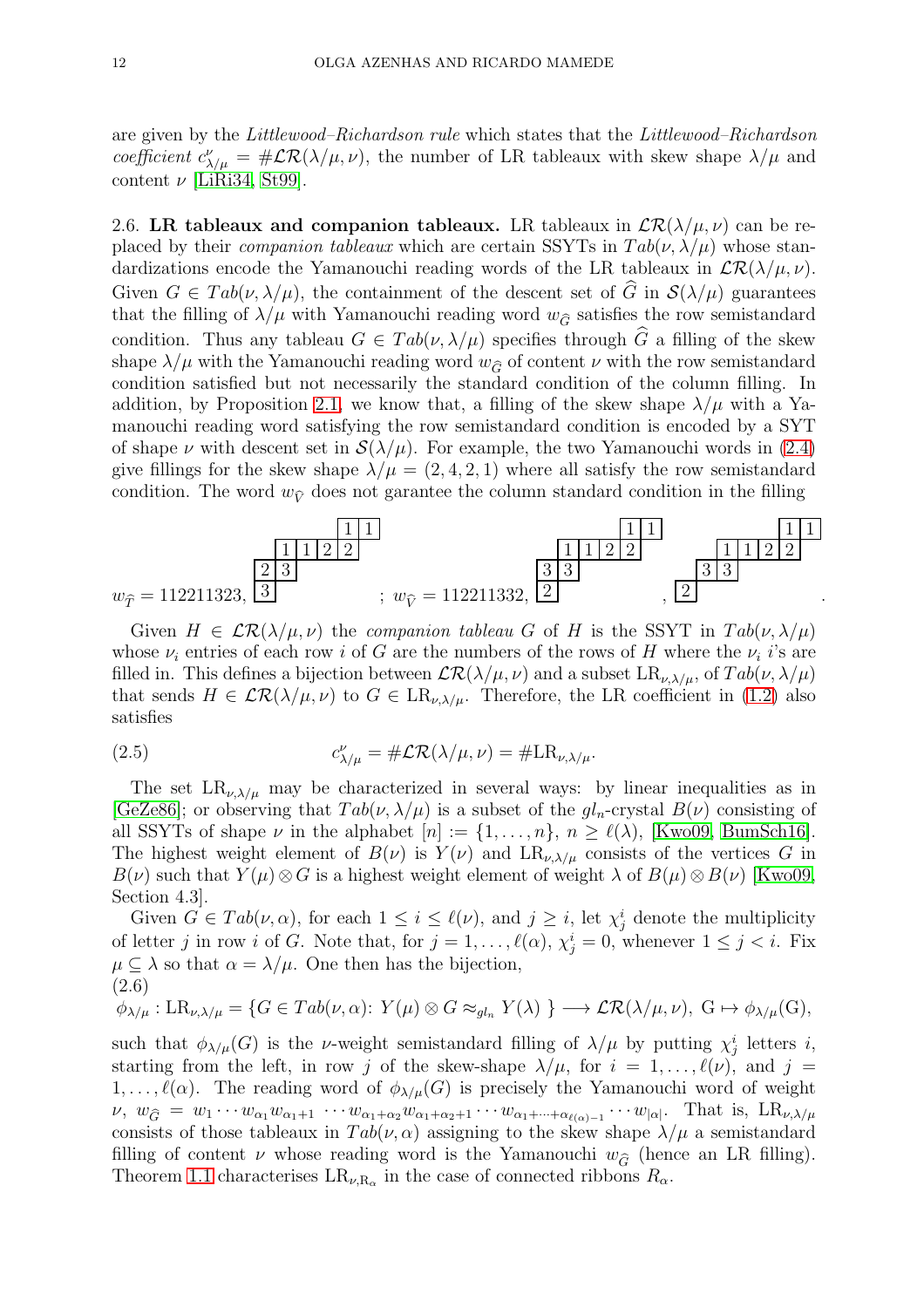2.7. Schur support and symmetries. The definition [\(1.3\)](#page-1-2) of Schur support of the skew shape  $\lambda/\mu$  can be rephrased as follows:  $\nu \in [\lambda/\mu]$  if and only if  $\mathcal{LR}(\lambda/\mu, \nu) \neq \emptyset$ , equivalently,  $LR_{\nu,\lambda/\mu} \neq \emptyset$ .

LR coefficients satisfy a number of symmetries [\[St99,](#page-35-17) [ACM09,](#page-34-2) [AKT16\]](#page-34-4), including:  $c^{\nu}_{\lambda/\mu} = c^{\mu}_{\lambda/\nu}, c^{\nu}_{\lambda/\mu} = c^{\nu}_{(1)}$  $(\lambda/\mu)^{\circ}$  where  $(\lambda/\mu)^{\circ}$  is the  $\pi$ -rotation of  $\lambda/\mu$ , and  $c_{\lambda/\mu}^{\nu} = c_{\lambda'/\mu'}^{\nu'}$ . As a consequence  $[\lambda/\mu] = [(\lambda/\mu)^{\circ}]$  and  $[(\lambda/\mu)'] = [\lambda/\mu]'$  where

$$
s_{\lambda/\mu} = s_{(\lambda/\mu)^{\circ}}
$$
 and  $s_{\lambda'/\mu'} = \sum_{\nu \in [\mathbf{r}(\lambda/\mu), \mathbf{c}(\lambda/\mu)']} c_{\lambda/\mu}^{\nu} s_{\nu'}.$ 

The full support of one of the shapes  $\lambda/\mu$ ,  $(\lambda/\mu)'$  or  $(\lambda/\mu)$ <sup>o</sup> implies the full support of any of the others. When  $\lambda/\mu$  is not connected, and consists of two connected components A and B, and may themselves be either Young diagrams or skew Young diagrams, then the combinatorial definition of (skew) Schur function [\(2.3\)](#page-10-0) gives [\[St99\]](#page-35-17)  $s_{\lambda/\mu} = s_A s_B = s_B s_A$ . This means that a skew Schur function is invariant under permutation and rotation of the connected components.

### 3. Ribbons

<span id="page-12-0"></span>A *ribbon* is a skew shape which does not contain a  $2 \times 2$  block as a subdiagram and it is connected when each pair of consecutive rows intersects in exactly one column. Thus, any composition  $\alpha = (\alpha_1, \ldots, \alpha_{\ell(\alpha)})$  determines a unique connected ribbon consisting of  $\ell(\alpha)$  rows (or parts)  $\langle \alpha_i \rangle$  of length  $\alpha_i$ , for  $i = 1, \ldots, \ell(\alpha)$ , from top to bottom.

Given the composition  $\alpha$ ,  $R_{\alpha}$  will denote a ribbon (not necessarily connected) where row lengths from top to bottom are given by the parts of  $\alpha$  and adjacent rows overlap in at most one column. If each row is at least two boxes in length then the column length is at most two otherwise the column length might be bigger than two. If  $\beta$  is another composition, the direct sum  $R_{\alpha} \oplus R_{\beta}$  of the ribbons  $R_{\alpha}$  and  $R_{\beta}$ , is the ribbon  $R_{\alpha,\beta}$  where the ribbons  $R_{\alpha}$  and  $R_{\beta}$  have no edge in common. In general,  $R_{\alpha}$  is a direct sum of connected ribbons unless otherwise stated.

3.1. Overlapping partition of a ribbon with parts at least two. In this subsection, we only consider compositions  $\alpha$  with parts  $\geq 2$ , and therefore the ribbon  $R_{\alpha}$  has columns of length at most two.

<span id="page-12-1"></span>.

**Definition 3.1.** Let  $\alpha$  be an arbitrary composition with parts  $> 2$ . The *overlapping* partition of  $R_{\alpha}$  is the partition  $p = (p_1, p_2, \ldots, p_{\ell(\alpha)-1}, 0), \ell(p) \leq \ell(\alpha)-1$ , such that  $p_i$  is the number of columns of length two among the smallest  $\ell(\alpha) - i + 1$  rows of  $R_{\alpha}$  in lowest position, for  $i = 1, \ldots, \ell(\alpha)$ . When  $\alpha$  is a partition,  $p_i$  is the number of columns of length two in the last  $\ell(\alpha) - i + 1$  rows of  $R_{\alpha}$  for  $i = 1, \ldots, \ell(\alpha)$ .

Observe that  $\sum$  $\ell(\alpha)$  $j = i$  $\alpha_j^+ - p_i$  is the number of columns of  $R_\alpha \setminus (p_i)$ *i*−1<br>| |  $j=1$  $\langle \alpha_j^+ \rangle$ , for  $1 \leq i \leq \ell(\alpha)$ . In particular,  $|\alpha| - p_1$  is the number of columns of  $R_\alpha$  and thus the Schur interval of a

ribbon  $R_{\alpha}$  with overlapping partition p is  $[\alpha^+,([\alpha]-p_1,p_1)]$ . When  $\alpha$  is a partition, one obtains [\(1.4\)](#page-2-0) as a special case of this interval.

**Proposition 3.1.** Let  $\alpha$  be a composition with parts  $\geq 2$ . For  $1 \leq i \leq \ell(\alpha)$ , let  $k_i \in$  $\{1,\ldots,\ell(\alpha)\}\;$  be the number of connected components (ribbons) of  $R_{\alpha}\setminus\mathcal{O}$ i−1<br>| |  $j=1$  $\langle \alpha_j^+ \rangle$ .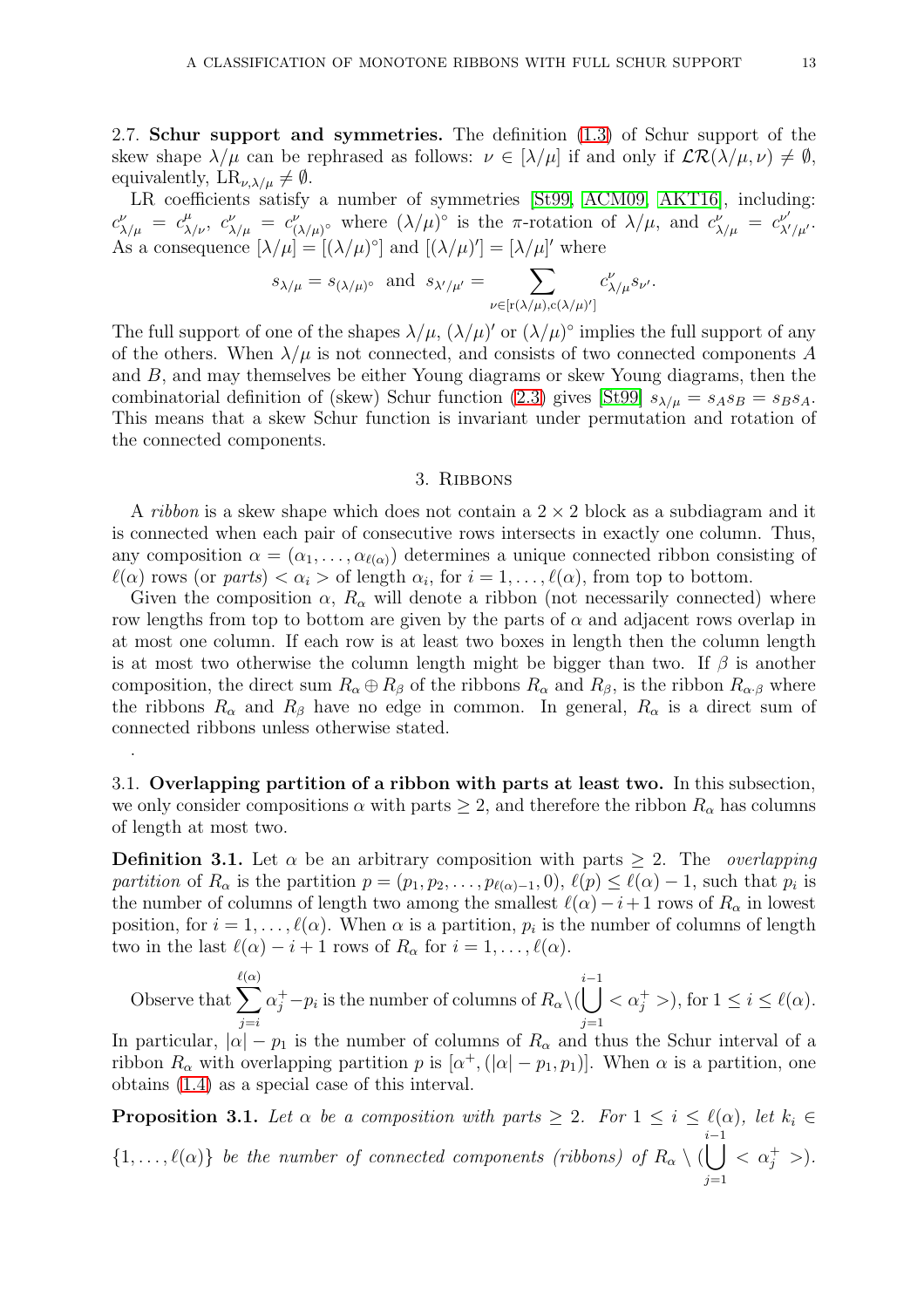Then 
$$
p_i = \ell(\alpha) - (i - 1) - k_i
$$
, for  $i = 1, ..., \ell(\alpha) - 1$ , with  $0 \leq p_{\ell(\alpha)-1} \leq 1$ , and

<span id="page-13-1"></span>
$$
(3.1) \quad p \subseteq (\ell(\alpha)-1,\ldots,2,1,0) \subseteq (|\alpha|-\alpha_1^+ = \sum_{j=2}^{\ell(\alpha)} \alpha_j^+, \ldots, |\alpha| - \sum_{j=1}^{\ell(\alpha)-1} \alpha_i^+ = \alpha_\ell^+(\alpha), 0),
$$

where the set of distinct entries of p is contained in  $\{\ell(\alpha) - 1, \ell(\alpha) - 2, \ldots, 2, 1, 0\}.$ 

*Proof.* Observe that,  $p_1 = \ell(\alpha) - k_1 \in \{0, 1, 2, \ldots, \ell(\alpha) - 1\}$  and by induction on  $i \geq 1$ ,  $p_i = \ell(\alpha) - (i - 1) - k_i$  is the first entry of the overlapping partition of  $R_\alpha \setminus ($ i−1<br>| |  $j=1$  $<\alpha_j^+>$ ,  $1 \leq i \leq \ell(\alpha)$ . Henceforth  $0 \leq p_{i+1} \leq p_i \leq \ell(\alpha) - i \leq \sum_{i=1}^s$  $j=i+1$  $\alpha_j^+$ , for  $i = 1, \ldots, \ell(\alpha) - 1$ .  $\Box$ 

A ribbon  $R_{\alpha}$  is connected if and only if  $p_1 = \ell(\alpha) - 1$ , otherwise  $p_1 \in \{0, 1, 2, \ldots, \ell(\alpha) -$ 2. It is an horizontal strip if  $p_1 = 0$ . When  $\alpha = \alpha^+$ , a ribbon  $R_{\alpha^+}$  (not necessarily connected) is uniquely defined by the partition  $\alpha$  and its overlapping partition p and hence  $R^p_\alpha$  denotes such ribbon. In fact, more can be said. It is shown next that monotone ribbons with at least two boxes in each row are in bijection with pairs of partitions  $(\alpha, p)$ where the parts of p are assigned by a multiset of  $\{\ell(\alpha)-k,\ldots,1\}$  of cardinality  $\ell(\alpha)-k \leq$  $\ell(p) < \ell(\alpha)$  with  $k \in \{1, \ldots, \ell(\alpha)\}\$ . Recall Example [1.1,](#page-2-1)  $R_{(3)} \oplus R_{(3,2)} \oplus R_{(2,2)} = R_{(3,3,2,2,2)}^{(2,2,1,1,0)}$  $(3,3,2,2,2)$ is defined by the partition pair  $(3, 3, 2, 2, 2)$  and  $p = (2, 2, 1, 1, 0)$ .

<span id="page-13-0"></span>**Proposition 3.2.** Let  $\alpha$  be a partition with parts  $\geq 2$  and let  $k \in \{1, \ldots, \ell(\alpha)\}\$ . There is a bijection between ribbons  $R_{\alpha}$  with k connected components and multisets of { $\ell(\alpha)$  –  $k, \ldots, 2, 1$  of cardinality  $\ell(\alpha) - k \leq \ell(\alpha) \leq \ell(\alpha) - 1$  assigning the parts of the overlapping partition p.

*Proof.* Let  $R_{\alpha}$  with k connected components. One has  $p_1 = \ell(\alpha) - k$ , and, for  $2 \leq i \leq \ell(\alpha)$ ,  $p_i = p_{i-1}$  if rows i and  $i-1$  of  $R_\alpha$  do not overlap, and  $p_i = p_{i-1}-1$  otherwise. In particular,  $0 \leq p_{\ell(\alpha)-1} \leq 1$ . Henceforth the parts of p form a multiset of  $\{\ell(\alpha)-k, \ell(\alpha)-k-1, \ldots, 2, 1\}$ of cardinality  $\ell(\alpha) - k \leq \ell(p) \leq \ell(\alpha) - 1$ . Let  $R_{\alpha}$  and  $\tilde{R}_{\alpha}$  be two distinct ribbons (skew shapes do not coincide) with k connected components and overlapping partitions p and  $\tilde{p}$ respectively. Let us choose the first  $i \in \{2, \ldots, \ell(\alpha)\}\$  such that rows i and  $i-1$  in one of them overlap and in the other do not. Then  $p_q = \tilde{p}_q$ , for  $1 \le q \le i - 1$ , and  $p_i = p_{i-1} - 1$ and  $\tilde{p}_i = p_{i-1}$  or reciprocally, and thus  $p \neq \tilde{p}$ .

Let us consider a multiset of  $\{\ell(\alpha) - k, \ell(\alpha) - k - 1, \ldots, 2, 1\}$  of cardinality  $\ell(\alpha) - k \le$  $\ell(p) \leq \ell(\alpha)-1$ , and  $p=(p_1, p_2, \ldots, p_{\ell(p)}, 0^{\ell(\alpha)-\ell(p)})$  the partition where  $\{p_1, p_2, \ldots, p_{\ell(p)}\}$ 1} is the given multiset. We have to construct a ribbon  $R_{\alpha}$  with k components and overlapping partition p. Put the last  $\ell(\alpha) - \ell(p)$  rows of  $R_\alpha$  pairwise disconnected and, observing that  $p_{\ell(p)} = 1$ , whenever  $p_{i+1} = p_i$  rows i and  $i + 1$  of  $R_\alpha$  do not overlap, and  $p_{i+1} = p_i - 1$  otherwise for  $1 \leq i \leq \ell(p)$ .

Remark 3.1. Observe that if  $\alpha$  is not a partition, in general  $\alpha$  and p do not uniquely define a disconnected ribbon with more than two connected components. For instance, below  $\alpha = (2)(3, 2)(3, 2) = (2)(3, 2, 3)(2)$ , and  $R_{(2)} \oplus R_{(3, 2)} \oplus R_{(3, 2)} \oplus R_{(3, 2, 3)} \oplus R_{(2)}$  are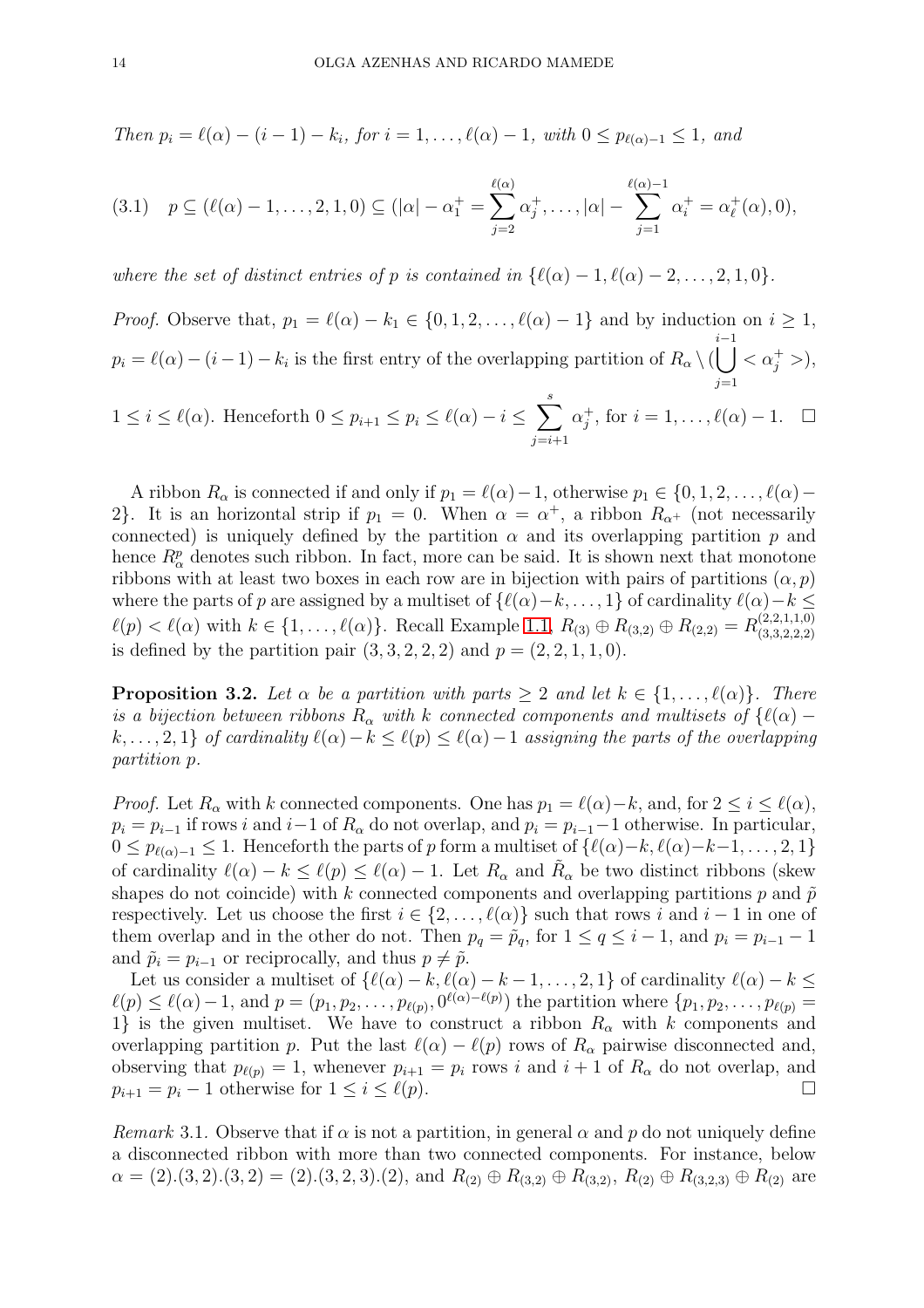

(b)  $R_{\alpha} = R_{(2,3,2,3)}$  with  $\ell(\alpha) = 4$  and  $p = (3,1,0,0) \subseteq (3,2,1,0)$ . The sequence of ribbons  $R_{\alpha} \setminus (\cup_{j=1}^{i-1} < \alpha_j^+ >), 1 \leq i \leq \ell(\alpha)$ , is depicted below



<span id="page-14-0"></span>3.2. LR ribbons and companion tableaux. Let  $\alpha$  be an arbitrary composition. As we have seen in [\(2.6\)](#page-11-1), if one picks  $G \in Tab(\nu, \alpha)$  to be the companion tableau of some LR ribbon in  $\mathcal{LR}(R_\alpha,\nu)$  the Yamanouchi word  $w_{\widehat{G}}$  has to guarantee in the filling of  $R_\alpha$ the standard condition in the columns. The overlapping of two consecutive rows reduces to at most one column. Thus for ribbon shapes  $R_{\alpha}$  one has just to avoid the violation of the standard condition on the overlapping row pairs which just occurs in one column. In other words, whenever, in  $R_{\alpha}$ , rows  $\alpha_k$  and  $\alpha_{k+1}$  overlap then in the reading word  $w_{\widehat{G}}$ the subword  $w_{\alpha_1+\cdots+\alpha_k}w_{\alpha_1+\cdots+\alpha_k+1}$  is strictly increasing which means  $\alpha_1+\cdots+\alpha_k$  is a descent of G. In the case of connected ribbons  $R_{\alpha}$ , this is exactly the content of Theorem [1.1:](#page-3-0) to avoiding the violation of the semistandard condition on the overlapping row pairs it requires the descent set of the standardization of the companion tableau to be equal to  $\mathcal{S}(\alpha)$ . To figure out what are the conditions to be imposed on the entries of a SSYT to be the companion of an LR ribbon, we take into account the bijection [\(2.6\)](#page-11-1), whose domain we now extend to the set  $Tab(\nu, \alpha)$ . Thanks to Proposition [2.1](#page-8-0) we may define the bijection

**Definition 3.2.** Let  $\nu$  be a partition and  $\alpha$  an arbitrary composition of  $|\nu|$ . Given  $T \in Tab(\nu, \alpha)$ , for each  $1 \leq i \leq \ell(\alpha)$ , and  $j \geq i$ , let  $\chi_j^i$  denote the multiplicity of letter j in row *i* of T. Given a ribbon  $R_{\alpha}$ , define the map

 $\varphi_{R_\alpha}: Tab(\nu,\alpha) \longrightarrow {\nu\text{-Yamanouchi}}$  fillings of  $R_\alpha$  with row semistandard condition},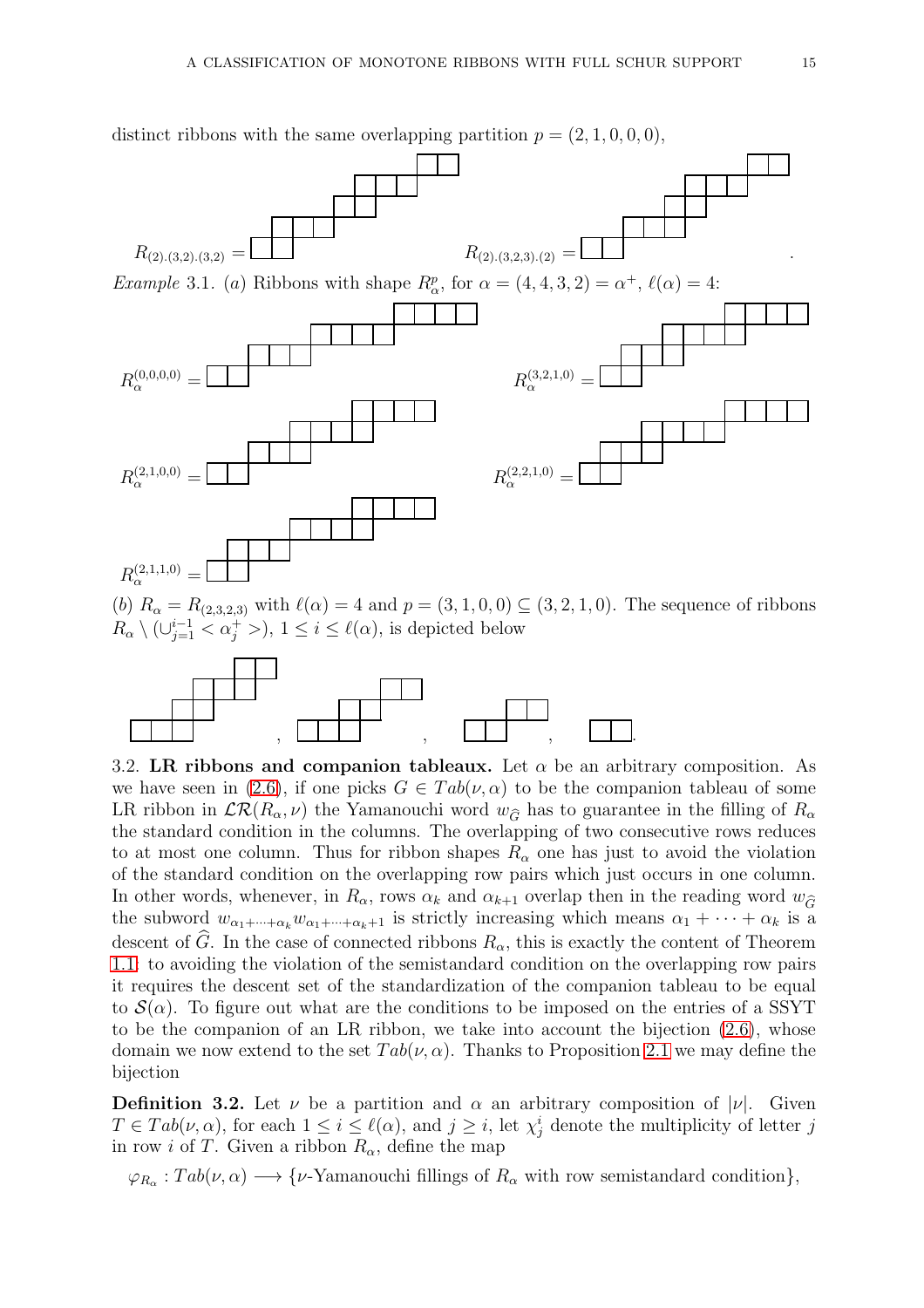such that  $\varphi_{R_\alpha}(T)$  is the filling of  $R_\alpha$  by putting  $\chi_j^i$  letters i in each row strip  $\langle \alpha_j \rangle$ , starting from the left, for  $i = 1, \ldots, \ell(\nu)$ , and  $j = 1, \ldots, \ell(\alpha)$ , that is, the reading word of  $\varphi_{R_\alpha}(T)$  is  $w_{\widehat{T}}$ .

Remark 3.2. When  $R_{\alpha}$  is an horizontal strip, the map  $\varphi_{R_{\alpha}}:Tab(\nu,\alpha) \longrightarrow \mathcal{LR}(R_{\alpha},\nu)$  is a bijection and  $c_{R_{\alpha}}^{\nu} = K_{\nu,\alpha}$ .

<span id="page-15-0"></span>Example 3.2. Let  $\nu = (6, 4, 2)$  and  $\alpha = (4, 2, 2, 2, 2)$ .  $1 \mid 1 \mid 1 \mid 2 \mid 4$  $2 \mid 3 \mid 3 \mid 5$ 

 $(a)$  Let  $T =$  $\frac{4}{5}$   $\in$   $Tab(\nu, \alpha)$  with  $\mathcal{D}(\widehat{T}) = \mathcal{S}(\alpha)$  and  $\chi_1^1 = 4, \chi_2^1 = 1, \chi_3^1 =$  $0, \chi_4^1 = 1, \chi_5^1 = 0, \chi_2^2 = 1, \chi_3^2 = 2, \chi_4^2 = 0, \chi_5^2 = 1, \chi_3^3 = 0, \chi_4^3 = 1, \quad \chi_5^3 = 1$ . Considering the overlapping sequence  $p = (4, 3, 2, 1, 0)$  for  $\alpha$ , we get the tableau



with Yamanouchi reading word  $w_{\hat{\tau}}$  satisfying both requirements of semistandard property. Thus,  $\varphi_{R^p_\alpha}(T) \in \mathcal{LR}(R_{\alpha^p}, \nu)$ , and T is the companion tableau of  $\varphi_{R^p_\alpha}(T)$ .

(b) Next, one exhibits the violation of the column semistandard condition of  $\varphi_{R_\alpha^p}(T)$  in α

the two possible ways. Consider now  $Q =$  $1 \mid 1 \mid 1 \mid 2 \mid 2$ 3 3 4 5  $4 \mid 5$  and  $V =$  $1 \mid 1 \mid 1 \mid 3 \mid 3$  $2 \mid 2 \mid 4 \mid 5$  $4 \mid 5$  in  $Tab(\nu, \alpha)$  where  $\mathcal{S}(\alpha) = \{4, 6, 8, 10\}, \mathcal{D}(Q) = \{6, 8, 10\} = \mathcal{S}(\alpha) \setminus \{4\}, w_{\widehat{Q}} = 1111111223232,$  $w_4 = w_5$ , and  $\mathcal{D}(\widehat{V}) = \{4, 8, 10\} = \mathcal{S}(\alpha) \setminus \{6\}, w_{\widehat{V}} = 111122113232, w_6 > w_7.$ 

If  $p = (4, 3, 2, 1, 0)$ , the strict increasing filling along columns of  $\varphi_{R_\alpha^p}(Q)$  and  $\varphi_{R_\alpha^p}(V)$ fails in the overlapping of the rows  $\langle \alpha_1 \rangle$  and  $\langle \alpha_2 \rangle$ , and  $\langle \alpha_2 \rangle$  and  $\langle \alpha_3 \rangle$ , respectively:



(i) In the first case,  $w_{\alpha_1} = w_{\alpha_1+1}$ , if we instead consider the overlapping sequence  $\tilde{p} =$  $(3,3,2,1,0)$ , then Q becomes the companion tableau of  $\varphi_{R^{\tilde{p}}_{\alpha}}(Q) \in \mathcal{LR}(R^{\tilde{p}}_{\alpha},\nu)$ .

 $1 \mid 1 \mid 1 \mid 2 \mid 3$ 2 3 4 5

(ii) In the second case,  $w_{\alpha_1+\alpha_2} > w_{\alpha_1+\alpha_2+1}$ , we keep p but change V to  $U =$  $4 \mid 5$ , where  $\mathcal{D}(\hat{U}) = \{4, 6, 8, 10\}$ , then U is the companion tableau of  $\varphi_{R_{\alpha}}(U) \in \mathcal{LR}(R_{\alpha}^p, \nu)$ ,

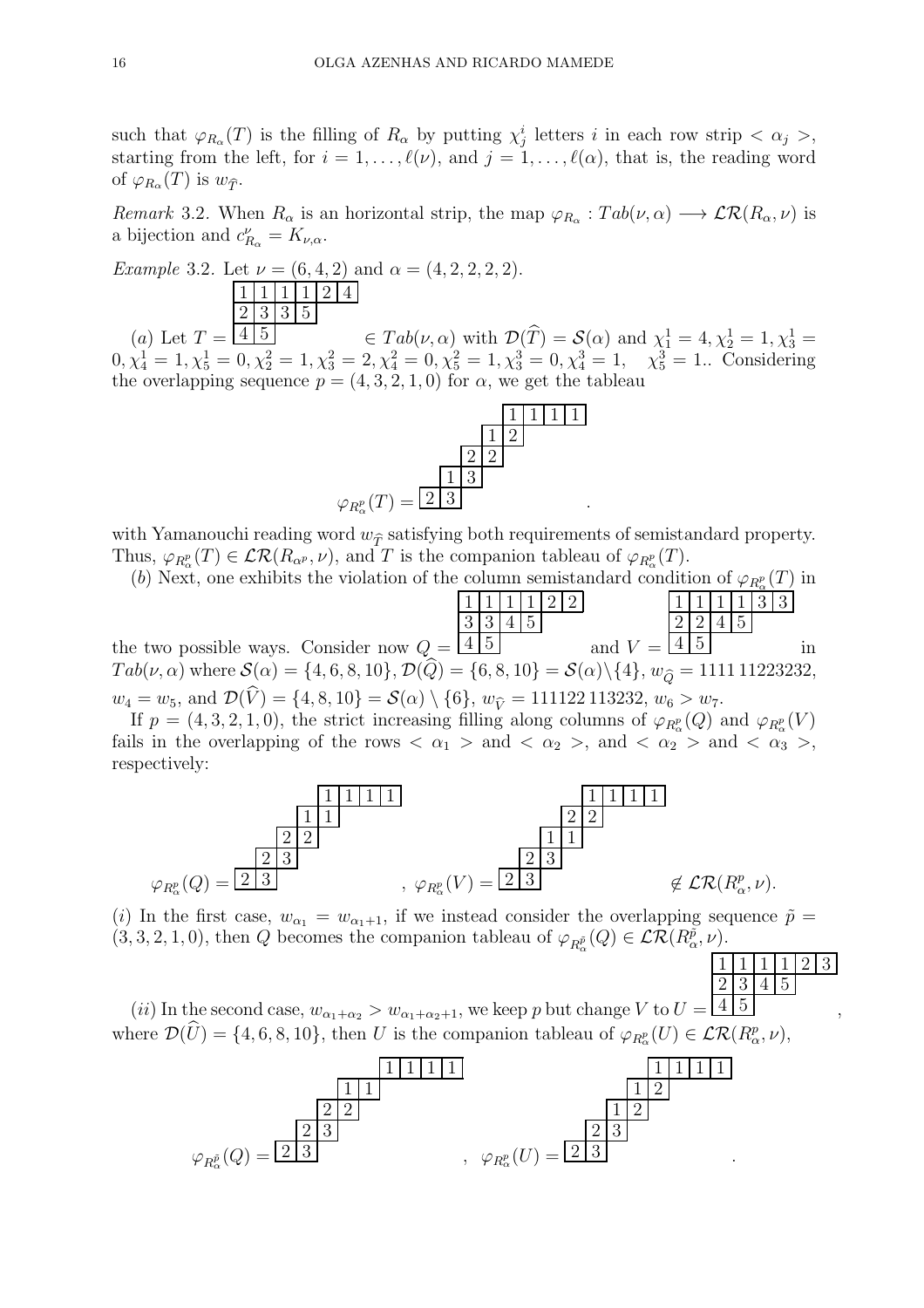Example 3.3. (a) Let  $\alpha = (3, 3, 2, 3, 3)$  and  $\nu = (4, 4, 1)$ . Let

$$
Q = \frac{\frac{1}{3} \frac{1}{4} \frac{1}{4} \frac{2}{5}}{5} \qquad V = \frac{\frac{1}{3} \frac{2}{3} \frac{3}{4}}{8} \in Tab(\nu, \alpha).
$$

The descent set  $\mathcal{D}(\widehat{Q}) = {\alpha_1 + \alpha_2 = 4, \alpha_1 + \alpha_2 + \alpha_3 + \alpha_4 = 7} = S(\alpha) \setminus {\alpha_1, \alpha_1 + \alpha_2 + \alpha_3};$ and the descent set  $\mathcal{D}(\widehat{V}) = \mathcal{S}(\alpha)$ . The tableaux Q and V are companion tableaux of the following LR fillings for  $R_{(2),(2,1),(2,2)} = R_{(2)} \oplus R_{(2,1)} \oplus R_{(2,2)}$ ,



From Proposition [2.1](#page-8-0) we easily conclude

<span id="page-16-1"></span>**Proposition 3.3.** Let  $G \in Tab(\nu, \alpha)$  and  $R_{\alpha}$  a ribbon. Then

(a)  $\varphi_{R_{\alpha}}(G) \in \mathcal{LR}(R_\alpha,\nu)$  if and only if whenever two consecutive rows j and j + 1 of  $R_{\alpha}$  overlap then  $\sum_{k=1}^{j} \alpha_k$  is in the descent set of  $\widehat{G}$ .

(b) if  $R_{\alpha}$  is connected,  $\varphi_{R_{\alpha}}(G)$  is an LR ribbon if and only if  $\mathcal{S}(\alpha) = \mathcal{D}(G)$ .

(c) if  $R_{\alpha} = \bigoplus_{i=1}^{k} R_{\tilde{\alpha}_i}$  is a direct sum of k connected ribbons,  $\varphi_{R_{\alpha}}(G)$  is an LR ribbon if and only if  $\mathcal{S}(\alpha) \setminus \{\sum_{i=1}^r |\tilde{\alpha}_i|, 1 \leq r \leq k\} \subseteq \mathcal{D}(\widehat{G})$ .

<span id="page-16-2"></span>**Corollary 3.4.** (a) Let  $R_{\alpha}$  be a connected ribbon and  $\nu$  a partition such that  $|\nu| = |\alpha|$ . Then

- (1)  $LR_{\nu,R_{\alpha}} = \{G \in \text{Tab}(\nu,\alpha) : \mathcal{S}(\alpha) = \mathcal{D}(G)\}.$
- (2)  $c_{R_{\alpha}}^{\nu} = d_{\nu,\alpha}$  the number of standard Young tableaux of shape  $\nu$  with descent set  ${\cal S}(\alpha)$  .

(b) Let  $\alpha = \tilde{\alpha}_1 \cdot \dots \cdot \tilde{\alpha}_s$  and  $R_{\alpha} = \bigoplus_{i=1}^k R_{\tilde{\alpha}_i}$  a direct sum of k connected ribbons  $R_{\tilde{\alpha}_i}$ . Then

- (1)  $LR_{\nu,R_{\alpha}} = \{G \in \text{Tab}(\nu,\alpha) : \ \mathcal{S}(\alpha) \setminus \{\sum_{i=1}^r |\tilde{\alpha}_i|, 1 \leq r \leq k\} \subseteq \mathcal{D}(\widehat{G}) \ \}.$
- (2)  $c_{R_{\alpha}}^{\nu}$  is the number of standard Young tableaux of shape  $\nu$  whose descent set, a subset of  $S(\alpha)$ , contains  $\mathcal{S}(\alpha) \setminus {\sum_{i=1}^r |\tilde{\alpha}_i|, 1 \leq r \leq k}.$

<span id="page-16-0"></span>3.3. The critical set of a SSYT in  $Tab(\nu, \alpha)$ . We now reduce our study to compositions  $\alpha$  with parts  $\geq 2$ . Given  $T \in Tab(\nu, \alpha)$ , recall that  $\mathcal{D}(\widehat{T}) \subseteq \mathcal{S}(\alpha)$ . The goal is to identify in the SSYT T the entries of  $\widehat{T}$  that are elements of  $\mathcal{S}(\alpha) \setminus \mathcal{D}(\widehat{T})$ . More precisely, the numbers  $j \in \{2,\ldots,\ell(\alpha)\}\$ in the filling of T such that in the word  $w_{\hat{T}} = w_1 \cdots w_{\ell(\alpha)}$ (Subsection [2.5\)](#page-10-2) either it occurs (1)  $w_{\sum_{k=1}^{j-1} \alpha_k} = w_{1+\sum_{k=1}^{j-1} \alpha_k}$ ; or (2)  $w_{\sum_{k=1}^{j-1} \alpha_k} > w_{1+\sum_{k=1}^{j-1} \alpha_k}$ . See Example [3.2](#page-15-0)  $(b)$ ,  $(i)$ .

The serious rejection for  $T \in Tab(\nu, \alpha)$  to be a companion tableau of a LR ribbon in  $\mathcal{LR}(R_\alpha,\nu)$  occurs when one has repeated letters in a column of length 2 of  $\varphi_{R_\alpha}(T)$ . This means that we are collecting in the filling of T the numbers  $j \in \{2, \ldots, \ell(\alpha)\}\$  verifying (1). This numbers define a subset of  $\{2,\ldots,\ell(\alpha)\}\)$  called the *critical set*  $\mathcal{C}(T)$  of T. The set  $\mathcal{C}(T)$  of critical numbers of T verifies

$$
\mathcal{C}(T) = \{j \in \{2, \ldots, \ell(\alpha)\}: \sum_{k=1}^{j-1} \alpha_k \text{ and } 1 + \sum_{k=1}^{j-1} \alpha_k \text{ are entries in a same row of } \widehat{T}\}\
$$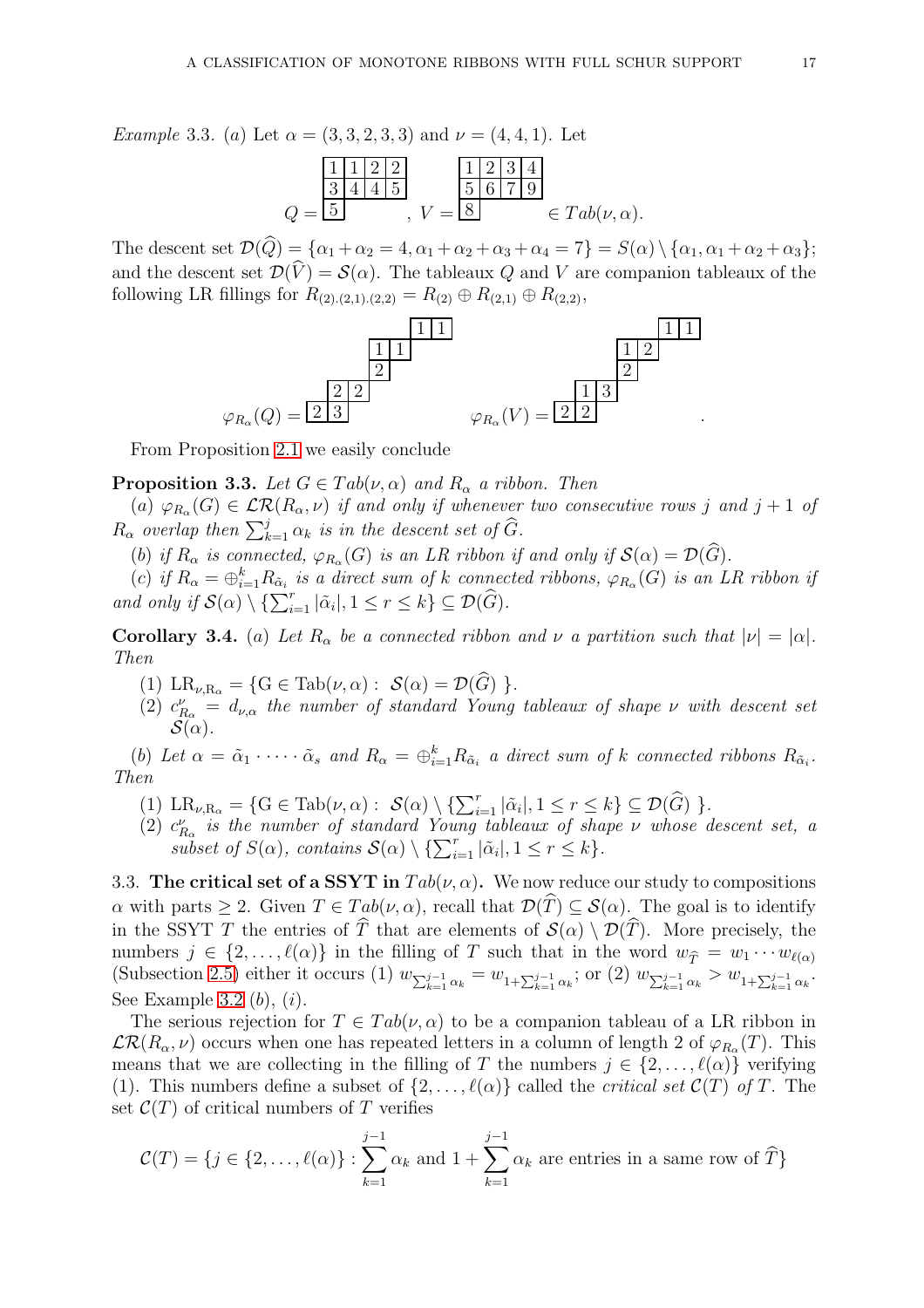$$
= \{j \in \{2,\ldots,\ell(\alpha)\}: w_{\widehat{T}} = w_1 \cdots w_{\ell(\alpha)} \text{ and } w_{\sum_{k=1}^{j-1} \alpha_k} = w_{1 + \sum_{k=1}^{j-1} \alpha_k} \}
$$

$$
\subseteq \{j \in \{2,\ldots,\ell(\alpha)\}: \sum_{k=1}^{j-1} \alpha_k \in \mathcal{S}(\alpha) \setminus \mathcal{D}(\widehat{T})\}.
$$

From Proposition [3.3](#page-16-1) and Corollary [3.4,](#page-16-2) we conclude that  $\mathcal{C}(T)$  detects the elements j in the alphabet  $\{2,\ldots,\ell(\alpha)\}\$ for which  $\sum_{k=1}^{j-1}\alpha_k \in S(\alpha)$  are not in the descent set of T and give rise in  $\varphi_{R_\alpha}(T)$  to a filling of a column of length 2 with two repeated letters. This column of length two is obtained in the overlapping of the rows  $j-1$  and j of  $R_{\alpha}$ and is filled with a same letter  $i < j$ . Henceforth, because T is a sequence of partitions  $0 = \lambda^0 \subseteq \lambda^1 \subseteq \cdots \subseteq \lambda^{\ell(\alpha)}$ , the right most box of the horizontal strip  $\lambda^{j-1}/\lambda^{j-2}$  is glued with the left most box of  $\lambda^{j} / \lambda^{j-1}$ , and one has

**Proposition 3.5.** Let  $T \in Tab(\nu, \alpha)$  and  $j \in \{2, ..., \ell(\alpha)\}\$ . The number  $j \in \mathcal{C}(T)$  or j is a critical number of T, if for some  $i \in \{1, \ldots, j-1\}$ ,  $\chi_{j-1}^i, \chi_j^i \neq 0$ , and  $\chi_{j-1}^k = \chi_j^h = 0$ for all  $k \leq i - 1$  and  $h \geq i + 1$ . In this case, we also say that the integer j generates the critical row i of T.

The numbers in  $\mathcal{S}(\alpha) \setminus \mathcal{D}(T)$  giving rise to the violation (2) by inverting the increasing order in the filling of a column of length two in  $\varphi_{R_{\alpha}}(T)$  are negligible critical numbers, because they may be removed anytime without creating new ones. In the SSYT T we collect the numbers  $j \in \{2, ..., \ell(\alpha)\}\$ verifying condition (2). In fact, if, in a such column of  $\varphi_{R_{\alpha}}(T)$ , resulting from the overlapping of rows, say,  $j-1$  and j of  $R_{\alpha}$ , one has  $b | x | \cdot \cdot \cdot | y |$ 

 $w \cdot \cdot z \mid a$ , with  $x \ge b > a \ge z$ , we may easily correct this Yamanouchi filling, without creating new violations in the new Yamanouchi filling, by just reordering the  $a \mid x \mid \cdot \cdot \cdot y \mid$ 

entries of that column,  $w \cdots$  $\boxed{b}$ , with  $y \geq \cdots \geq x > a < b > z \geq \cdots \geq w$ , to obtain an LR ribbon. This tells that  $j-1$  appears in T only in row b and possibly below, and j only appears in row a and above. (The horizontal strip  $\lambda^{j-1}/\lambda^{j-2}$  is strictly below the horizontal strip  $\lambda^{j} / \lambda^{j-1}$ .) Henceforth, we should replace in row a of T the left most entry j with j − 1, and replace in row b of T the rightmost entry j − 1 with j. One then says j is a negligible critical number of T. See Example [3.2,](#page-15-0)  $(b)$ ,  $(ii)$ .

Canonical fillings of SSYTs do not have negligible critical numbers and the critical numbers have an easier formulation. Note that the multiplicity of letter  $j \geq i$  in row i of  $T \in Tab(\nu,\alpha)$  satisfies  $\chi_j^i \leq \alpha_j$ .

<span id="page-17-0"></span>**Proposition 3.6.** Let  $T \in Tab(\nu, \alpha)$  with canonical filling and  $j + 1 \in \{2, ..., \ell(\alpha)\}.$ Then  $j+1$  is a critical number of T if and only if  $\chi^i_j = \alpha_j$  and  $\chi^i_{j+1} = \alpha_{j+1}$  for some  $i \in \{1, \ldots, j\}.$ 

*Proof.* Recall  $\ell(\nu) \leq \ell(\alpha)$ . If T has canonical filling and  $\chi_j^i, \chi_{j+1}^i \neq 0$  with  $\chi_{j+1}^h = 0$  for all  $h > i+1$ , then below row i the entries are empty or bigger than  $j+1$ . Therefore there is no need to put  $j + 1$ 's in rows above i because positions of row i have been used to put the letter j, that is, one also has  $\chi_{j+1}^h = 0$  for all  $h < i$ . Hence  $\chi_{j+1}^i = \alpha_{j+1}$ . Similarly  $\chi_j^h = 0$  for all  $h > i$  because  $j + 1$  has to be filled first and there are no  $j + 1$  below row *i*. Hence  $\chi^i_j = \alpha_j$ . In the contract of the contract of the contract of the contract of the contract of the contract of the contract of the contract of the contract of the contract of the contract of the contract of the contract of the contr

We then may conclude

<span id="page-17-1"></span>**Proposition 3.7.** Let  $T \in Tab(\nu, \alpha)$  without negligible critical numbers. Then  $T \notin$  $LR_{\nu,R_\alpha}$  if and only if T has a critical number  $j+1 \in \{2,\ldots,\ell(\alpha)\}$  such that rows j and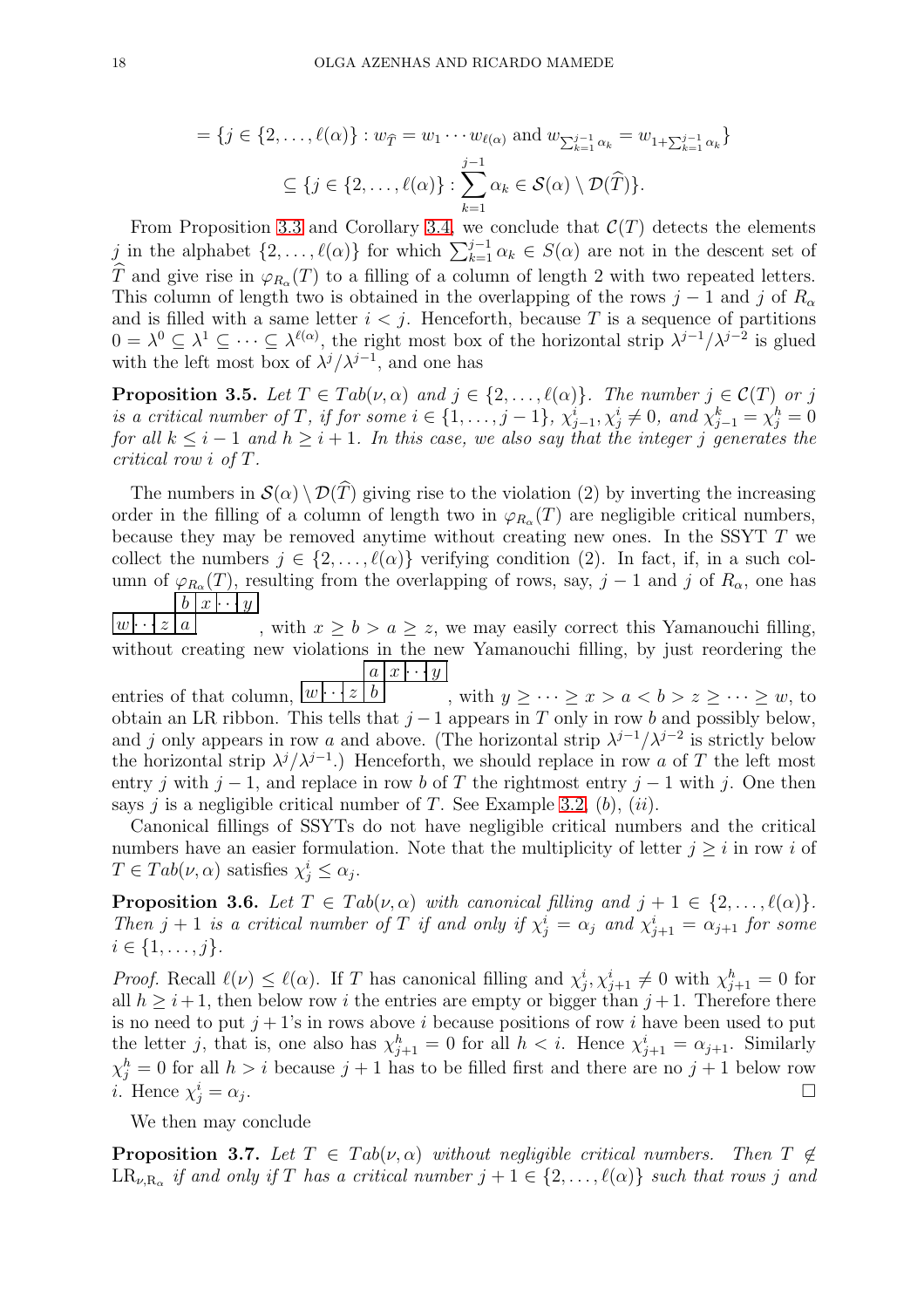$j+1$  of  $R_{\alpha}$  overlap. In this case, the column of length two obtained in the overlapping of rows  $\langle \alpha_j \rangle$  and  $\langle \alpha_{j+1} \rangle$  of  $R_\alpha$  is filled with a same letter  $i < j + 1$ .

<span id="page-18-1"></span>3.4. Effectiveness of critical numbers. The ribbon  $R_{\alpha}$ , with rows of length at least two, is now assumed to be connected or monotone up to a permutation and rotation of the connected components of  $R_{\alpha}$ . Since the ribbon can be monotone and disconnected, the overlapping partition  $p$  is used to detect the effectiveness of the critical numbers of a companion tableau in  $LR_{\nu,R_{\alpha}^{\mathbf{p}}}$ .

<span id="page-18-2"></span>**Definition 3.3.** Let  $T \in Tab(\nu, \alpha)$  and let p be an overlapping partition for  $\alpha$ . A critical number j of T is said to be p-effective if rows  $j-1$  and j of  $R^p_\alpha$  overlap. Otherwise, the critical number  $j$  is said to be  $p$ -ineffective.

This is a reformulation of Corollary [3.4](#page-16-2) for ribbons uniquely determined by  $\alpha$  and  $p$ .

<span id="page-18-3"></span>**Theorem 3.8.** Let  $T \in Tab(\nu, \alpha)$  and p an overlapping partition for  $\alpha$ . Then,

 $(a)$   $T \in \mathrm{LR}_{\nu,\mathrm{R}_{\alpha}^p}$  only if  $\#\mathcal{D}(T) \geq p_1$ ,

(b) if T has no negligible critical numbers and  $\mathcal{C}(T) \neq \emptyset$ ,  $T \in \text{LR}_{\nu,\text{R}^p_\alpha}$  if and only if every critical number of  $T$  is p-ineffective.

*Proof.* (a) The number of columns of length two of  $R^p_\alpha$  is  $p_1$ . Since T has no negligible critical numbers, to avoid columns of length two filled with the same letter, we need that the descent set of  $\hat{T}$  has at least  $p_1$  elements.

(b) It is the translation of Proposition [3.7](#page-17-1) according to the Definition [3.3.](#page-18-2)

## <span id="page-18-0"></span>4. Characterization of monotone ribbon LR coefficients positivity by means of linear inequalities

Throughout this section we consider  $\alpha$  a partition with parts of length at least 2, and overlapping partition p. Theorem [3.8](#page-18-3) says that  $c_p^{\nu}$  $P_{R_{\alpha}}^{\nu} > 0$  if and only if, whenever there exists  $T \in Tab(\nu, \alpha)$  without negligible critical numbers and  $C(T) \neq \emptyset$ , then every critical number of  $T$  is  $p$ -ineffective. Theorem [1.2](#page-4-3) gives a set of linear inequalities on the triple of partitions  $(\alpha, p, \nu)$  as necessary and sufficient conditions for the positivity of  $c_p^{\nu}$  $R^p_\alpha$ . We split the proof of the *only if* and *if* parts of Theorem [1.2](#page-4-3) into two subsections respectively.

4.1. Proof of the *only if part* of Theorem [1.2.](#page-4-3) If  $c_p^{\nu}$  $\frac{\nu}{R_{\alpha}^p} = \#\mathrm{LR}_{\nu,\mathrm{R}_{\alpha}^p} > 0$  then there exists  $T \in \mathrm{LR}_{\nu,\mathrm{R}_{\alpha}^p} \subseteq \mathrm{Tab}(\nu,\alpha)$  and  $\alpha \preceq \nu$ . Let  $p = (p_1,\ldots,p_{\ell(\alpha)-1},0)$  where  $\{p_1,\ldots,p_{\ell(\alpha)-1}\}$ is a multiset of  $\{\ell(\alpha) - k, \ldots, 1\}$  such that  $p_{\ell(\tilde{\alpha}_i)} = p_{\ell(\tilde{\alpha}_i)+1}$  and  $\alpha = \tilde{\alpha}_1 \cdots \tilde{\alpha}_k$  with  $R_{\tilde{\alpha}_i}$ ,  $1 \leq i \leq k$ , the connected components of  $R_{\alpha}$ . Therefore  $T \in Tab(\nu, \alpha)$  with  $\mathcal{D}(\widehat{T}) =$  $\{\sum_{j=1}^s \alpha_j : s \in S\} \subseteq \mathcal{S}(\alpha)$  for some subset  $S = \{s_1 < \cdots < s_{|S|}\} \subseteq \{1, \ldots, \ell(\alpha) - 1\}$ satisfying

$$
(4.1)
$$

 $[\{1,\ldots,\ell(\alpha)-1\}\setminus\{\ell(\tilde{\alpha}_1),\ldots,\ell(\tilde{\alpha}_1\tilde{\alpha}_2\cdots\tilde{\alpha}_{k-1})\}] \subseteq S = \{s_1 < \cdots < s_{|S|}\} \subseteq \{1,\ldots,\ell(\alpha)-1\}.$ Observe that  $|\{\sum_{j=1}^s \alpha_j : s \in \{s_i, \ldots, s_{|S|}\}\}| = |\{s_i, \ldots, s_{|S|}\}| \geq p_{s_i}$ , for  $1 \leq i \leq |S| \leq$  $\ell(\alpha) - 1$ . Because  $\alpha \preceq \nu$ , by Remark [2.1,](#page-9-1)  $\nu_i \leq \alpha_i + \cdots + \alpha_{\ell(\alpha)}$ , for  $i \in \{1, \ldots, \ell(\nu)\}.$ On the other hand, the  $\alpha_i$  i's constitute the *i*-th horizontal strip  $\nu^i/\nu^{i-1}$  of T whose rows belong to the first  $\min\{i,\ell(\nu)\}\)$  rows of T, for  $i \in \{1,\ldots,\ell(\alpha)\}\$ . Consider the SYT  $\widehat{T}$  and  $i \in \{1, \ldots, \ell(\nu)\}.$  If  $\alpha_1 + \cdots + \alpha_i + \cdots + \alpha_s, i \leq s \in S$ , is a descent of  $\widehat{T}$  in the *i*th row of  $\widehat{T}$ , then  $\alpha_1 + \cdots + \alpha_s + 1$  belongs to a row of  $\widehat{T}$  strictly below row i. That is, for  $1 \leq i \leq q \leq \ell(\alpha) - 1$ , if  $\alpha_1 + \cdots + \alpha_i + \cdots + \alpha_q$  is a descent of  $\hat{T}$ , then either  $\alpha_1 + \cdots + \alpha_q$ belongs to a row of  $\hat{T}$  strictly above row i, or  $\alpha_1+\cdots+\alpha_q+1$  belongs to a row of  $\hat{T}$  strictly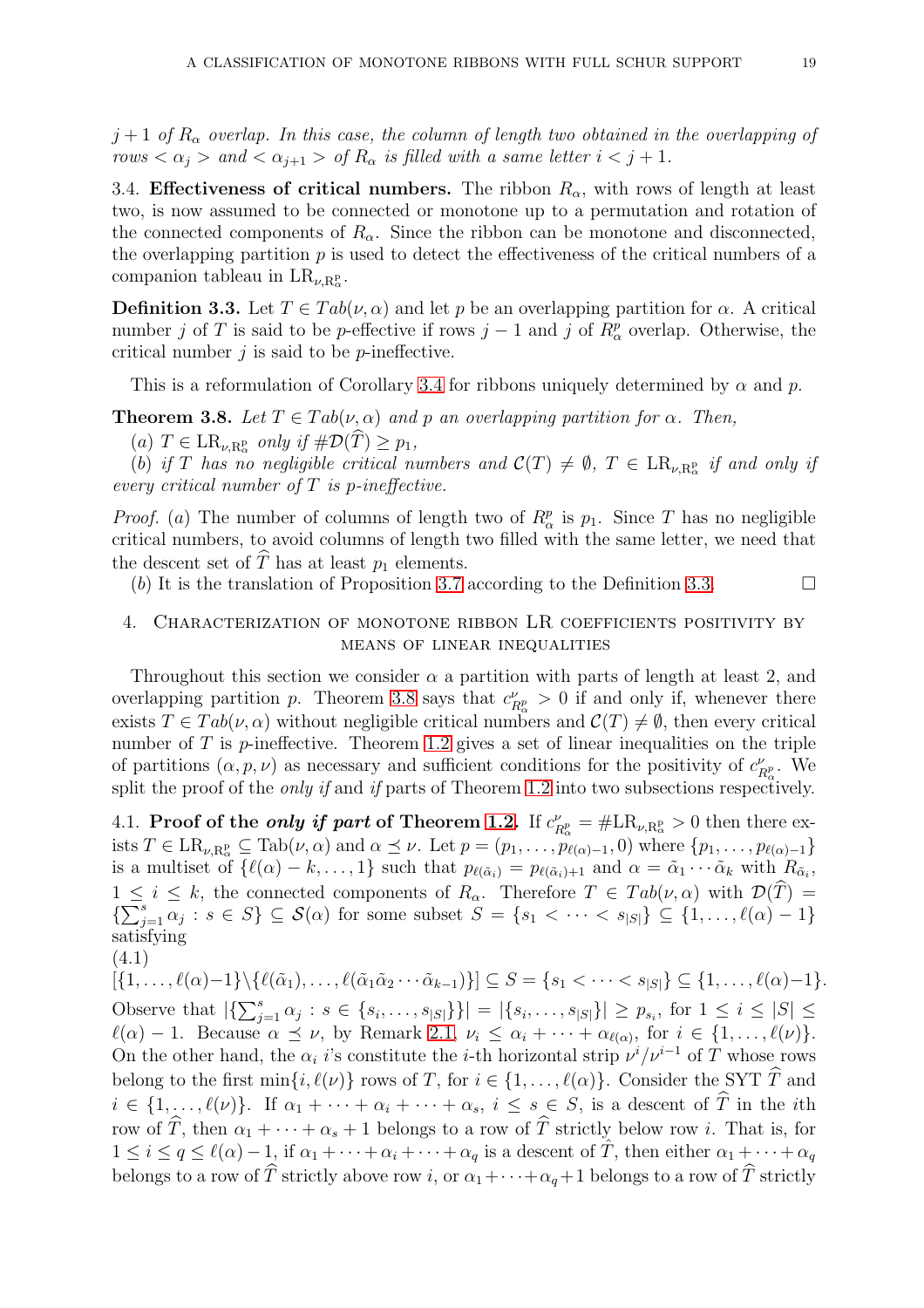below row *i*. Observe that  $|S \cap \{i, \ldots, \ell(\alpha) - 1\}|$  is the maximum number of descents of T in row *i*, and, simultaneously, is at least equal to the overlapping number  $p_i$ , the number of columns of length two among the last  $\ell(\alpha) - i + 1$  rows of  $R_{\alpha}$ ,

$$
(4.2) \qquad \qquad |S \cap \{i, \ldots, \ell(\alpha) - 1\}| \geq p_i.
$$

Hence  $\nu_i \leq \alpha_i + \cdots + \alpha_{\ell(\alpha)} - |S \cap \{i, \ldots, \ell(\alpha) - 1\}| \leq \alpha_i + \cdots + \alpha_{\ell(\alpha)} - p_i$ , for  $i \in \{1, \ldots, \ell(\nu)\}.$  $\Box$ 

<span id="page-19-0"></span>4.2. Proof of the if part of Theorem [1.2.](#page-4-3) Given the triple of partitions,  $\nu$ , and  $\alpha$ , with parts  $\geq$  2, and overlapping partition p, satisfying the linear inequalities on the right hand side of [\(1.6\)](#page-4-2), the goal is now to exhibit a SSYT  $T \in \text{LR}_{\text{R}^p_\alpha,\nu}$ . In other words, assuming the linear inequalities on the right hand side of [\(1.6\)](#page-4-2), we construct a SSYT  $T \in Tab(\nu, \alpha)$ without negligible critical numbers and p-effective critical numbers. In more detail, we pick  $T \in Tab(\nu, \alpha)$  with the *canonical filling*, thus without negligible critical numbers, and then, if it has p-effective critical numbers, one modifies its filling according to a certain *rotation* procedure to remove them so that the new tableau is in  $LR_{R^p_\alpha,\nu}$ . The application of rotation procedure does not create negligible critical numbers. The linear inequalities on the right hand side of [\(1.6\)](#page-4-2) guarantee that our rotation procedure is successful.

*Remark* 4.1. Let  $\alpha \preceq \nu$  and p an overlapping partition for  $\alpha$ .

(a) If  $\ell(\nu) = \ell(\alpha)$ , given  $T \in Tab(\nu, \alpha)$ , the first entry of each row i of T is i and T has no critical numbers of any kind. The descent set of  $\hat{T}$  is  $S(\alpha)$  and every  $T \in Tab(\nu, \alpha)$  is a companion tableau for an LR filling of  $R^p_\alpha$ . In this case, the linear inequalities [\(1.6\)](#page-4-2) are trivially satisfied because below each row i of T one has at least  $\ell(\alpha) - i \geq p_i$  entries and thereby  $\nu_i \leq \alpha_i + \cdots + \alpha_{\ell(\alpha)} - \ell(\alpha) + i \leq \alpha_i + \cdots + \alpha_{\ell(\alpha)} - p_i$ . Also  $c_f^{\nu}$  $R^{\nu}_{\alpha} = K_{\nu,\alpha}.$ 

(b) If  $\ell(\nu) = 1$  then  $\nu = (|\alpha|), p = 0$ , and  $|Tab(\nu, \alpha)| = 1$ . The descent set of the sole  $\hat{T}$  is  $S(\alpha) = \emptyset$ , and linear inequalities [\(1.6\)](#page-4-2) are trivially satisfied with  $p = 0$ . One has  $c_F^{\nu}$  $R^{\nu}_{\alpha} = K_{\nu,\alpha} = 1.$ 

We shall consider  $\nu$  with at least two rows and less than  $\ell(\alpha)$  rows,  $2 \leq \ell(\nu) < \ell(\alpha)$ . We start with the case  $\ell(\nu) = \ell(\alpha) - 1$ .

<span id="page-19-3"></span>**Lemma 4.1.** Let  $\nu \in [\alpha, (\vert \alpha \vert - p_1, p_1)]$  with  $\ell(\nu) = \ell(\alpha) - 1$ , such that

$$
\nu_i \le \sum_{j\ge i} \alpha_j - p_i, \text{ for } 1 \le i < \ell(\alpha).
$$

Then,  $c_F^{\nu}$  $\frac{\nu}{R_{\alpha}^p} > 0.$ 

*Proof.* Let  $s := \ell(\alpha)$ . Let  $T \in Tab(\nu, \alpha)$ , with the *canonical filling*, and note that since  $\ell(\nu) = s-1$ , then the first column of T has all letters of  $[s] \setminus \{j\}$ , for some  $2 \leq j \leq s$ , and necessarily row  $j-1$  contains  $\alpha_j$  letters j. That is, the first entry of row i of T is i, for  $i = 1, \ldots, j - 1$ , and is  $i + 1$  for  $i = j, \ldots, s - 1$ . Thus,  $\chi_k^k \neq 0, 1 \leq k \leq j - 1, \chi_j^{j-1} = \alpha_j$ ,  $\chi_{k+1}^k \neq 0, j \leq k \leq s-1$ , and  $\chi_j^k = 0, k \geq j$ . The only row of T which can potentially be critical is row  $j-1$ , since by Proposition [3.6,](#page-17-0)  $\chi_{j-1}^{j-1}$  $j_{j-1}^{j-1} \neq 0$  and  $\chi_j^{j-1} = \alpha_j$ . That is, the rows  $j-1$  and j of  $\varphi_{R_{\alpha}}(T)$  look like

<span id="page-19-1"></span>
$$
\begin{array}{ll}\n\text{(4.3)} & & < \alpha_{j-1} > \\
& < \alpha_j > \boxed{j-1 \mid \cdots \mid j-1} \\
\end{array}
$$

or

<span id="page-19-2"></span>
$$
\begin{array}{c}\n\langle 4.4 \rangle \quad \times \alpha_{j-1} > \quad \boxed{j-1 \quad \cdots \quad j-1} \\
\langle \alpha_j \rangle & \boxed{j-1 \quad \cdots \quad j-1}\n\end{array}
$$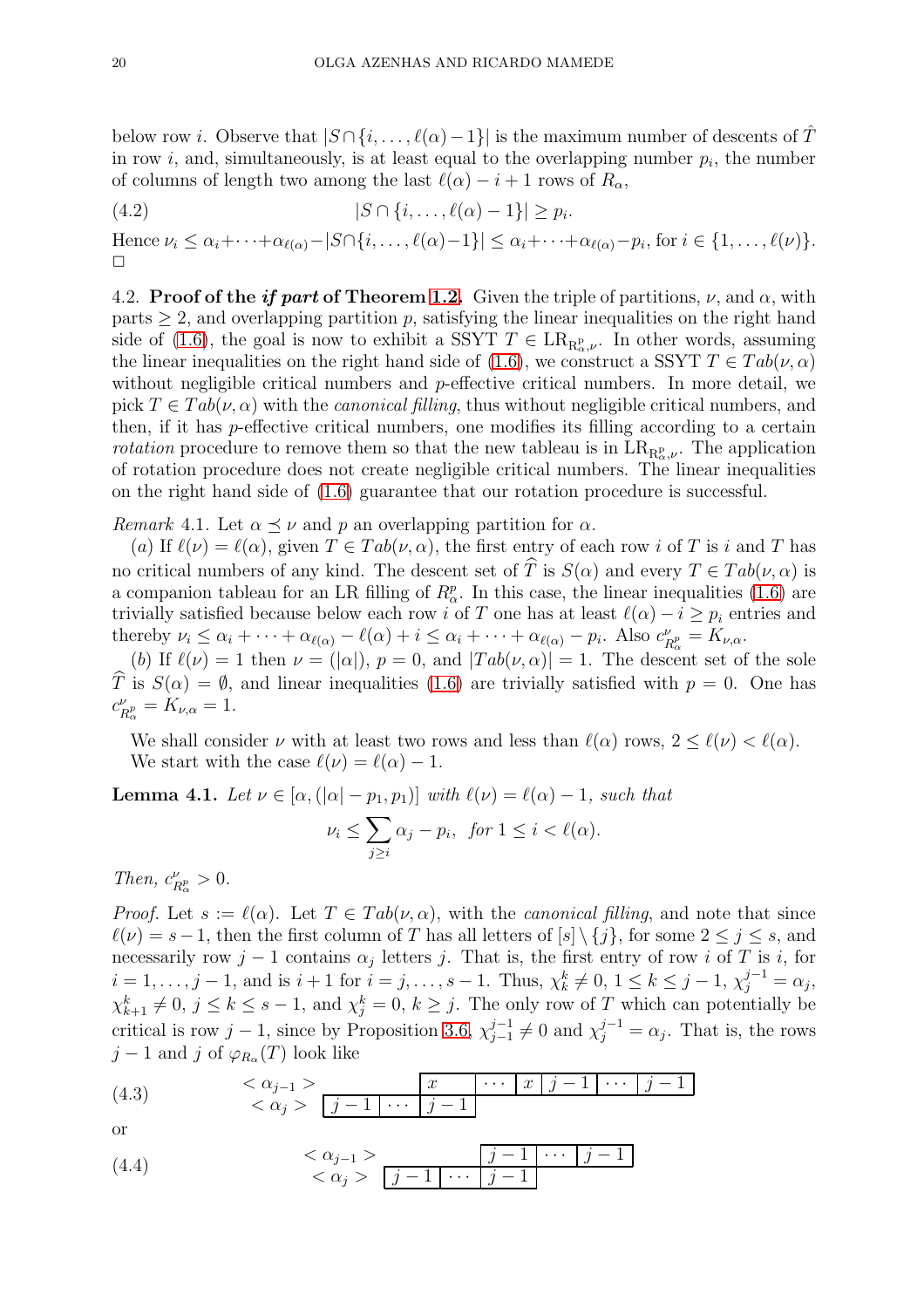where the word  $x \cdots x = (j-2)^r$ ,  $r \ge 0$ , may be empty. If j is not a critical number, or if it is a p-ineffective critical number [\(4.3\)](#page-19-1) then, by Proposition [3.7,](#page-17-1)  $\varphi_{R_{\alpha}}(T)$  is a skew SSYT.

Assume now that j is p-effective critical number of  $T$  [\(4.4\)](#page-19-2). In particular, this means that  $\chi_{j-1}^{j-1} = \alpha_{j-1}$ . Notice that if  $j = s$ , then

$$
\nu_{j-1} = \nu_{s-1} = \alpha_{s-1} + \alpha_s \le \alpha_{s-1} + \alpha_s - p_{s-1},
$$

which implies  $p_{s-1} = 0$ . That is, rows  $j-1$  and j of  $R_{\alpha}^{p}$  do not overlap, which contradicts the fact that  $j = s$  is p-effective critical. So, we must have  $2 \leq j \leq s$ , and, in particular, row j of T has at least one integer  $j + 1$ . Table [4.1](#page-20-0) depicts rows  $j - 1$  and j of T, where \* denotes  $\chi_{j+1}^{j-1} > 0$  boxes with the letter  $j+1$ , or the empty cell if  $\chi_{j+1}^{j-1} = 0$ ,

row 
$$
j-1
$$
  $\boxed{j-1$   $j-1$   $\cdots$   $j-1$   $\cdots$   $j-1$   $\boxed{j+1}$   $j+1$   $\cdots$   $j+1$   $\cdots$   $j+1$   $\cdots$ 

<span id="page-20-0"></span>TABLE 4.1. Rows  $j-1$  and j of T

Perform the procedure Rotation described in Table [4.2](#page-20-1) with  $\ell = j - 1$ ,  $a = j$  and  $b = j + 1$  on the tableau T.

| <b>Procedure:</b> Rotation                                                   |
|------------------------------------------------------------------------------|
| <b>Data:</b> Tableau T; Integers a and $\ell$ ;                              |
| Begin                                                                        |
| Let $\ell' > \ell$ be the smallest integer such that row $\ell'$ of T has an |
| integer b greater or equal to the rightmost letter in row $\ell$ ;           |
| Rotate by one turn in anticlockwise order all letters greater or equal to    |
| a in row $\ell$ , and all letters b of row $\ell'$ of T;                     |
| <b>Stop</b>                                                                  |

<span id="page-20-1"></span>

That is, rotate the highlight letters j and  $j + 1$  of T (Table [4.1\)](#page-20-0) in anticlockwise order to obtain the rows shown in Table [4.3,](#page-20-2) and denote by  $T'$  the tableau obtained from  $T$  by this operation.

| $\overline{\phantom{a}}$ | $i-1$   $j-1$   $\cdots$   $j-1$ |          |          | $ \cdots j-1 $ <b>j</b> | $\cdots$ | $111 + 1$ | $\star$ |
|--------------------------|----------------------------------|----------|----------|-------------------------|----------|-----------|---------|
|                          | $\mathbf{1}$                     | $\cdots$ | $\cdots$ |                         |          |           |         |

<span id="page-20-2"></span>TABLE 4.3. Rows  $j-1$  and j of  $T'$ 

We recall that we are assuming  $\alpha$  a partition and thus  $\alpha_{j-1} \geq \alpha_j \geq \alpha_{j+1}$ . The new tableau T' is still semistandard and the integer j is no longer critical, since  $\chi_j^j > 0$ . Notice, however, that if  $\chi^j_{j+1} = 1$  in T, then in T' the integer  $j+1$  is critical. Therefore, if  $\chi^j_{j+1} > 1$ in T, or  $\chi_{j+1}^j = 1$  in T and  $j+1$  is p-ineffective critical, then  $\varphi_{R_\alpha^p}(T')$  is a skew SSYT. So, assume  $\chi_{j+1}^j = 1$ , j p-effective critical in T, and in addition rows j and j + 1 of  $R_\alpha^p$ overlap  $(j+1)$  is p-effective in T'). If  $j+1=s$ , (Table [4.4\)](#page-20-3) then  $\nu_{s-1}=1$  and  $p_{s-2}=2$ ,

row 
$$
s-2
$$
  $s-2$   $\cdots$   $s-2$   $s-1$   $\cdots$   $s-1$   $s-1$   $\cdots$   $s-1$ 

<span id="page-20-3"></span>TABLE 4.4. Rows  $s - 2$  and  $s - 1$  of  $T'$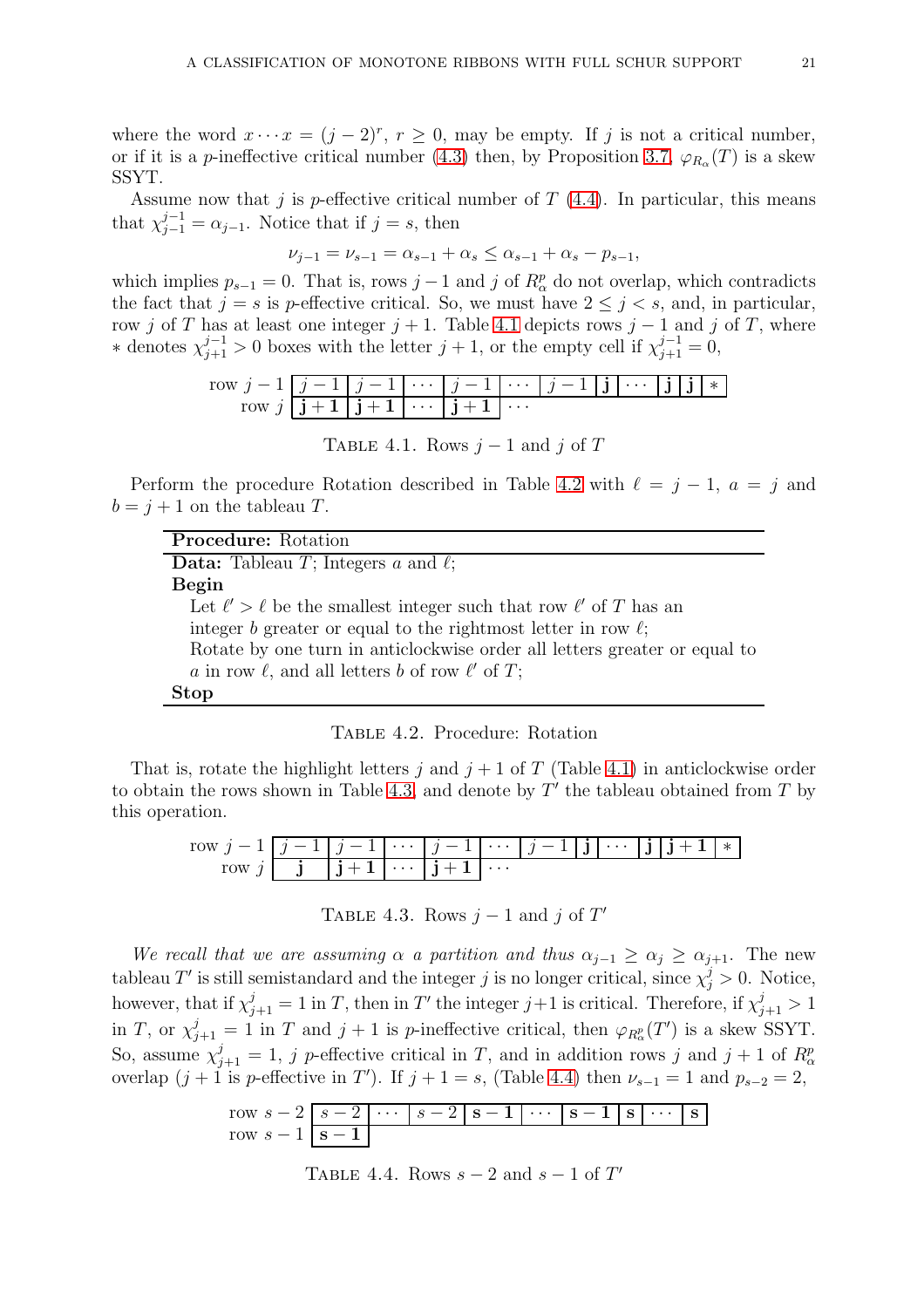and  $\nu_{s-2} = \alpha_{s-2} + \alpha_{s-1} + (\alpha_s - 1) \leq \alpha_{s-2} + \alpha_{s-1} + \alpha_s - p_{s-2}$ , that is,  $p_{s-2} \leq 1$ . A contradiction, then the rows  $s-1$  and s of  $R^p_\alpha$  cannot overlap, and  $j+1 = s$  is not  $p$ -effective critical in  $T'$ .

So we must have  $j+1 < s$ , and there must be integers other than  $j+1$  in row j of T', since otherwise the rows of  $T'$  below row j would have only one box, which in turn would imply  $2 \le \alpha_{i+2} = 1$ , a contradiction. So there are letters  $j + 2$  in row j and the number of letters  $j + 2$  below row  $j - 1$  is  $\alpha_{i+2} \geq 2$  (Table [4.5\)](#page-21-0). Apply the procedure Rotation with  $a = j + 1$  and  $\ell = j - 1$  to T',

row 
$$
j-1
$$
  $j-1$   $j-1$   $\cdots$   $j-1$   $\cdots$   $j-1$   $\cdots$   $j-1$   $j$   $\cdots$   $j$   $j+1$   $\cdots$   $j+1$ 

<span id="page-21-0"></span>TABLE 4.5. Rows  $j-1$  and j of T'

and let  $T''$  be the resulting tableau (Table [4.6\)](#page-21-1),

row 
$$
j-1
$$
  $j-1$   $j-1$   $\cdots$   $j-1$   $\cdots$   $j-1$   $j$   $\cdots$   $j$   $j+1$   $\cdots$   $j+2$ 

<span id="page-21-1"></span>TABLE 4.6. Rows  $j-1$  and j of  $T''$ 

This new tableau is semistandard and  $j + 1$  is no longer a critical number, since there is now a letter  $j+1$  in row j. Also, since  $\alpha_{j+2} \geq 2$ , there must be integers  $j+2$  below row j − 1. Thus, T'' does not have critical numbers and then  $\varphi_{R_\alpha^p}(T'')$  is a skew SSYT.  $\Box$ 

Remark 4.2. Notice that when applying the procedures, described in the proof of the result above, to a tableau T with only one critical number j in row  $j-1$ , we only modify rows j − 1 and j of T. Moreover, in row j, only the integers  $j + 1$ , and possible  $j + 2$ , are acted upon. The rows above row  $j-1$ , as well as the letters in row  $j-1$  to the left of the letters j, are not considered for the application of the procedure.

*Example* 4.1. Let  $\nu = (8, 1)$  and  $\alpha = (3, 3, 3)$ , and consider the tableau

$$
T = \frac{1 \mid 1 \mid 1 \mid 2 \mid 2 \mid 2 \mid 3 \mid 3}{3} \in Tab(\nu, \alpha).
$$

The tableau T has only one critical number: the integer 2, that is, the descent of  $\widehat{T}$  is  $\{\alpha_1+\alpha_2\}$ . If  $R_\alpha = R_{\alpha_1} \oplus R_{(\alpha_2,\alpha_3)}$ , equivalently,  $p = (1,1,0)$ , then  $\varphi_{R_\alpha}(T)$  is SSYT and the integer 2 is not p-effective critical, and so



is a skew SSYT. Note also,  $\nu_1 = 8 \le \sum_{i=1}^3 \alpha_i - 1$ ,  $\nu_2 = 1 \le \alpha_2 + \alpha_3 - 1$ ,  $\nu_3 \le \alpha_3 - 0$ . If  $p = (1, 0, 0)$  then  $R_{\alpha} = R_{(\alpha_1, \alpha_2)} \oplus R_{(\alpha_3)}$ , 2 is a p-effective critical number and  $\varphi_{R_{\alpha}}(T)$ 

is not SSYT. Perform the procedure Rotation on T with  $a = 2$  and  $\ell = 1$  to get

$$
T = \frac{1 \, 1 \, 1 \, 1 \, 2 \, 2 \, 2 \, 3 \, 3}{3} \rightarrow \frac{1 \, 1 \, 1 \, 1 \, 2 \, 2 \, 3 \, 3 \, 3}{2} = T'.
$$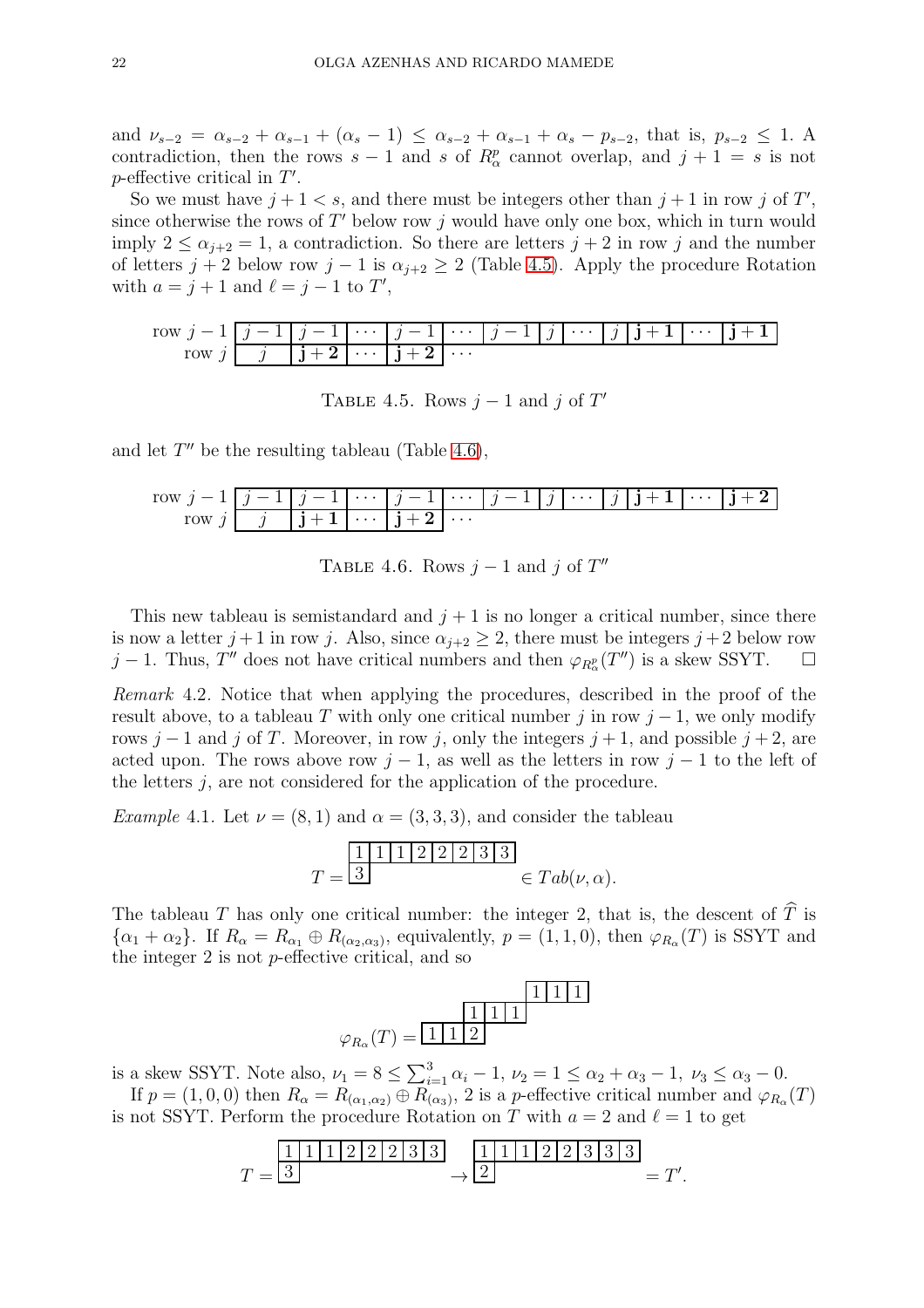The tableau T' has no effective critical numbers for the overlapping partition  $p = (1, 0, 0)$ , the descent set of  $\hat{T}'$  is  $\{\alpha_1\}$ , and therefore

$$
\varphi_{R_{\alpha}^{p}}(T') = \boxed{\frac{1|1|1}{1|1|2}}
$$

is a skew SSYT. There is no connected LR ribbon of shape  $R_{\alpha}$  and content  $\nu$ : if  $p =$  $(2, 1, 0), \nu_1 = 8 > |\alpha| - 2 = 9 - 2.$ 

*Example 4.2.* Let  $\nu = (9, 3)$  and  $\alpha = (4, 3, 3, 2)$ , and consider the tableau

$$
T = \frac{1 \mid 1 \mid 1 \mid 1 \mid 2 \mid 2 \mid 2 \mid 3 \mid 3}{3 \mid 4 \mid 4} \in Tab(\nu, \alpha).
$$

The letter 2 is the only critical number of  $T$ , and is effective when we consider the overlapping partition  $p = (3, 2, 1, 0)$ . So, we apply the procedure Rotation on T with  $a = 2$  and  $\ell = 1$ :

$$
T = \frac{1 \mid 1 \mid 1 \mid 1 \mid 2 \mid 2 \mid 3 \mid 3}{3 \mid 4 \mid 4} \rightarrow \frac{1 \mid 1 \mid 1 \mid 1 \mid 2 \mid 2 \mid 3 \mid 3 \mid 3}{2 \mid 4 \mid 4} = T'
$$

In  $T'$ , the number 2 is no longer critical. However, a new critical number was created: the number 3. So we apply Rotation on T' with  $a = 3$  and  $\ell = 1$  to get the tableau

$$
T'' = \frac{1 \mid 1 \mid 1 \mid 1 \mid 2 \mid 2 \mid 3 \mid 3 \mid 4}{2 \mid 3 \mid 4},
$$

which has no critical numbers. It follows that

$$
\varphi_{R_{\alpha}}(T'') = \frac{\frac{1}{1} \frac{1}{1} \frac{1}{2}}{\varphi_{R_{\alpha}}(T'')} = \frac{\frac{1}{1} \frac{1}{1} \frac{1}{3}}{\frac{1}{1} \frac{1}{2} \frac{1}{2} \frac{1}{2} \frac{1}{2} \frac{1}{2} \frac{1}{2} \frac{1}{2} \frac{1}{2} \frac{1}{2} \frac{1}{2} \frac{1}{2} \frac{1}{2} \frac{1}{2} \frac{1}{2} \frac{1}{2} \frac{1}{2} \frac{1}{2} \frac{1}{2} \frac{1}{2} \frac{1}{2} \frac{1}{2} \frac{1}{2} \frac{1}{2} \frac{1}{2} \frac{1}{2} \frac{1}{2} \frac{1}{2} \frac{1}{2} \frac{1}{2} \frac{1}{2} \frac{1}{2} \frac{1}{2} \frac{1}{2} \frac{1}{2} \frac{1}{2} \frac{1}{2} \frac{1}{2} \frac{1}{2} \frac{1}{2} \frac{1}{2} \frac{1}{2} \frac{1}{2} \frac{1}{2} \frac{1}{2} \frac{1}{2} \frac{1}{2} \frac{1}{2} \frac{1}{2} \frac{1}{2} \frac{1}{2} \frac{1}{2} \frac{1}{2} \frac{1}{2} \frac{1}{2} \frac{1}{2} \frac{1}{2} \frac{1}{2} \frac{1}{2} \frac{1}{2} \frac{1}{2} \frac{1}{2} \frac{1}{2} \frac{1}{2} \frac{1}{2} \frac{1}{2} \frac{1}{2} \frac{1}{2} \frac{1}{2} \frac{1}{2} \frac{1}{2} \frac{1}{2} \frac{1}{2} \frac{1}{2} \frac{1}{2} \frac{1}{2} \frac{1}{2} \frac{1}{2} \frac{1}{2} \frac{1}{2} \frac{1}{2} \frac{1}{2} \frac{1}{2} \frac{1}{2} \frac{1}{2} \frac{1}{2} \frac{1}{2} \frac{1}{2} \frac{1}{2} \frac{1}{2} \frac{1}{2} \frac{1}{2} \frac{1}{2} \frac{1}{2} \frac{1}{2} \frac{1}{2} \frac{1}{2} \frac{1}{2}
$$

is a skew SSYT. Note  $\nu_1 = 9 \le |\alpha| - 3 = 12 - 3$ ,  $\nu_2 = 3 \le 8 - 2$ ,  $\nu_3 = 0 \le 5 - 1$ .

<span id="page-22-1"></span>Lemma 4.2. Let  $\nu \in [\alpha, (|\alpha| - p_1, p_1)]$  with  $\ell(\nu) = \ell(\alpha) - k$ ,  $1 \leq k \leq \ell(\alpha) - 2$ , and satisfying

$$
\nu_i \le \sum_{j\ge i} \alpha_j - p_i, \text{ for } 1 \le i \le \ell(\nu).
$$

If T is the SSYT with canonical filling in Tab( $\nu, \alpha$ ) and has  $\mathcal{C}(T) = \{j_1, j_2, \ldots, j_k\}$  with  $j_{i+1} = j_i + 1$ , for  $i = 1, ..., k - 1$ , then,  $c_p^{\nu}$  $\frac{\nu}{R_{\alpha}^p} > 0.$ 

*Proof.* Let T be the canonical filling in  $Tab(\nu, \alpha)$  with  $\mathcal{C}(T) = \{j_1, j_2, \ldots, j_k\}$  such that  $j_{i+1} = j_i + 1$  for  $i = 1, ..., k-1$ . Then, the first column of T has all letters of  $[s] \setminus$  $\{j_1, j_2, \ldots, j_k\}$ , and row  $j_1 - 1$  has  $\alpha_i$  letters  $j_i$ , for  $i = 1, \ldots, k$ . We are assuming that  $j_1$ is critical but  $j_k + 1$  is not, row  $j_1 - 1$  also has  $\alpha_{j_1-1}$  letters  $j_1 - 1$  and  $0 \leq \chi_{j_k+1}^{j_1-1} < \alpha_{j_k+1}$ letters  $j_k + 1$ , thus, row  $j_1 - 1$  of T satisfy

$$
\nu_{j_1-1} = \alpha_{j_1-1} + \alpha_{j_1} + \dots + \alpha_{j_k} + (\alpha_{j_k+1} - \chi_{j_k+1}^{j_1}) \leq \alpha_{j_1-1} + \alpha_{j_1} + \dots + \alpha_s - p_{j_1-1},
$$

that is,

<span id="page-22-0"></span>(4.5) 
$$
p_{j_1-1} \leq \alpha_{j_k+2} + \cdots + \alpha_s + \chi_{j_k+1}^{j_1}
$$

where  $0 < \chi_{j_k+1}^{j_1}$ . The number of p-effective critical numbers of T, which are at most k, must be less than or equal to  $p_{j_1-1}$ . Thus, by [\(4.5\)](#page-22-0), there are at least  $p_{j_1-1}$  integers greater

.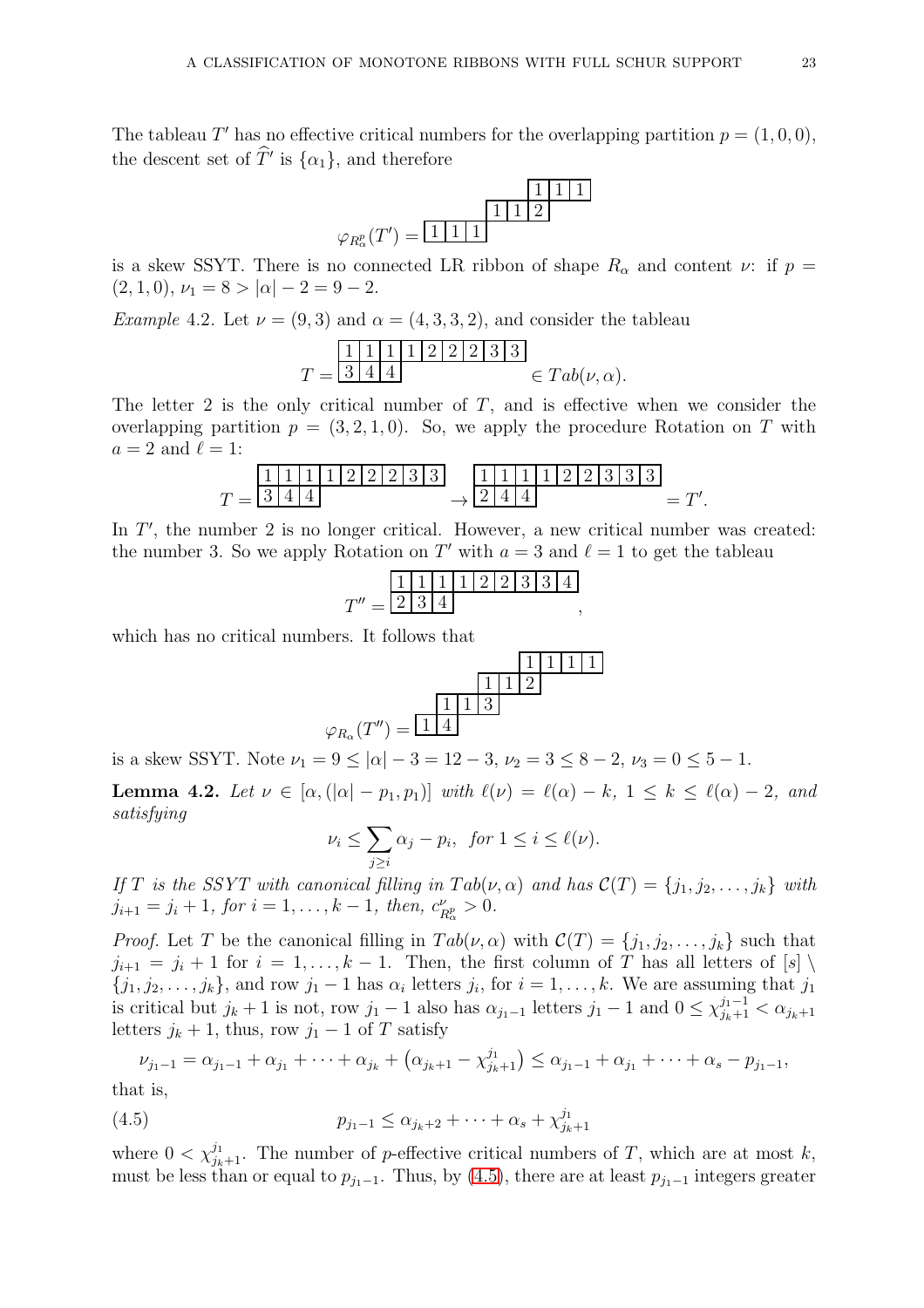than or equal to  $j_k + 1$  below row  $j_1 - 1$  of T and we can perform procedure Rotation 1 on T with  $C(T) = \{j_1, ..., j_k\}$  and  $\ell = j_1 - 1$ .

| <b>Procedure:</b> Rotation 1                                                             |
|------------------------------------------------------------------------------------------|
| <b>Data:</b> Tableau T; Set $\mathcal{C}(T) = \{j_1 < \ldots < j_k\}$ ; Integer $\ell$ ; |
| Begin                                                                                    |
| For $i=1$ to k do                                                                        |
| If $j_i$ is an <i>p</i> -effective critical point of T, perform procedure                |
| Rotation (Table 4.2) with $a = j_i$ and $\ell = \overline{\ell}$ ;                       |
| End If                                                                                   |
| End For                                                                                  |
| <b>Stop</b>                                                                              |

<span id="page-23-0"></span>Table 4.7. Procedure: Rotation 1

Let  $T'$  be the tableau resulting from the application of Procedure Rotation 1 (Table [4.7\)](#page-23-0) on T. Notice that the assumption of  $\alpha$  a partition and the canonical filling of T asserts that T' is semistandard. Moreover, the integers  $j_1, \ldots, j_k$  are not critical numbers of T since there are letters  $j_1, \ldots, j_k$  below row  $j_1 - 1$ . However, the operations performed on T to produce T' may create new critical numbers, all of which are in row  $j_1 - 1$ . This only happens when all letters of an integer, say  $r > j_k$ , are sent to row  $j_1 - 1$ . Note that r must be one of the first k letters below row  $j_1 - 1$  which are greater or equal to the rightmost letter of row  $j_1 - 1$ . Let  $r_1, \ldots, r_{k'}$  be the new critical numbers created in T'. If they are *p*-effective, then by  $(4.5)$ , we must have

$$
k + k' \le p_{j_1 - 1}.
$$

This means that below row  $j_1 - 1$  of T' there exist at least k' integers greater or equal to the rightmost letter of row  $j_1 - 1$ , and we can perform procedure Rotation 1 on T' with  $\mathcal{C}(T) = \{r_1, \ldots, r_{k'}\}$  and  $\overline{\ell} = j_1 - 1$ , obtaining a new tableau  $T''$ , where  $r_1, \ldots, r_{k'}$  are not critical. Again, new critical numbers  $q_1, \ldots, q_{k''}$ , with  $r_{k'} < q_1, \ldots, q_{k''}$  may occur, in which case we repeat the process. Note that since the number of p-effective critical numbers cannot exceed  $p_{j_1-1}$ , this process must terminate.

Therefore, the tableau  $\widetilde{T}$  obtained after this procedure is semistandard and has no<br>itical numbers. We can conclude that  $\varphi_R(\widetilde{T})$  is semistandard. critical numbers. We can conclude that  $\varphi_{R_{\alpha}}(\tilde{T})$  is semistandard.

Remark 4.3. Notice that Lemma [4.1](#page-19-3) is a special case of Lemma [4.2.](#page-22-1) Also, notice that the tableau  $\tilde{T}$  obtained after the process described in the result above only differs from T between the rows  $j_1 - 1$ , the ones having the critical numbers, and some row below it, say  $j$ , from the leftmost integer of  $j$  until the last integer in row  $j$  that has been rotated to row  $j_1-1$ .

*Example* 4.3. Let  $\nu = (9, 2, 2, 2), \alpha = (3, 2, 2, 2, 2, 2, 2)$ , and consider the overlapping vector  $p = (6, 5, 4, 3, 2, 1, 0)$  and the tableau

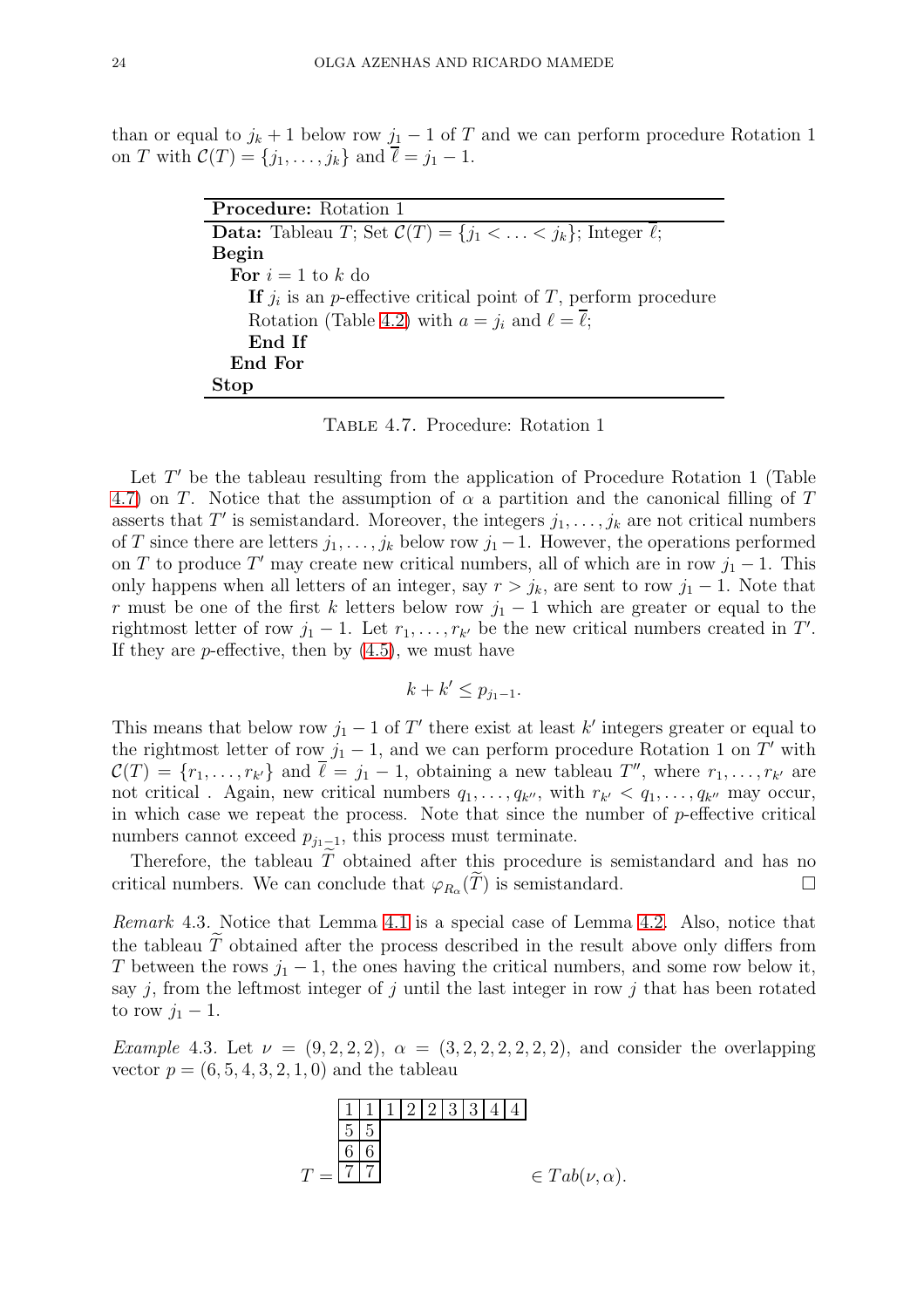The letters 2, 3 and 4 are consecutive p-effective critical numbers of  $T$ . Apply procedure Rotation 1 with  $\mathcal{C}(T) = \{2, 3, 4\}$  and  $\ell = 1$ :



Now, the letter 5 is the only critical number of the resulting tableau  $T'$ . So, we apply Rotation 1 again on T' with  $C(T) = \{5\}$  and  $\overline{\ell} = 1$ :



Now, the letter 6 is the only critical number of the resulting tableau  $T''$ . So, we apply Rotation 1 again on T' with  $C(T) = \{6\}$  and  $\overline{\ell} = 1$ :



The tableau T has no critical numbers and thus  $\varphi_{R_{\alpha}}(T)$  is a skew SSYT.

We now can prove the general case.

**Theorem 4.3.** Let  $\nu \in [\alpha, (\vert \alpha \vert - p_1, p_1)]$  where  $\ell(\nu) = \ell(\alpha) - k$ ,  $1 \leq k \leq \ell(\alpha) - 2$ , and satisfying

$$
\nu_i \le \sum_{j\ge i} \alpha_j - p_i, \text{ for } 1 \le i \le \ell(\alpha).
$$

Then,  $c_F^{\nu}$  $\frac{\nu}{R_{\alpha}^p} > 0.$ 

*Proof.* Let  $T \in Tab(\nu, \alpha)$  with the canonical filling, and  $C(T) = \{j_1, \ldots, j_k\}$ . Write

 $\mathcal{C}(T) = A_1 \cup A_2 \cup \cdots \cup A_r$ 

the set partition of  $\mathcal{C}(T)$  such that in each set  $A_i$  all critical numbers are consecutive, and if  $a \in A_i$  and  $b \in A_{i+q}$ , for some  $q > 0$ , then  $a < b$  and  $b - a \ge 2$ .

Notice that in this case, the  $\alpha_a$  letters a must be all in some row  $\ell$ , and the  $\alpha_b$  letters b must be all in some row  $\ell'$  of T, with  $\ell < \ell'$ .

Apply the procedure described in Lemma [4.2](#page-22-1) to the set of consecutive critical numbers in  $A_1$ . This procedure may use some integers from  $A_2\cup\cdots\cup A_r$  in its Rotation routines. If this is the case, then in the resulting tableau T', some of the critical numbers in  $A_2 \cup \cdots \cup A_r$ may no longer be critical numbers, since some of them may have been brought, by rotation, to a higher row of the tableau. Nevertheless, no new critical numbers are created by this process. So, in T ′ , the critical numbers can be partitioned as

$$
A'_2 \cup \cdots \cup A'_r,
$$

where  $A'_i \subseteq A_i$  for all  $i = 2, \ldots, r$ .

Repeating the process, until no more critical points remain, we obtain a tableau  $\widetilde{T}$  such that  $\varphi_{R_{\alpha}}(\widetilde{T})$  is a skew SSYT.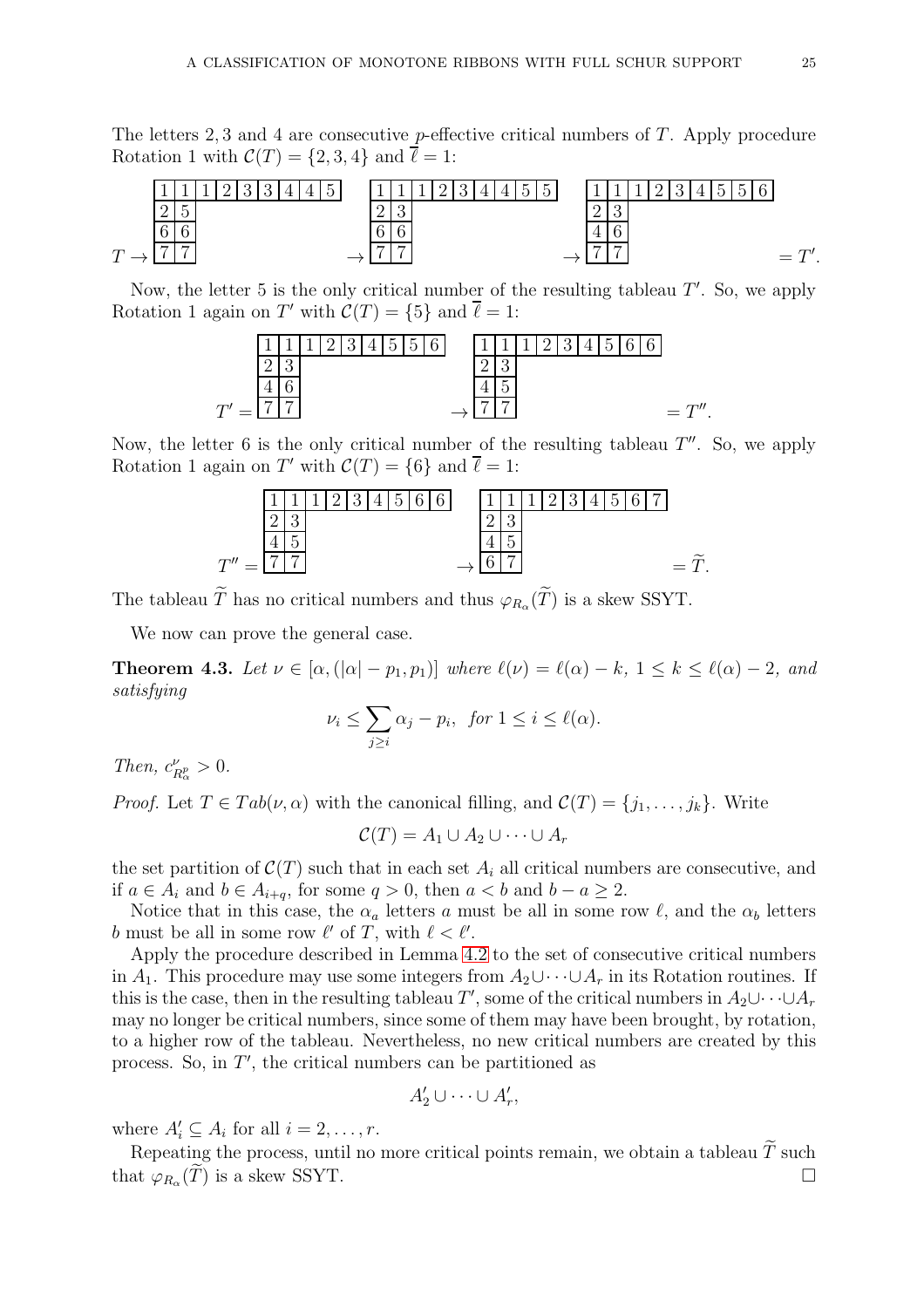*Example 4.4.* Let  $\nu = (13, 13, 2), \alpha = (4, 3^7)$  and  $p = (8, 7, 6, 5, 4, 3, 2, 1, 0)$ . The tableau

T = 1 1 1 1 2 2 2 3 3 3 4 4 4 5 5 5 6 6 6 7 7 7 8 8 8 9 9 9 ∈ T ab(ν, α)

has the critical points  $2, 3, 4, 6, 7, 8$ , which can be partitioned as

$$
A_1 = \{2, 3, 4\} \cup A_2 = \{6, 7, 8\},\
$$

according to the proof of the theorem above. We start by removing the critical numbers in  $A_1$ :





After the application of the procedure described in Lemma [4.2](#page-22-1) to the critical numbers in  $A_1$ , we get the tableau  $T'$ , whose only critical olga number is

$$
\{8\} = A_2' \subset A_2.
$$

So, we apply the procedure described in Lemma [4.2](#page-22-1) again to the critical number in  $A'_2$ :

T ′ → 1 1 1 1 2 2 3 3 4 4 5 5 6 2 3 4 5 6 6 7 7 7 8 8 9 9 <sup>8</sup> <sup>9</sup> <sup>=</sup> T . <sup>e</sup>

The resulting tableau  $\widetilde{T}$  has no critical numbers and thus, the skew tableau



<span id="page-25-0"></span>is a skew SSYT.

## 5. Classification of monotone ribbons with full Schur support

Theorem [1.2,](#page-4-3) characterizing the positivity of monotone ribbon LR coefficients,  $c_{\mu}^{\nu}$  $\frac{\nu}{R^p_{\alpha}}>0,$ by means of linear inequalities, may be rephrased in the language of the Schur support of  $R_{\alpha}^{p}$ . Let  $\nu \in [\alpha, (|\alpha| - p_1, p_1)], \alpha$  a partition with parts  $\geq 2$ . Then

<span id="page-25-1"></span>(5.1) 
$$
\nu \in [R^p_\alpha] \text{ if and only if } \nu_i \leq \sum_{q=i}^{\ell(\alpha)} \alpha_q - p_i, \ 1 \leq i \leq \ell(\alpha).
$$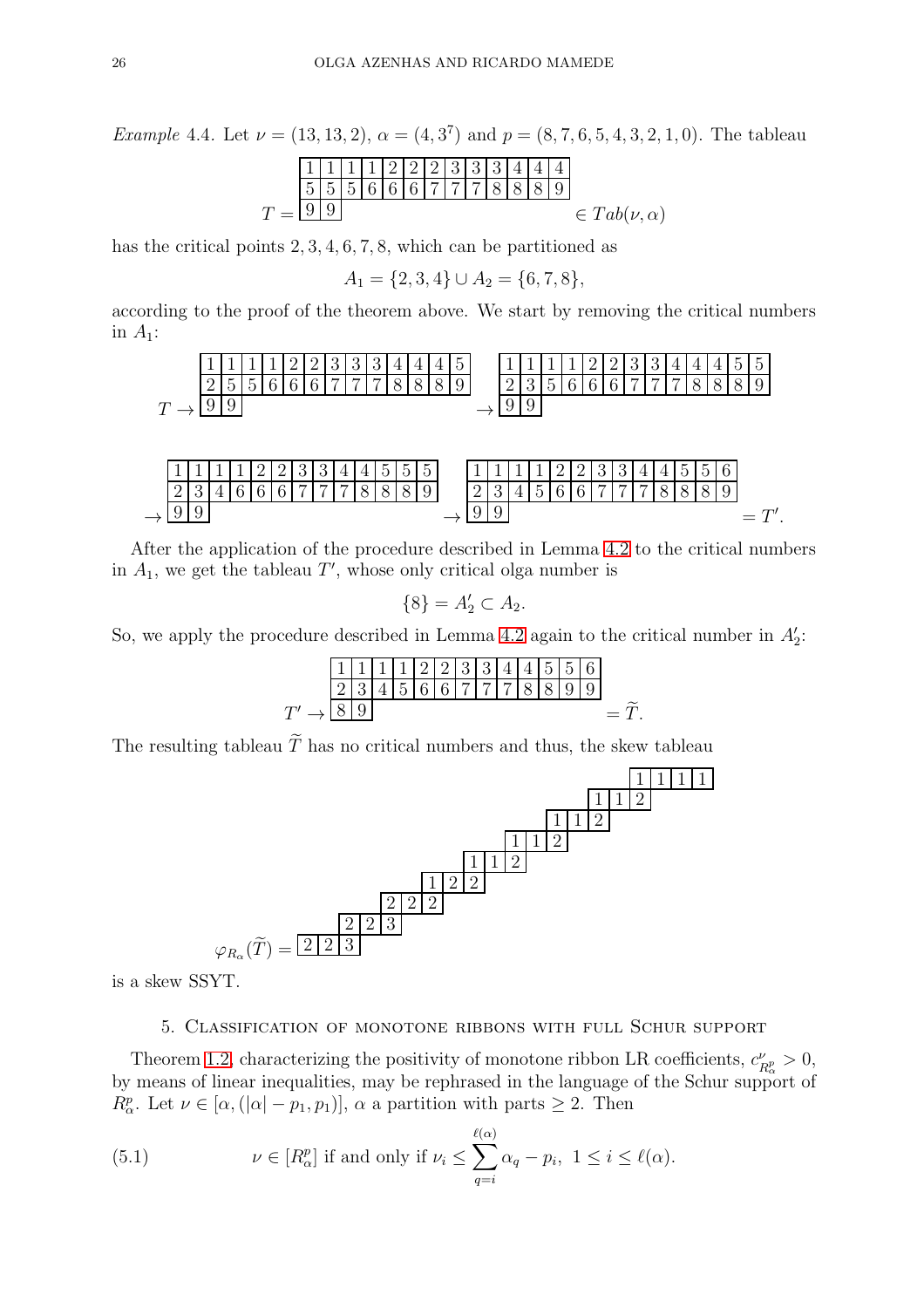By Remark [2.1,](#page-9-1) if  $\alpha \preceq \nu$  one has  $\nu_i \leq \sum$  $\ell(\alpha)$  $q=i$  $\alpha_q$ , for  $1 \leq i \leq \ell(\alpha)$ . Hence, if  $\nu \in [\alpha, (\alpha] -$ 

 $[p_1, p_1]$  then  $\nu_1 \leq \sum_{q=1}^{\ell(\alpha)} \alpha_q - p_1$ , and because one has  $p_i = 0$ , for  $\ell(p) < i \leq \ell(\alpha)$ , the inequalities [\(5.1\)](#page-25-1) are always satisfied for  $\ell(p) < i \leq \ell(\alpha)$ . Note that, when  $\ell(p) \geq 2$ ,

 $p_{i+1} - 1 \geq 0, i \in \{1, \ldots, \ell(p) - 1\}.$  Recall Definition [1.1](#page-3-1) and  $\varrho_i = \sum$  $\ell(\alpha)$  $q=i+1$  $\alpha_q - p_{i+1} + 1 > 0,$ 

where  $\varrho_i - 1$  is the total number of columns in the last  $\ell(\alpha) - i$  rows of  $R^p_\alpha$ , for  $1 \leq i \leq$  $\ell(p)-1$ .

<span id="page-26-1"></span>*Remark* 5.1. Because the parts of  $\alpha$  are  $\geq 2$ , and  $p_i = p_{i+1}$  or  $p_i = p_{i+1} + 1$ ,  $|\alpha| - p_1 >$  $\varrho_1 > \cdots > \varrho_{\ell(p)-1}.$ 

Thus, the negation of [\(5.1\)](#page-25-1) characterizes the partitions in the interval  $[\alpha,(|\alpha|-p_1,p_1)]$ which are not in the support of  $R^p_\alpha$ .

<span id="page-26-0"></span>Corollary 5.1. Let  $\nu \in [\alpha, (|\alpha| - p_1, p_1)]$  and  $\alpha$  a partition with parts  $\geq 2$ . Then, if  $\ell(p) = 0, 1, [R_{\alpha}^p] = [\alpha, (|\alpha| - p_1, p_1)], \text{ and, if } \ell(p) \geq 2, \text{ the following are equivalent}$ (a)  $\nu \notin [R_{\alpha}^p]$  if and only if there exists  $i \in \{1, \ldots, \ell(p)-1\}$  such that

$$
\nu_{i+1} \ge \sum_{q \ge i+1} \alpha_q - p_{i+1} + 1 \Leftrightarrow \nu_{i+1} \ge \varrho_i.
$$

(b)  $\nu \notin [R_{\alpha}^p]$  if and only if, for some  $i \in \{1, ..., \ell(p)-1\}$ ,  $\nu_{i+1}$  exceeds the number of columns in the last  $\ell(\alpha) - i$  rows of  $R^p_\alpha$ .

(c) [\[ACM17,](#page-34-1) Lemma 4.8]  $\nu \notin [R_{\alpha}^p]$  if and only if, there exists  $i \in \{1, ..., \ell(p)-1\}$  such that after placing  $\alpha_j$  j's, in row j of  $R_\alpha^p$ , for  $j = 1, \ldots, i$ , there is no space to place  $\nu_{i+1}$  $i + 1$ 's in the remain  $\ell(\alpha) - i$  rows of  $R^p_\alpha$  without avoiding the violation of the column standard condition of the filling.

 $(d) \nu \notin [R^p_\alpha], \text{ if, for every } T \in Tab(\nu,\alpha), \text{ there exists } i \geq 1 \text{ such that } |\mathcal{D}(\widehat{T}) \cap {\sum_{q \geq 1}^j \alpha_q}$  $i + 1 \leq j \leq \ell(\alpha) \} | < p_{i+1}.$ 

Example 5.1. Consider the partition  $\alpha = (7, 6, 6, 2, 2, 2, 2)$  with the overlapping partition  $p = (6, 5, 4, 3, 2, 1, 0)$ . The partition  $\nu = (8, 7, 6, 6)$  is in the Schur interval  $[\alpha, (27 - 6, 6)]$ of  $R_{\alpha}^p$ , but not in its support since  $\nu_4 = 6 \ge \varrho_3 = \alpha_4 + \alpha_5 + \alpha_6 + \alpha_7 - p_4 + 1 =$  $2+2+2+2-3+1=6$ . Therefore,  $[R_{\alpha}^{p}] \subsetneq [\alpha, (27-6,6)].$ 

Theorem [1.3](#page-4-4) characterizes the monotone ribbons  $R^p_\alpha$  with full Schur support in terms of their partition skew shape  $\alpha$  and the overlapping partition p. In Definition [1.1](#page-3-1) a sequence of  $\ell(p)-1$  witness vectors  $\tilde{g}^i = \{\tilde{g}^i_j\}_{j=1}^i = \{[\varrho_i - \alpha_j]_+\}_{j=1}^i$  with its slack  $p_{i+1}-1$ ,  $1 \leq i \leq \ell(p)-1$ , is introduced to test the fullness of the Schur support of  $R^p_\alpha$ . Theorem [1.3](#page-4-4) says that if, for some  $1 \leq i \leq \ell(p) - 1$ , the size of the witness vector  $\tilde{g}^i$  fits the slack  $p_{i+1} - 1$ , that is  $\sum_{j=1}^{i} \tilde{g}_j^i \le p_{i+1} - 1$ , then  $R_\alpha^p$  has not full Schur support. In this case the vector  $\tilde{g}^i$  witnesses that the Schur support  $R^p_\alpha$  is not full in the sense that it can be used to exhibit a partition in the Schur interval that is not in  $[R^p_\alpha]$ . More precisely,  $(\alpha_1 + \tilde{g}_1^i, \ldots, \alpha_i + \tilde{g}_i^i, \varrho_i, p_{i+1} - 1 - |\tilde{g}^i|)^+$ , with  $\varrho_i - 1$  the total number of columns in the last  $\ell(\alpha) - i$  rows of  $R^p_\alpha$ , is a partition of  $|\alpha|$  in the Schur interval of  $R^p_\alpha$  but not in the support of  $R^p_\alpha$ .

5.1. **Proof of Theorem [1.3.](#page-4-4)** The "only if" part. Let  $\nu \in [\alpha, (\vert \alpha \vert - p_1, p_1)]$  such that  $\nu \notin [R_{\alpha}^p]$ . Then, on one hand, since  $\alpha \preceq \nu$ ,  $\sum_{q=1}^k (\nu_q - \alpha_q) \geq 0$ ,  $k = 1, \ldots, \ell(\alpha)$ , and on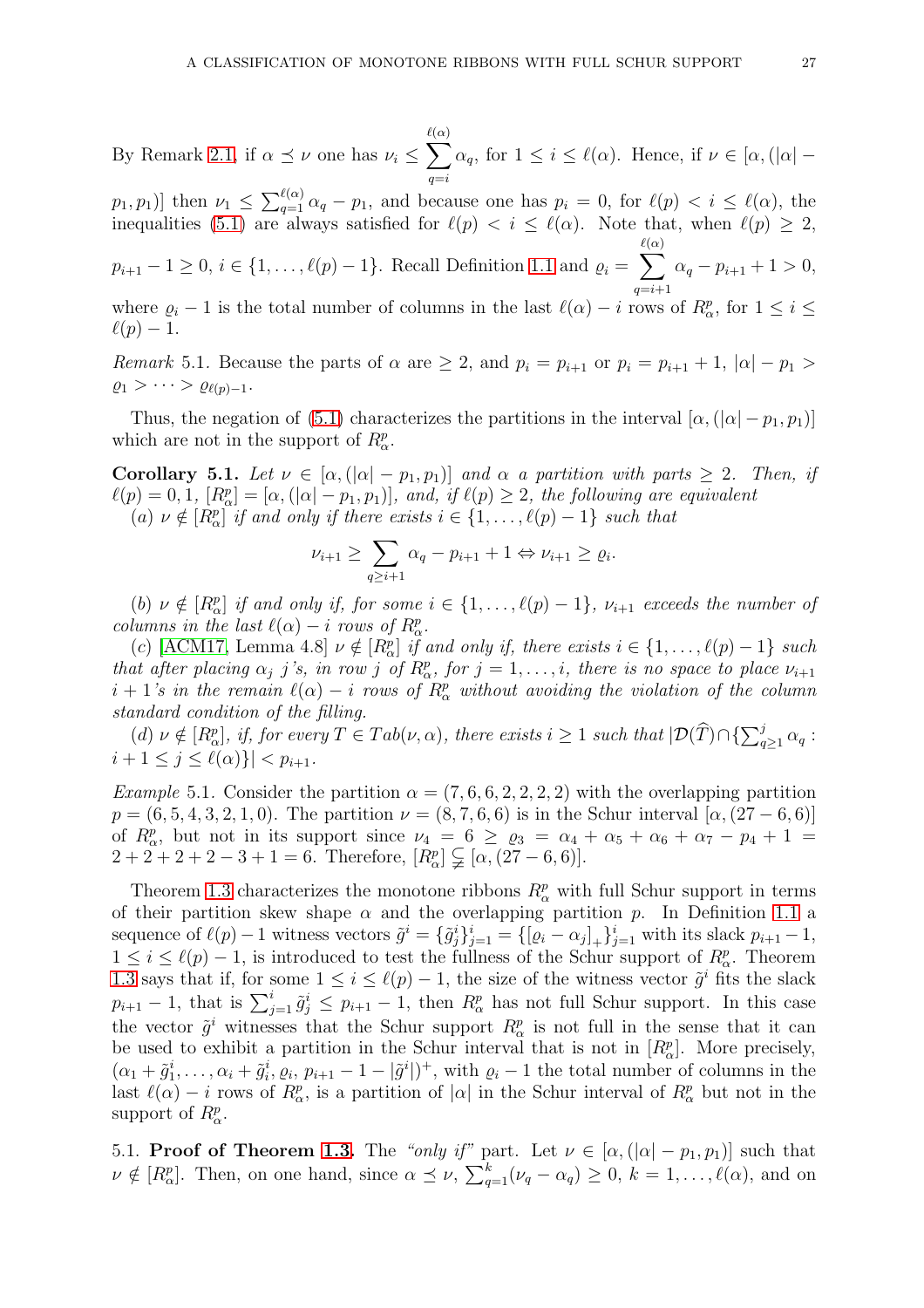the other hand, since  $\nu \notin [R_{\alpha}^p]$ , by Corollary [5.1,](#page-26-0)  $\ell(\alpha) \geq 3$ ,  $\ell(p) \geq 2$ , and there exists  $1 \leq i \leq \ell(\alpha) - 2$  with  $p_{i+1} \geq 1$  such that

$$
\nu_{i+1} \ge \varrho_i = \sum_{q \ge i+1} \alpha_q - p_{i+1} + 1.
$$

We want to show that the *i*-witness vector  $\tilde{g}^i = (\tilde{g}_1^i, \ldots, \tilde{g}_i^i)$  of  $R_{\alpha}^p$  fits its slack  $p_{i+1} - 1$ . It follows that  $0 \le \sum_{q=1}^{i} (\nu_q - \alpha_q) \le p_{i+1} - 1$ , otherwise, we would have

$$
\sum_{q=1}^{i+1} \nu_q = \sum_{q=1}^{i} \nu_q + \nu_{i+1} > \sum_{q=1}^{i} \alpha_q + p_{i+1} - 1 + \sum_{q=i+1}^{\ell(\alpha)} \alpha_q - p_{i+1} + 1 = \sum_{q=1}^{\ell(\alpha)} \alpha_q,
$$

contradicting the equality  $|\alpha| = |\nu|$ .

Let  $U := \{j \in \{2,\ldots,i\} : \nu_j - \alpha_j < 0\}$  (indeed  $\nu_1 \geq \alpha_1$ ) and  $u := \max U$ . Put  $u := 0$ if  $U = \emptyset$ .

*Claim:* There exist  $\mu_j \geq \alpha_j$ ,  $j = 1, \ldots, u$ , such that

$$
(5.2) \qquad \mu_1 \geq \cdots \geq \mu_{u-1} \geq \alpha_{u-1} \geq \mu_u = \alpha_u > \nu_u \geq \nu_{u+1} \geq \cdots \geq \nu_i \geq \nu_{i+1}, \text{ and}
$$

(5.3) 
$$
\sum_{j=1}^{u} (\mu_j - \alpha_j) = \sum_{j=1}^{u} (\nu_j - \alpha_j) \ge 0.
$$

In these conditions, defining  $g_j := \mu_j - \alpha_j \geq 0$ ,  $j = 1, \ldots, u$ , and  $g_j := \nu_j - \alpha_j \geq 0$ ,  $j = u + 1, \ldots, i$ , one has  $\sum_{j=1}^{i} g_j = \sum_{j=1}^{i} (\nu_j - \alpha_j) \le p_{i+1} - 1$ ,

$$
\alpha_j + g_j = \mu_j \ge \alpha_u > \nu_u \ge \nu_{i+1} \ge \sum_{q \ge i+1} \alpha_q - p_{i+1} + 1 = \varrho_i, \ j = 1, \ldots, u,
$$

and

$$
\alpha_j + g_j = \nu_j \ge \nu_i \ge \nu_{i+1} \ge \sum_{q \ge i+1} \alpha_q - p_{i+1} + 1 = \varrho_i, \ j = u+1, \ldots, i,
$$

so that  $g_j \geq \varrho_i - \alpha_j$  for  $j = 1, \ldots, i$ . It follows that the witness vector  $\widetilde{g}^i = (\widetilde{g}_1^i, \ldots, \widetilde{g}_i^i)$ , with  $\widetilde{g}_j^i = \varrho_i - \alpha_j$  for  $j = 1, \ldots, i$ , fits its slack:

$$
|\tilde{g}^i| = \sum_{j=1}^i \tilde{g}_j^i \le \sum_{j=1}^i g_j \le p_{i+1} - 1.
$$

*Proof of the Claim:* We prove the claim by double induction on  $|U| \geq 0$  and  $i \geq 2$ .

For  $|U| = 0$  there is nothing to prove whatever is  $i \geq 2$ . Let  $|U| \geq 1$ . For  $i = 2$ , one has  $\nu_1 - \alpha_1 \geq 0$  and  $u = 2$  with  $\nu_2 < \alpha_2$ . Since  $(\nu_1 - \alpha_1) + (\nu_2 - \alpha_2) \geq 0$  and  $\nu_2 = \alpha_2 - \epsilon_2$ , for some  $\epsilon_2 > 0$ , we may write

$$
(\nu_1 - \alpha_1) + (\nu_2 - \alpha_2) = [(\nu_1 - \epsilon_2) - \alpha_1] + (\alpha_2 - \alpha_2) = (\nu_1 - \epsilon_2) - \alpha_1 \ge 0.
$$

Thus  $\mu_1 := \nu_1 - \epsilon_2 \geq \alpha_1 \geq \mu_2 := \alpha_2 > \nu_2 \geq \nu_3$ .

Let  $i = m + 1 \geq 3$ , and  $u \in \{2, \ldots, m + 1\}$  where  $\nu_u = \alpha_u - \epsilon_u$ , for some  $\epsilon_u > 0$ , and  $\nu_v - \alpha_v \geq 0$ ,  $u < v \leq m + 1$ . We distinguish two situations:

(a)  $u = 2$ :  $\nu_1 > \alpha_1$ ,  $\nu_2 = \alpha_2 - \epsilon$ , for some  $\epsilon > 0$ , and  $\nu_j \ge \alpha_j$ , for  $3 \le j \le i$ . We have  $\alpha \preceq \nu$  and we may write

$$
(\nu_1 - \alpha_1) + (\nu_2 - \alpha_2) = (\mu_1 - \alpha_1) + (\alpha_2 - \alpha_2) = (\mu_1 - \alpha_1) + (\mu_2 - \alpha_2) \ge 0,
$$

where  $\mu_1 := \nu_1 - \epsilon \ge \alpha_1$ ,  $\mu_2 := \alpha_2$ . Also  $\mu_1 \ge \alpha_1 \ge \mu_2 = \alpha_2 > \nu_2 \ge \nu_3 \ge \cdots \ge \nu_i \ge \mu_{i+1}$ .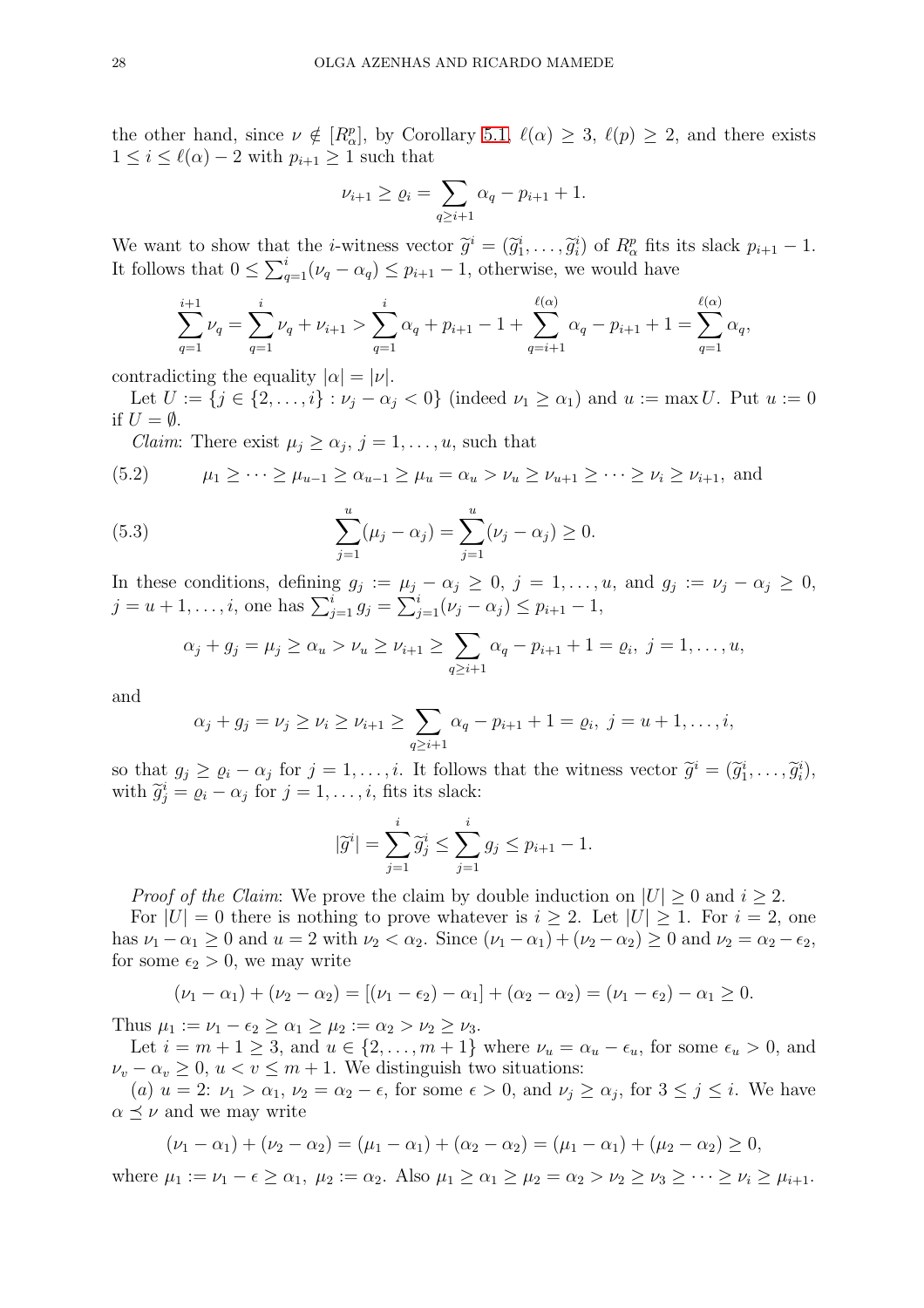(b)  $u > 2$ :  $\nu = \alpha_u - \epsilon_u$  for some  $\epsilon_u > 0$  and  $\nu_j \geq \alpha_j$ ,  $u < j \leq i$ . One has  $\alpha \preceq \nu$ , henceforth

$$
\sum_{j=1}^{u} (\nu_j - \alpha_j) = \left[ \left( \sum_{j=1}^{u-1} (\nu_j - \alpha_j) \right) - \epsilon_u \right] + (\alpha_u - \alpha_u) \ge 0.
$$

Thus  $\mu_u := \alpha_u > \nu_u \ge \nu_{u+1} \ge \cdots \ge \nu_i \ge \nu_{i+1}$  and  $\sum_{j=1}^{u-1} (\nu_j - \alpha_j) \ge \epsilon_u > 0$ . Since  $2 \le u - 1 \le i - 1 \le m$ , by induction, there exist  $\nu'_1 \ge \dots \ge \nu'_{u-1}$  with  $\nu'_j \ge \alpha_j$ ,

 $j = 1, \ldots, u-1$ , such that

$$
\sum_{j=1}^{u-1} (\nu_j - \alpha_j) = \sum_{j=1}^{u-1} (\nu'_j - \alpha_j) \ge \epsilon_u.
$$

Indeed, one has  $\nu'_j = \alpha_j + \epsilon_j$ , with  $\epsilon_j \geq 0$ ,  $j = 1, \ldots, u-1$ , such that  $\sum_{j=1}^{u-1} \epsilon_j \geq \epsilon_u$ . Define recursively the non negative integers

$$
\delta_j := min(\epsilon_j, \epsilon_u - \sum_{j+1 \leq q \leq u-1} \delta_q),
$$
 for  $j = u-1, ..., 1,$ 

and put  $\mu_j := \nu'_j - \delta_j = \alpha_j + (\epsilon_j - \delta_j) \geq 0$ , for  $j = u - 1, \ldots, 1$ . Therefore, there exists  $1 \leq u_0 < u$  such that  $0 < \delta_{u_0} \leq \epsilon_{u_0}$  and

$$
\mu_j = \begin{cases} \alpha_j & u_0 < j < u \\ \alpha_{u_0} & + (\epsilon_{u_0} - \delta_{u_0}) \\ \nu'_j & 1 \le j < u_0. \end{cases}
$$

Hence,

 $\mu_1 \geq \cdots \geq \mu_{u_0+1} \geq \nu'_{u_0} > \mu_0 \geq \alpha_{u_0} \geq \mu_{u_0+1} = \alpha_{u_0+1} \geq \cdots \geq \mu_{u-1} = \alpha_{u-1} \geq \mu_u = \alpha_u$ as required.

The "if" part. Let  $\varrho_i = \sum_{q=i+1}^{\ell(\alpha)} \alpha_q - p_{i+1} + 1 > 0, 1 \le i \le \ell(p) - 1$ . Suppose now that there is an i-witness vector  $\tilde{g}^i = (\tilde{g}_1^i, \ldots, \tilde{g}_i^i)$  of  $R_\alpha^p$  for some  $1 \leq i \leq \ell(p) - 1$ , with  $\tilde{g}_j^i := [\varrho_i - \alpha_j]_+, \ j = 1, \ldots, i$ , such that  $|\tilde{g}^i| \leq p_{i+1} - 1$ . Let  $\nu = (\nu_1, \ldots, \nu_{i+1}, \nu_{i+2})$  be the partition of  $|\alpha|$  formed by the rearrangement of the composition

<span id="page-28-0"></span>(5.4) 
$$
(\alpha_1 + \tilde{g}_1^i, \ldots, \alpha_i + \tilde{g}_i^i, \varrho_i, p_{i+1} - 1 - |\tilde{g}^i|),
$$

where  $\alpha_1 + \tilde{g}_1^i, \ldots, \alpha_i + \tilde{g}_i^i \ge \nu_{i+1} = \varrho_i \ge \nu_{i+2} = p_{i+1} - 1 - |\tilde{g}^i|.$ 

We will show that  $\nu$  is a partition in the Schur interval of the ribbon  $R^p_\alpha$  that is not in its support. Indeed, the inequality  $|\tilde{g}^i| \leq p_{i+1} - 1$  shows that all entries in [\(5.4\)](#page-28-0) are non negative, and  $\sum_{i=1}^{i+2}$  $\ell(\alpha)$ 

 $q=1$  $\nu_q = \sum$  $q=1$  $\alpha_q = |\alpha|$ . Thus,  $\nu$  is well defined and is a partition of  $|\alpha|$ .

Recall that  $\varrho_i-1 = \sum$  $q\geq i+1$  $\alpha_q - p_{i+1}$  is the total number of columns of  $R^p_\alpha \setminus (\cup_{q=1}^i < \alpha_q>)$ 

and that  $p_{i+1}$  is the number of columns of length two in this same ribbon. Therefore, we have  $\varrho_i > p_{i+1} - 1 - |\tilde{g}^i|$ . Moreover, for each  $1 \leq j \leq i$ , we have

<span id="page-28-1"></span>.

(5.5) 
$$
\alpha_j + \tilde{g}_j^i = \begin{cases} \varrho_i, & \text{if } \varrho_i > \alpha_j \\ \alpha_j, & \text{if } \varrho_i \leq \alpha_j \end{cases}
$$

It follows that  $\alpha_j + \tilde{g}_j^i \geq \varrho_i$ . This means that the last two entries of  $\nu$  are  $\nu_{i+1} = \varrho_i$  and  $\nu_{i+2} = p_{i+1} - 1 - |\tilde{g}^i|$ . In particular, it follows from Corollary [5.1,](#page-26-0) (b), that  $\nu$  is not in the Schur support of  $R^p_\alpha$ .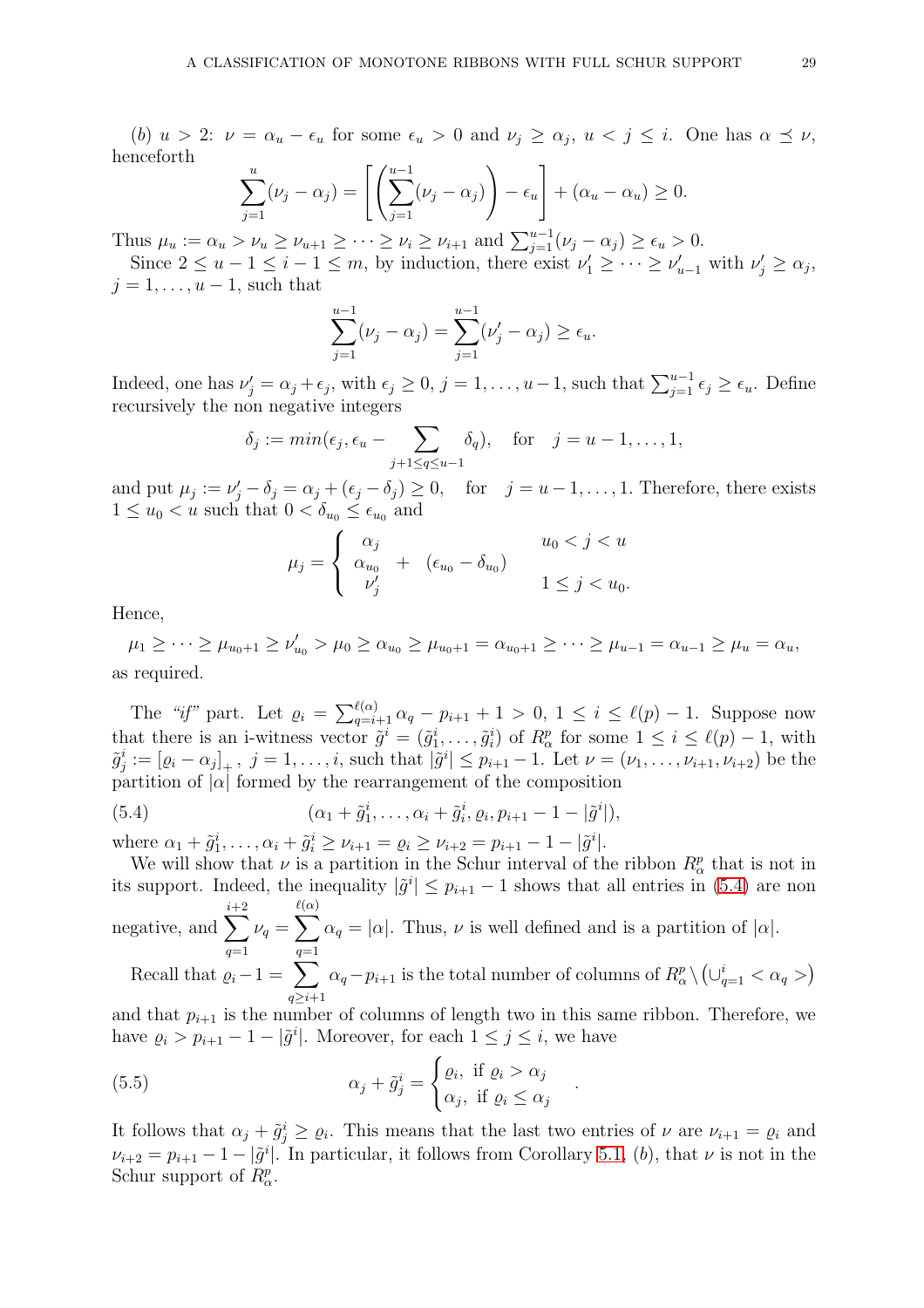It remains to prove that  $\nu$  is a partition in the Schur interval  $[\alpha, (|\alpha| - p_1, p_1)]$ . We start by showing that  $\alpha \preceq \nu$ . From [\(5.5\)](#page-28-1), we find that for each  $1 \leq k \leq i$ ,

$$
\sum_{j=1}^{k} \nu_j = \sum_{j=1}^{k} (\alpha_j + \tilde{g}_j^i) \ge \sum_{j=1}^{k} \alpha_j
$$

and since  $\rho_i \ge \alpha_{i+1}$ ,  $\sum_{j=1}^{i+1} \nu_j = \sum_{j=1}^{i} (\alpha_j + \tilde{g}_j^i) + \varrho_i \ge \sum_{j=1}^{i} \alpha_j + \varrho_i \ge \sum_{j=1}^{i+1} \alpha_j$ . Finally, since  $\nu$  is a partition of  $|\alpha|$ , we get  $\alpha \leq \nu$ . To prove that we also have  $\nu \leq (|\alpha| - p_1, p_1)$ , notice that by [\(5.5\)](#page-28-1) and Remark [5.1,](#page-26-1)  $\nu_1$  is either equal to  $\varrho_1$  or to  $\alpha_1$ , and  $\varrho_1 \leq |\alpha| - p_1$ . Therefore, we have  $\nu_1 \leq |\alpha| - p_1$ . Clearly,  $\nu_1 + \nu_2 \leq |\alpha|$ , from which it follows that  $\nu \preceq (|\alpha| - p_1, p_1). \ \Box$ 

Remark 5.2. Let  $\alpha$  be a partition with parts  $\geq 2$  and overlapping partition p with  $\ell(p) \geq 2$ . Recall Definition [1.1,](#page-3-1)  $\rho_i = 1 + \sum$  $\ell(\alpha)$  $_{q=i+1}$  $\alpha_q - p_{i+1} > 0$ , and  $\tilde{g}^i = {\{\tilde{g}_j^i\}}_{j=1}^i = {\{\left[\varrho_i - \alpha_j\right]_+\}}_{j=1}^i$ , for  $1 \leq i \leq \ell(p) - 1$ . Observe that the following are equivalent:

(a) for some  $1 \leq i \leq \ell(p) - 1$ , the size of the *i*-witness vector  $\tilde{g}^i$  fits its slack, that is,

(5.6) 
$$
|\tilde{g}^{i}| = \sum_{j=1}^{i} [\varrho_{i} - \alpha_{j}]_{+} \leq p_{i+1} - 1.
$$

(b) for some  $1 \leq i \leq \ell(p)-1$ , there exist integers  $g_1, \ldots, g_i \geq 0$  with  $\sum_{j=1}^i g_j \leq p_{i+1}-1$ , such that

<span id="page-29-0"></span>(5.7) 
$$
\alpha_j + g_j \geq 1 + \sum_{q=i+1}^{\ell(\alpha)} \alpha_q - p_{i+1} \Leftrightarrow g_j \geq \varrho_i - \alpha_j, \quad j = 1, \ldots, i.
$$

Indeed, [\(5.7\)](#page-29-0) says that, for  $1 \leq i \leq \ell(p) - 1$ , other "witness vectors"  $g = \{g_j\}_{j=1}^i$  can be found depending on how big is the slack  $p_{i+1} - 1$ . Simultaneously [\(5.7\)](#page-29-0) tells that the selected witness  $\tilde{g}^i$  in Definition [1.1](#page-3-1) is entrywise the smallest,

$$
\tilde{g}_j^i \le g_j, \ j = 1, \dots, i, \Rightarrow |\tilde{g}^i| \ge |g|.
$$

If our selected witness  $\tilde{g}^i$  does not fit (is over the size of) its slack, no other (any other) choice for the witness vector will fit (oversize) it.

In the conditions of (b), it can be shown that  $(\alpha_1 + g_1, \ldots, \alpha_i + g_i, \varrho_i)^+$  with  $\sum_{j=1}^i g_j =$  $p_{i+1} - 1$  (g has the possible biggest size) is a partition of  $|\alpha|$  in the Schur interval of  $R^p_\alpha$ but not in the support of  $R^p_\alpha$ .

*Example* 5.2. (a) Consider the same example as before,  $\alpha = (7, 6, 6, 2, 2, 2, 2)$  and the ribbon  $R^p_\alpha$  with  $p_1 = 6$ . Applying Theorem [1.3](#page-4-4) with  $i = 3$ , one has  $p_{i+1} = 3$ ,  $\varrho_3 = 6$  and the 3-witness vector  $\tilde{g}^3 = (\tilde{g}_1^3, \tilde{g}_2^3, \tilde{g}_3^3) = (0, 0, 0)$ , satisfy  $|\tilde{g}^3| \le p_{i+1} + 1 = 4$ . Therefore, the support  $[R^p_\alpha]$  is not the full Schur interval. The partition

$$
(7 - \tilde{g}_1^3, 6 - \tilde{g}_2^3, 6 - \tilde{g}_3^3, \varrho_3, p_4 - 1 - |\tilde{g}^3|) = (7, 6, 6, 6, 2)
$$

is in the Schur interval  $[\alpha, (27-6,6)]$  but not in the support  $[R^p_\alpha]$ .

(b) Furthermore, considering  $g_1 + g_2 + g_3 = 2 = p_4 - 1$ , with  $g_i \ge 0$ ,  $i = 1, 2, 3$ , the partitions  $\nu_1 = (6 + 2, 7, 6, 2 + 2 + 2 + 2 - 2), \nu_2 = (6 + 1, 7, 6 + 1, 2 + 2 + 2 + 2 - 2)$  and  $\nu_3 = (7 + 2, 6, 6, 2 + 2 + 2 + 2 - 2)$  are in the interval  $[\alpha, (27 - 6, 6)]$  but not in the support of  $R^p_\alpha$ .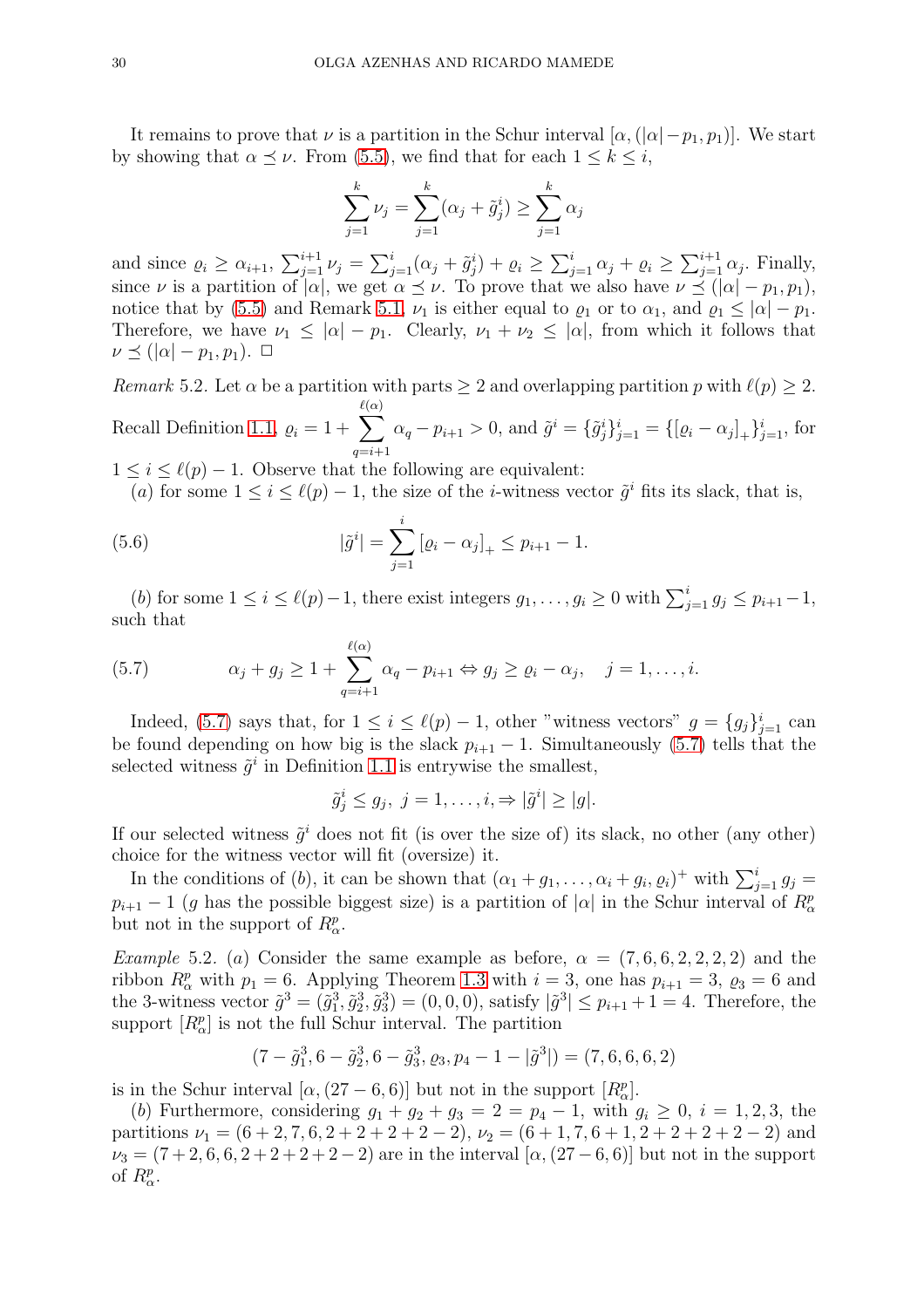5.2. Proof of Remark [1.2](#page-4-5) and Corollary [1.5.](#page-5-4) . Theorem [1.4](#page-4-0) is logically equivalent to Theorem [1.3](#page-4-4) and says that if every *i*-witness  $\tilde{g}^i$  vector of  $R^p_\alpha$ , for  $i = 1, \ldots, \ell(p) - 1$ , is oversized, with respect to its slack  $p_{i+1} - 1$ , then  $R_{\alpha}^p$  has full Schur support. In particular,  $R_{\alpha}^{p}$  has full support only if  $\alpha_{i} < \varrho_{i}$  for every  $1 \leq i \leq \ell(p) - 1$ . In fact, if, for some  $k \in \{1, \ldots, \ell(p)-1\}, \ \alpha_k \geq \varrho_k, \ \text{then} \ \alpha_1 \geq \cdots \geq \alpha_k \geq \varrho_k \ \text{and} \ |\tilde{g}^k| = \sum_{j=1}^k [\varrho_k - \alpha_j]_+ =$  $0 \leq p_{k+1} - 1$ . This implies that  $(\alpha_1, \ldots, \alpha_k, \varrho_k, p_{k+1} - 1) \in [\alpha, (|\alpha| - p_1, p_1)]$  is not in  $[R^p_\alpha]$ which is absurd.

(a) When  $\ell(p) = 2$ , one has  $p = (2, 1, 0^{\ell(\alpha)-2})$ , and  $[R_{\alpha}^p] = [\alpha, (|\alpha| - 2, 2)]$  if and only if  $\alpha_1 < \varrho_1 \Leftrightarrow \alpha_1 < \sum_{q=2}^{\ell(\alpha)} \alpha_q$ . In fact, if  $\ell(p) = 2$ , [\(1.9\)](#page-5-5) means

$$
[\varrho_1-\alpha_1]_+\geq 1\Leftrightarrow \varrho_1-\alpha_1>0\Leftrightarrow \varrho_1>\alpha_1\Leftrightarrow \alpha_1<1+\sum_{q=2}^{\ell(\alpha)}\alpha_q-1=\sum_{q=2}^{\ell(\alpha)}\alpha_q.
$$

(b) When  $\ell(p) = 3$ , one has  $p = (3, 2, 1, 0^{\ell(\alpha)-3})$ , and  $[R_{\alpha}^p] = [\alpha, (|\alpha| - 3, 3)]$  if and only if  $\alpha_1 < \sum_{q=2}^{\ell(\alpha)} \alpha_q - 2$  and  $\alpha_2 < \sum_{q=3}^{\ell(\alpha)} \alpha_q$ . In fact, if  $\ell(p) = 3$ , [\(1.10\)](#page-5-6) means

$$
\varrho_1-\alpha_1\geq 2 \Leftrightarrow \varrho_1>\alpha_1+1 \Leftrightarrow 1+\sum_{q=2}^{\ell(\alpha)}\alpha_q-2>\alpha_1+1 \Leftrightarrow \sum_{q=2}^{\ell(\alpha)}\alpha_q-2>\alpha_1,
$$

$$
[\varrho_2 - \alpha_1]_+ + [\varrho_2 - \alpha_2]_+ \geq 1 \Leftrightarrow \varrho_2 - \alpha_2 \geq 1 \Leftrightarrow \varrho_2 > \alpha_2 \Leftrightarrow \alpha_2 < 1 + \sum_{q=3}^{\ell(\alpha)} \alpha_q - 1 = \sum_{q=3}^{\ell(\alpha)} \alpha_q.
$$

 $\Box$ 

<span id="page-30-1"></span>Example 5.3. Let  $\alpha = (4, 3, 2, 2)$  with  $p = (3, 2, 1, 0)$ . We use the characterization given by the Theorem [1.4](#page-4-0) (b) to prove that  $R^p_\alpha$  has full support  $[\alpha, (8, 3)]$ . Since  $\ell(\alpha) = 4$  and  $\ell(p) = 3$ , we have two inequalities to check:

$$
\alpha_2 + \alpha_3 + \alpha_4 - 2 > \alpha_1 \Leftrightarrow 7 - 2 > 4, \ \alpha_2 < \alpha_3 + \alpha_4 \Leftrightarrow 3 < 4.
$$

#### <span id="page-30-0"></span>6. Connected ribbons with full equivalence class and full Schur support

Building on [\[Mc08\]](#page-35-7), M. Gaetz, W. Hardt and S. Sridhar have introduced in [\[GaHaSr17\]](#page-35-9) the family of connected ribbons with full equivalence class.

**Definition 6.1.** [\[GaHaSr17,](#page-35-9) Definition 7] Let  $\alpha$  be a partition with parts  $\geq 2$  and  $\ell(\alpha) \geq$ 3. The connected ribbon  $R_{\alpha}$  is said to have full equivalence class if  $[R_{\alpha}] = [R_{\beta}]$ , for any rearrangement  $β$  of the entries of  $α$ .

**Definition 6.2.** [\[GaHaSr17\]](#page-35-9) Three integers  $x \leq y \leq z$  are said to satisfy the *strict triangle inequality* if  $z < x + y$ . In this case, the multiset  $\{x, y, z\}$  is said to satisfy the strict triangle inequality.

The set of connected ribbons with full equivalence class have partitions as representatives. For monotone connected ribbons, the inequality [\(1.11\)](#page-5-3), in Theorem [1.6,](#page-5-2) [\[GaHaSr17,](#page-35-9) Theorem II.1], giving a necessary condition for full equivalence class, is equivalent to inequality [\(1.8\)](#page-4-1), in Theorem [1.4,](#page-4-0) characterizing the full Schur support.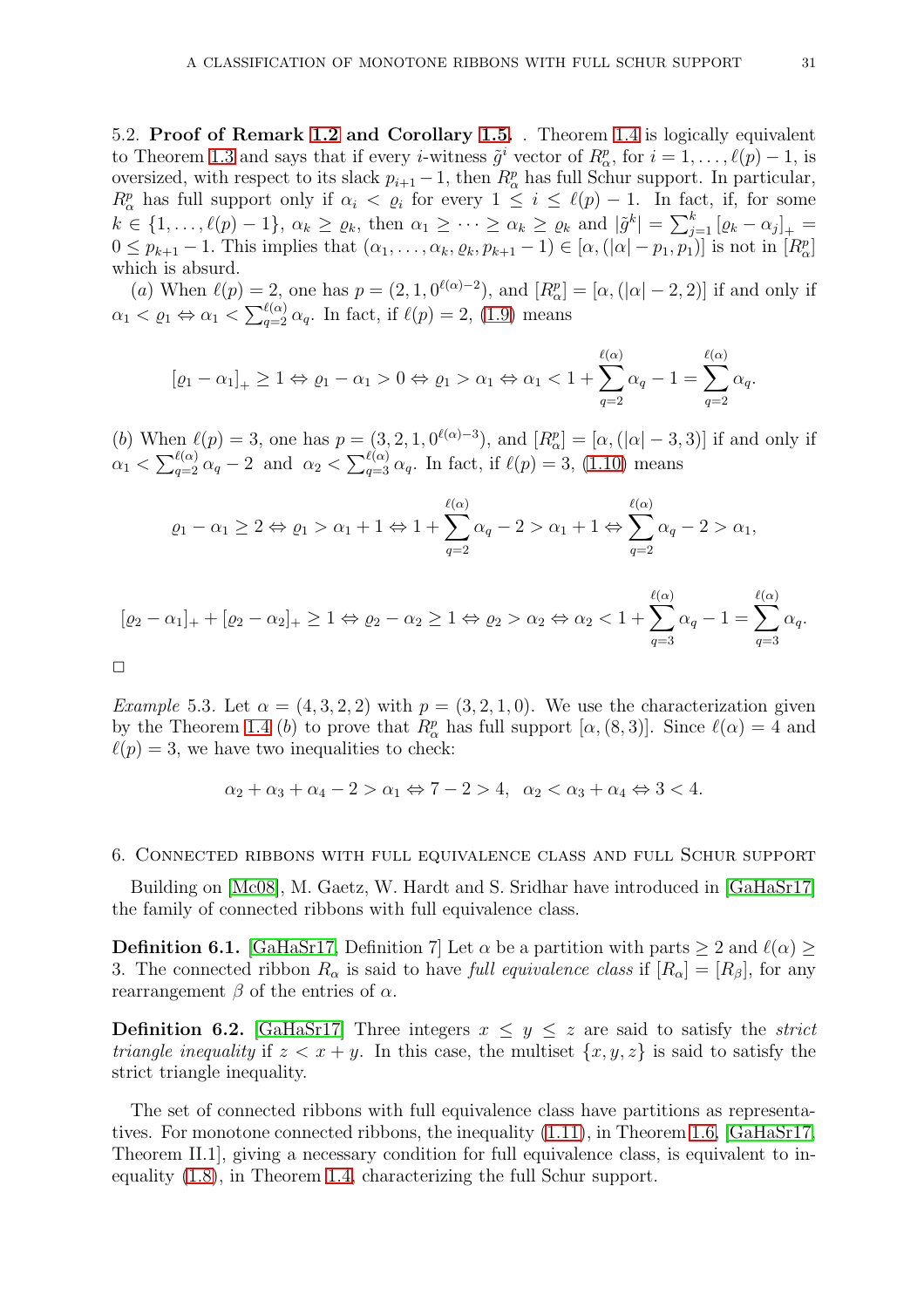**Proof of Lemma [1.7](#page-5-0)** Let  $j \in \{1, ..., \ell(\alpha) - 2\}$  and  $N_j := max\{k : \sum_{j=1}^{n}$  $1\leq i\leq j$  $\alpha_i$   $\lt k$  $(k - \alpha_i) \leq$ 

 $\ell(\alpha) - j - 2$ . From the definition of  $N_j$ , one has  $\sum$  $1\leq i\leq j$  $\alpha_i$   $\lt N_j$  $(N_j - \alpha_i) \leq \ell(\alpha) - j - 2$ . Then

$$
N_j < \varrho_j \Leftrightarrow \sum_{\substack{1 \le i \le j \\ \alpha_i < \varrho_j}} (\varrho_j - \alpha_i) \ge \ell(\alpha) - j - 1. \ \Box
$$

**Proof of Theorem [1.8.](#page-5-1)** Because  $R_{\alpha}$  is connected,  $p = (\ell(\alpha) - 1, \ldots, 2, 1, 0)$  and, in Definition [1.1,](#page-3-1)  $\rho_j = \sum_{q=j+1}^{\ell(\alpha)} \alpha_q - (\ell(\alpha) - j - 2)$ , for  $j \in \{1, ..., \ell(\alpha) - 2\}$ . Suppose that  $R_{\alpha}$  does not have full Schur support. Then Theorem [1.4](#page-4-0) says that for some  $t \in$  $\{1,\ldots,\ell(\alpha)-2\},\$ 

<span id="page-31-1"></span>(6.1) 
$$
\sum_{1 \leq i \leq t} [\varrho_t - \alpha_i]_+ = \sum_{\substack{1 \leq i \leq t \\ \alpha_i < \varrho_t}} (\varrho_t - \alpha_i) \leq \ell(\alpha) - t - 2.
$$

Inequality [\(6.1\)](#page-31-1) implies in the definition of  $N_t$ , [\(1.11\)](#page-5-3), that  $N_t \geq \varrho_t$  with  $t \in \{1, ..., \ell(\alpha) - \ell(\alpha)\}$ 2}. Henceforth, by Theorem [1.6,](#page-5-2) [\[GaHaSr17,](#page-35-9) Theorem 1.2], one concludes that  $\alpha$  does not have full equivalence class. When  $\ell(\alpha) = 3$ , by Theorem [1.3,](#page-4-4)  $R_{\alpha}$  has full support  $[\alpha, (|\alpha|-2, 2)]$  if and only if  $\alpha_1 < \alpha_2 + \alpha_3$  (strict triangle inequality). Theorem 3.4, in [\[GaHaSrTr17\]](#page-35-10), also shows that  $R_{\alpha}$  has full equivalence class if and only if  $\alpha_1 < \alpha_2 + \alpha_3$ . When  $\ell(\alpha) = 4$ , by Theorem [1.3](#page-4-4) (b),  $R_{\alpha}$  has full support  $[\alpha, (|\alpha|-3, 3)]$  if and only if [\(1.10\)](#page-5-6) are satisfied. Theorem 3.6, in [\[GaHaSrTr17\]](#page-35-10), also shows that  $R_{\alpha}$  has full equivalence class if and only if  $(1.10)$  are satisfied.  $\Box$ 

Next theorem gives a sufficient condition for a monotone connected ribbon to have full equivalence class [\[GaHaSr17,](#page-35-9) Corollary1.4] which in turn, thanks to Theorem [1.8,](#page-5-1) also gives a sufficient condition for monotone connected ribbons to have full Schur support.

<span id="page-31-2"></span>**Theorem 6.1.** Let  $\beta = (\beta_1, \ldots, \beta_{\ell(\beta)})$  be a composition with parts  $\geq 2$  and  $\ell(\beta) \geq 3$ . If all 3-multisets contained in  $\{\beta_1,\ldots,\beta_{\ell(\beta)}\}$  satisfy the strict triangle inequality then the connected ribbon  $R_\beta$  has

- (a) [\[GaHaSr17,](#page-35-9) Corollary 1.4] full equivalence class; and
- (b) full Schur support  $[\beta^+, (|\beta| \ell(\beta) + 1, \ell(\beta) 1)].$

The strict triangle inequality condition given by the previous theorem is sufficient for a connected ribbon to have full support, but it is not necessary. For instance, not all 3-subsets of the partition  $\alpha = (4, 3, 2, 2)$  satisfy the strict triangular inequality  $(4 =$  $2 + 2$ , but as we have seen in Example [5.3,](#page-30-1) the connected ribbon  $R_{\alpha}^{p}$  has full support. Nevertheless, for partitions  $\alpha$  with length 3 the connected ribbon  $R^p_\alpha$  has full support (full support) if and only if  $\alpha$  satisfy the strict triangular inequality [\(1.9\)](#page-5-5).

Next statement classifies arbitrary compositions with length 3 with respect to the full support where we may verify that for non monotone compositions the strict triangular inequality is not a necessary condition. This means that the full Schur support classification for non monotone compositions and for partitions is not the same.

<span id="page-31-0"></span>Corollary 6.2. Let  $\beta$  be a composition of length 3 with each part > 2. Then, the connected ribbon  $R_\beta$  has full support except when  $\beta = (\beta_1^+, \beta_2, \beta_3)$  or  $\beta = (\beta_2, \beta_3, \beta_1^+)$  with  $\beta_1^+ \ge$  $\beta_2 + \beta_3$ , in which cases, the partition  $\nu = (\beta_1^+, \beta_2 + \beta_3)$  is in the Schur interval but not in the support of  $R_\beta$ .

*Proof.* By the previous theorem, we know that if  $\beta$  satisfies the strict triangle inequality,  $\beta_1^+$  <  $\beta_2 + \beta_3$ , then  $R_\beta$  has full support. There remains three cases to analyse:  $\beta =$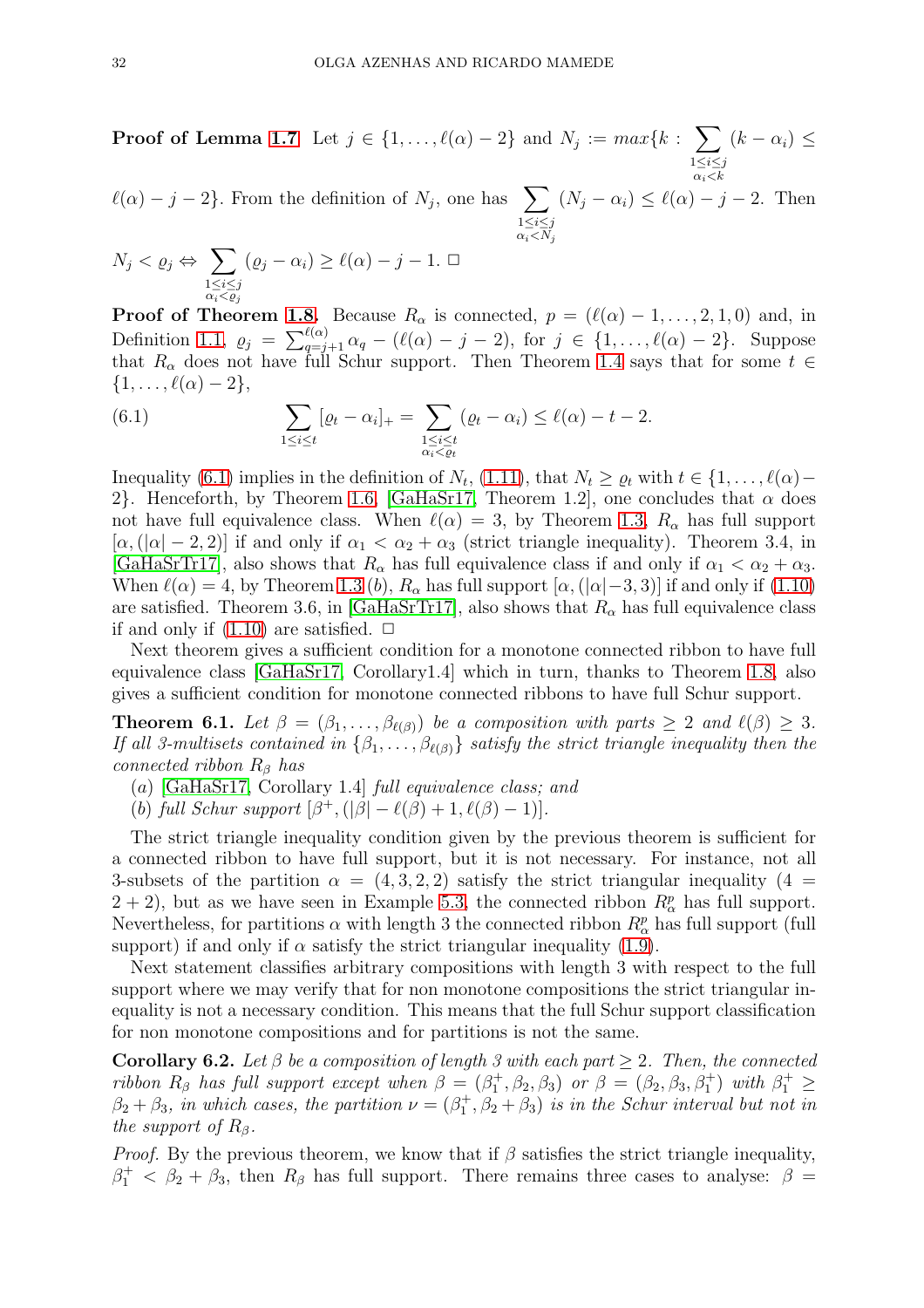$(\beta_1^+, \beta_2, \beta_3)$ , or  $\beta = (\beta_2, \beta_3, \beta_1^+)$ , or  $\beta = (\beta_2, \beta_1^+, \beta_3)$ , with  $\beta_1^+ \geq \beta_2 + \beta_3$ . Since the support of  $R_\beta$  is invariant under 180 degrees rotation of the ribbon  $R_\beta$ , the first two cases can be reduced to the first one. Suppose that  $\beta = (\beta_1^+, \beta_2, \beta_3)$  satisfies  $\beta_1 \ge \beta_2 + \beta_3$  and  $\beta_2 \ge \beta_3$ , and recall that the overlapping partition is  $p = (2, 1, 0)$ . Applying Theorem [1.3](#page-4-4) with  $i = 1$ one has  $\varrho_1 = \beta_2 + \beta_3$  and  $\tilde{g}_1^1 = 0 \le p_2 - 1 = 0$ , and henceforth, the support of  $R^p_{\beta}$  $\frac{p}{\beta}$  is not the entire Schur interval, since the partition  $\nu = (\beta_1, \beta_2 + \beta_3)$  is in the Schur interval but not in the support of  $R_\beta$ . The same partition  $\nu$  proves the result when  $\beta_3 \geq \beta_2$ . Note that an LR filling of  $R_{(\beta_1^+, \beta_2, \beta_3)}$  with content  $\nu$  would oblige to fill the first row with  $\beta_1$ 1's and the last two rows with  $\beta_2 + \beta_3$  2's. Since the two last rows of  $R_\beta$  overlap such a filling violates the column semistandard condition.

Finally, in the case of the connected ribbon  $R_{(\beta_2,\beta_1^+,\beta_3)}$  satisfying  $\beta_1^+ \geq \beta_2 + \beta_3$ , it is easy to show that  $LR_{R_{\beta},\nu} \neq \emptyset$  for any partition in the Schur interval  $[\beta^+,([\beta]-2,2)]$ . Indeed if  $\ell(\nu) = 3$ , any  $T \in Tab(\nu, \beta)$  is such that  $\mathcal{D}(\widehat{T}) = \mathcal{S}(\beta) = {\beta_2, \beta_1^+ + \beta_2}.$  If  $\ell(\nu) = 2$ , consider the canonical filling  $T \in Tab(\nu, \beta), \nu = (\nu_1, \nu_2)$ . Then the second row of T has 3's and because  $\beta_1^+ \geq \beta_2 + \beta_3$ ,  $\nu_2 < \beta_1^+ + \beta_3$  (otherwise  $\nu_2 > \nu_1 = \beta_2$ ), the first row of T has  $\beta_2$  1's and at least one two. In case,  $\nu_2 = \beta_3 \geq 2$ , the 2nd row of T has  $\beta_3$  3's and the  $\beta_1^+ \geq 2$ , 2's are all in the first row of T, in which case we swap the rightmost 2 in the first row with the leftmost 3 in the second row to get a new tableau in  $Tab(\nu, \beta)$ . The descent set of this new tableau is  $\mathcal{S}(\beta) = {\beta_2, \beta_1 + \beta_2}.$ 

<span id="page-32-0"></span>Remark 6.1. If the composition  $\beta = (\beta_2, \beta_1^+, \beta_3)$  satisfies  $\beta_1^+ \geq \beta_2 + \beta_3$  the connected ribbon  $R_\beta$  has full support while  $R_{\beta^+}$  does not have full support because  $\beta_1^+ \geq \beta_2 + \beta_3$ .

Corollary 6.3. [\[McWi12,](#page-35-8) Theorem 1.5.] Let  $\beta$  be an arbitrary composition with parts  $\geq 1$ . Connected ribbons  $R_\beta$  whose column and row lengths differ at most one have full support. They also have full equivalence class except when  $\beta = (2^{\ell(\beta)-1}, 1), \ell(\beta) \geq 3$ .

*Proof.* Let  $\beta = (\beta_1, \ldots, \beta_{\ell(\beta)})$  and  $R_\beta$  a connected ribbon in the conditions of the statement. Observe that the transpose of  $R_\beta$  is still in the conditions of the statement. If  $R_\beta$ or its transpose consists only of one or two rows is trivial. Suppose that  $R_\beta$  has at least three rows. If  $\beta_i \geq 2$  for all  $1 \leq i \leq \ell(\beta)$ , then  $|\beta_i - \beta_j| \leq 1$ , for all  $1 \leq i, j \leq \ell(\beta)$ , and any three parts  $\beta_i \leq \beta_j \leq \beta_k$  of  $\beta$  satisfy the strict triangle inequality  $\beta_k < \beta_i + \beta_j$ . By Theorem [6.1,](#page-31-2) (b),  $R_\beta$  has full support and full equivalence class. If  $\beta_1 = \beta_{\ell(\beta)} = 1$  then  $\beta_i = 2, 1 < i < l(\beta)$ , and transposing  $R_\beta$  we fall in one of the previous cases:  $\beta = (2^{\ell(\beta)})$ with  $\ell(\beta) \geq 2$ , and again  $R_{\beta}$  has full support and full equivalence class. If  $\beta_1 = 1 < \beta_{\ell(\beta)}$ or  $\beta_1 > \beta_{\ell(\beta)} = 1$ , by 180 degrees-rotation, we may assume the last inequality and we have  $\beta = (2^{\ell(\beta)-1}, 1)$  with  $\ell(\beta) \geq 3$ . Put  $s := \ell(\beta) - 1$  and let  $I := [(2^s), (s, s)]$  be the Schur interval of  $R_{(2^s)}$ ,  $s \geq 2$ . By the previous cases, the support of  $R_{(2^s)}$  is the full interval I.

The Schur interval of  $R_{(2^s,1)}$  is  $[(2^s,1),(s+1,s)]$  and it is self conjugate. Its partitions are obtained using one extra box in the construction of the elements of I. There are three possible positions to put the extra box in one element of I and obtain  $\nu \in [(2^s, 1), (s+1, s)]$ : (a) far right of the first row; (b) below the last row; or (c) far right of the last row.

Because  $R_{\beta} = R_{(2^s,1)} = (R_{\beta})'$  and  $c_{R_{\beta}}^{\nu} = c_R^{\nu'}$  $\mu_{R_{\beta}}^{\nu}$ , by transposition of  $\nu$ , we may reduce (a) to (b). Hence if  $T \in LR_{R_{(2^s)},\mu}$  then the SSYT  $T_{\Box}$ , obtained by adding one box filled with  $s + 1$  below the last row of T, is in  $LR_{R_{(2^s,1)},\nu}$  with  $\nu = (\mu,1)$ . Note that  $\mathcal{D}(T_{\Box}) = \mathcal{S}(2^{s}, 1) = \mathcal{S}(2^{s}) \cup \{2s\}.$  It remains to prove that  $\nu = (\mu_1, \ldots, \mu_{\ell(\mu)-1}, \mu_{\ell(\mu)} + 1)$ obtained in (c) is in  $[R_{(2^s,1)}]$ . If the last row of T has at most one s then just add one box filled with  $s + 1$  at the end of the this row to obtain  $T_{\Box}$ . If the last row of T has two s's also add one box filled with  $s + 1$  at the end of this row. At least one entry in the row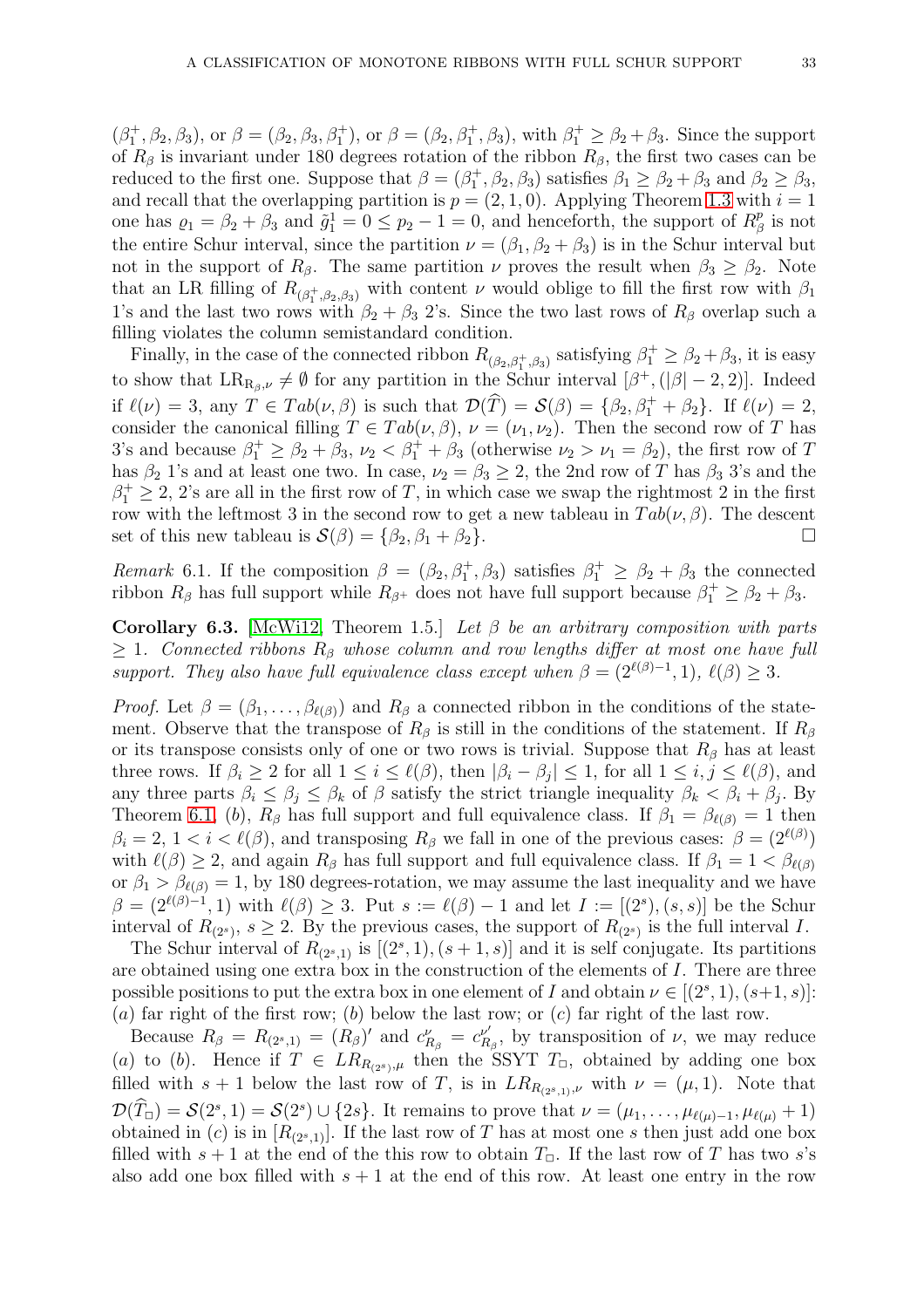above is not in the last row and choose that in the rightmost position: it is the far right entry:

(i) 
$$
s-1
$$
,  $T = \cdots$  a b  $(s-1) \rightarrow T_{\square} = \cdots$  a b  $s$ ,  $a < s-1, b \le s-1$   
\n...  $s$   $s$   $(s+1)$   $\cdots$   $s-1$   $s$   $(s+1)$ 

· · ·

 $(ii) \ a \ < \ s - 1, \ T = \ \cdots \ \ d \ \ c \ \ a$  $\cdots$  s s  $(s+1)$  $\rightarrow T_{\square} = \cdots \cdots \cdots d \quad c \quad s$  $\cdots a \quad \cdots \quad s \quad (s+1)$  $,c \leq a <$ 

 $s-1, d < a$ , a enters in the last row of T bumping to the right the left most strictly bigger · · · · · ·

entry; otherwise,  $T =$  $\cdots$  d c a x  $\cdots$  x s s  $(s+1)$  $\rightarrow T_{\Box} =$  $\cdots$  d c x s  $\cdots a \quad \cdots \quad x \quad s \quad (s+1)$  $, d <$ 

 $a < x \leq s - 1, c \leq a$ , a enters in the last row of T bumping to the right the left most strictly bigger entry. In any case and  $\mathcal{D}(\widehat{T}_{\square}) = \mathcal{S}(2^s, 1)$ .

Indeed,  $\beta = (2^{\ell(\beta)-1}, 1)$  and  $\gamma = (2, 1, 2^{\ell(\beta)-2}), \ell(\beta) \geq 3$ , do not have the same Schur interval. The Schur interval of the latter is  $[(2^s,1); (3,2^{s-2},1^2)]$  with  $s = \ell(\beta) - 1$  and henceforth  $\beta = (2^{\ell(\beta)-1}, 1), \ell(\beta) \geq 3$  does not have full equivalence class.

## <span id="page-33-0"></span>7. Towards to a coincidence between full Schur support monotone connected ribbons and full equivalence classes

In this section we consider connected ribbons with parts  $\geq 2$  arranged in any order. The necessary condition, given by Theorem [1.2,](#page-4-3) for the LR coefficient  $c_{R_{\alpha}}^{\nu}$  to be positive, with  $\alpha$  a partition, is generalized to a connected ribbon  $R_{\alpha_{\pi}}$  where  $\alpha_{\pi}$ ,  $\pi \in \Sigma_{\ell(\alpha)}$ , is a  $\pi$ permutation of the entries of  $\alpha$ . Thanks to the 180 $^{\circ}$ -rotation symmetry of LR coefficients,  $c_{R_{\alpha}}^{\nu} = c_{(R_{\alpha})^{\circ}}^{\nu}$ , it is sufficient to consider partitions  $\alpha$  of length  $\geq 3$ . That is, we already know that  $c_{R_{(\alpha_1,\alpha_2)}}^{\nu}=c_{R_{(\alpha_2,\alpha_1)}}^{\nu}>0 \Leftrightarrow \nu_i \leq \sum_{q=i}^{2} \alpha_q - p_i$ ,  $1 \leq i \leq 2$ . Recall the definition of overlapping partition of a connected ribbon with row lengths in arbitrary order, Definition [3.1,](#page-13-1) and that the overlapping partition  $p^{\pi} = (p_1^{\pi}, p_2^{\pi}, \ldots, p_{\ell(\alpha)}^{\pi}, 0)$  of the connected ribbon  $R_{\alpha_{\pi}}$  satisfies [\(3.1\)](#page-13-1),  $p^{\pi} \subseteq (\ell(\alpha) - 1, \ldots, 1, 0)$ , that is,  $p_1^{\pi} = \ell(\alpha) - 1$ , and  $p_i^{\pi} \leq \ell(\alpha) - i$ ,  $2 \leq i \leq \ell(\alpha)$ .

<span id="page-33-1"></span>**Theorem 7.1.** Let  $\alpha$  be a partition with parts  $\geq 2$ , and  $R_{\alpha_{\pi}}$  a connected ribbon with overlapping partition  $p^{\pi}$ . Let  $\nu \in [\alpha, (\vert \alpha \vert - \ell(\alpha) + 1, \ell(\alpha) - 1)].$  Then

<span id="page-33-2"></span>(7.1) 
$$
\nu \in [R_{\alpha_{\pi}}](c_{R_{\alpha_{\pi}}}^{\nu} > 0) \Rightarrow \nu_{i} \leq \sum_{q=i}^{\ell(\alpha)} \alpha_{q} - p_{i}^{\pi}, \ \ 1 \leq i \leq \ell(p^{\pi}).
$$

*Proof.* We prove the contrapositive assertion: if there exists  $i \in \{1, \ldots, \ell(\alpha) - 2\}$  such that  $\nu_{i+1} \geq \sum_{q \geq i+1}^{\ell(\alpha)} \alpha_q - p_{i+1}^{\pi} + 1$  then  $c_{R_{\alpha_{\pi}}}^{\nu} = 0$ . (Indeed  $\nu_1 \leq \sum_{q \geq 1}^{\ell(\alpha)} \alpha_q - p_1^{\pi} + 1$  and  $\nu_{\ell(\alpha)} \leq \alpha_{\ell(\alpha)}$ .)

Let  $\alpha_{\pi} = (\beta_1, \ldots, \beta_{\ell(\alpha)})$  and let i be the smallest element in  $\{1, \ldots, \ell(\alpha) - 2\}$  such that  $\nu_{i+1} \geq \sum_{q \geq i+1}^{\ell(\alpha)} \alpha_q - p_{i+1}^{\pi} + 1$ . Since  $|\nu| = |\alpha|$  and  $\alpha \preceq \nu$ , one has

(7.2) 
$$
\sum_{q=1}^{i} \beta_q \leq \sum_{q=1}^{i} \alpha_q \leq \sum_{q=1}^{i} \nu_q = |\alpha| - \sum_{q \geq i+1}^{\ell(\alpha)} \nu_q \leq \sum_{q=1}^{i} \alpha_q + p_{i+1}^{\pi} - 1.
$$

If we place  $\nu_1$  1's,  $\nu_2$  2's, ...,  $\nu_i$  i's in  $R_\beta$  to obtain an LR filling then at least the first i rows of  $R_\beta$  are completely filled because one can not place in them numbers  $\geq i+1$ . Henceforth, in the best case one has  $\sum_{q=1}^{i} \beta_q = \sum_{q=1}^{i} \alpha_q = \sum_{q=1}^{i} \nu_q$ , so that it remains  $\ell(\alpha) - i$  rows

· · ·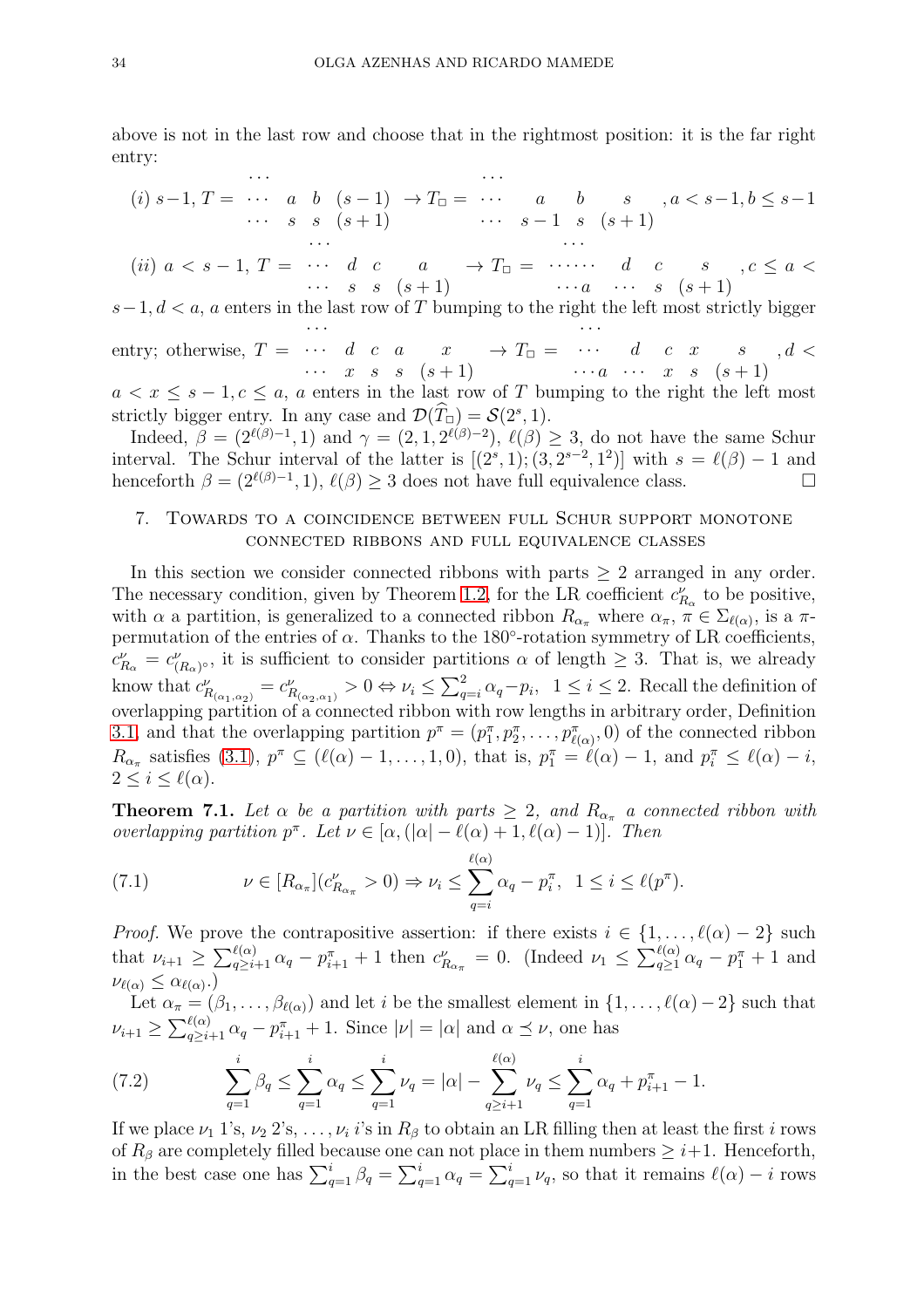of  $R_\beta$  to place  $\nu_{i+1}$  i + 1's. Because  $R_\beta$  is connected the number of columns of length two among them is  $\ell(\alpha) - i - 1 \ge p_{i+1}^{\pi}$ . (In fact, in this case, one has the equality  $\ell(\alpha) - i - 1 =$  $p_{i+1}^{\pi}$ . Because one has the equality of the multisets  $\{\beta_i,\ldots,\beta_{\ell(\alpha)}\} = \{\alpha_i,\ldots,\alpha_{\ell(\alpha)}\}$  and by definition  $p_{i+1}^{\pi}$  is the number of columns of length two among the rows  $\alpha_i, \ldots, \alpha_{\ell(\alpha)}$  of the ribbon  $R_\beta$  which in this the same as among the rows of  $R_{(\beta_i,\dots,\beta_{\ell(\alpha)})}$ . It means that in the best case the number of available boxes to fill with  $\nu_{i+1}$ ,  $i + 1$ 's, is in fact

$$
\sum_{q\geq i+1}^{\ell(\alpha)} \beta_q - (\ell(\alpha) - i - 1) = |\beta| - \sum_{q=1}^i \beta_q - (\ell(\alpha) - i - 1) = |\alpha| - \sum_{q=1}^i \alpha_q - (\ell(\alpha) - i - 1)
$$
  
= 
$$
\sum_{q\geq i+1}^{\ell(\alpha)} \alpha_q - (\ell(\alpha) - i - 1) \leq \sum_{q\geq i+1}^{\ell(\alpha)} \alpha_q - p_{i+1}^{\pi} < \sum_{q=1}^i \alpha_q + p_{i+1}^{\pi} - 1 \leq \nu_{i+1},
$$
 which is not enough. Therefore  $c_{R_{\alpha-}}^{\nu} = 0$ .

which is not enough. Therefore  $c_{R_{\alpha_{\pi}}}^{\nu}$ 

<span id="page-34-3"></span>*Remark* 7.1. (1) Under the assumption that row lengths are  $\geq 2$ ,  $R_{\alpha_{\pi}}$  and  $R_{\alpha}$  have the same the Schur interval,  $[\alpha, (|\alpha| - \ell(\alpha) + 1, \ell(\alpha) - 1)]$ , for all  $\pi \in \Sigma_{\ell(\alpha)}$ .

(2) Assuming in Theorem [7.1](#page-33-1) that inequalities [\(7.1\)](#page-33-2) are also sufficient for  $\nu \in [R_{\alpha_{\pi}}]$ , we have the following result. If  $\nu \in [R_{\alpha}]$  with  $\alpha$  a partition, and  $\pi \in \Sigma_{\ell(\alpha)}$  then

$$
\nu_i \leq \sum_{q=i}^{\ell(\alpha)} \alpha_q - (\ell(\alpha) - i) \leq \sum_{q=i}^{\ell(\alpha)} \alpha_q - p_i^{\pi}, \quad 1 \leq i \leq \ell(\nu) \Rightarrow \nu \in [R_{\alpha_{\pi}}].
$$

Therefore,  $[R_{\alpha}] \subseteq [R_{\alpha_{\pi}}]$ , for any  $\pi \in \sum_{\ell(\alpha)}$ . If  $R_{\alpha}$  has full Schur support,  $[R_{\alpha_{\pi}}] = [R_{\alpha}]$ , for any  $\pi \in \sum_{\ell(\alpha)}$ , and  $R_{\alpha}$  has full equivalence class. Thereby,  $R_{\alpha}$  does not have full equivalence class if and only if  $[R_{\alpha}] \subsetneq [R_{\alpha_{\pi}}]$ , for some  $\pi \in \sum_{\ell(\alpha)}$ .

In other words, the connected ribbon  $R_{\alpha}$  with  $\alpha$  a partition with parts  $\geq 2$  has full support only if  $\alpha$  has full equivalence class. This implies that the Gaetz-Hardt-Sridhar conjecture [\[GaHaSr17,](#page-35-9) Conjecture II.4] claiming that the necessary condition on full equivalence classes [\(1.11\)](#page-5-3) is also sufficient, is true.

**Conjecture 7.2.** Let  $\alpha$  be a partition with parts  $\geq 2$  and  $R_{\alpha}$  a connected ribbon. Then the following are equivalent

- (a)  $R_{\alpha}$  has full Schur support, that is,  $[R_{\alpha}] = [\alpha, (|\alpha| \ell(\alpha) + 1, \ell(\alpha) 1];$
- (b)  $\alpha$  has full equivalence class;
- (c) For all  $j \in \{1, \ldots, \ell(\alpha) 2\},\$

$$
N_j := \max\{k : \sum_{\substack{1 \le i \le j \\ \alpha_i < k}} (k - \alpha_i) \le \ell(\alpha) - j - 2\} < \varrho_j \Leftrightarrow \sum_{\substack{1 \le i \le j \\ \alpha_i < \varrho_j}} (\varrho_j - \alpha_i) \ge \ell(\alpha) - j - 1.
$$

### **REFERENCES**

- <span id="page-34-0"></span>[Az99] O. Azenhas, 'The admissible interval for the invariant factors of a product of matrices', *Linear and Multilinear Algebra* 46 (1999), 51–99.
- <span id="page-34-2"></span>[ACM09] O. Azenhas, A. Conflitti and R. Mamede. *Linear time equivalent Littlewood–Richardson coefficient maps*, Discrete Math. Theor. Comput. Sci. Proceedings, 21st International Conference on Formal Power Series and Algebraic Combinatorics, (2009), 127–144.
- <span id="page-34-1"></span>[ACM17] O. Azenhas, A. Conflitti and R. Mamede. Multiplicity–free Skew Schur functions with full interval support, [arXiv:1009.4170v](http://arxiv.org/abs/1009.4170)2 (2011).
- <span id="page-34-4"></span>[AKT16] O. Azenhas, R. C. King, I. Terada, The involutive nature of the Littlewood-Richardson commutativity bijection, [arXiv:1603.05037](http://arxiv.org/abs/1603.05037)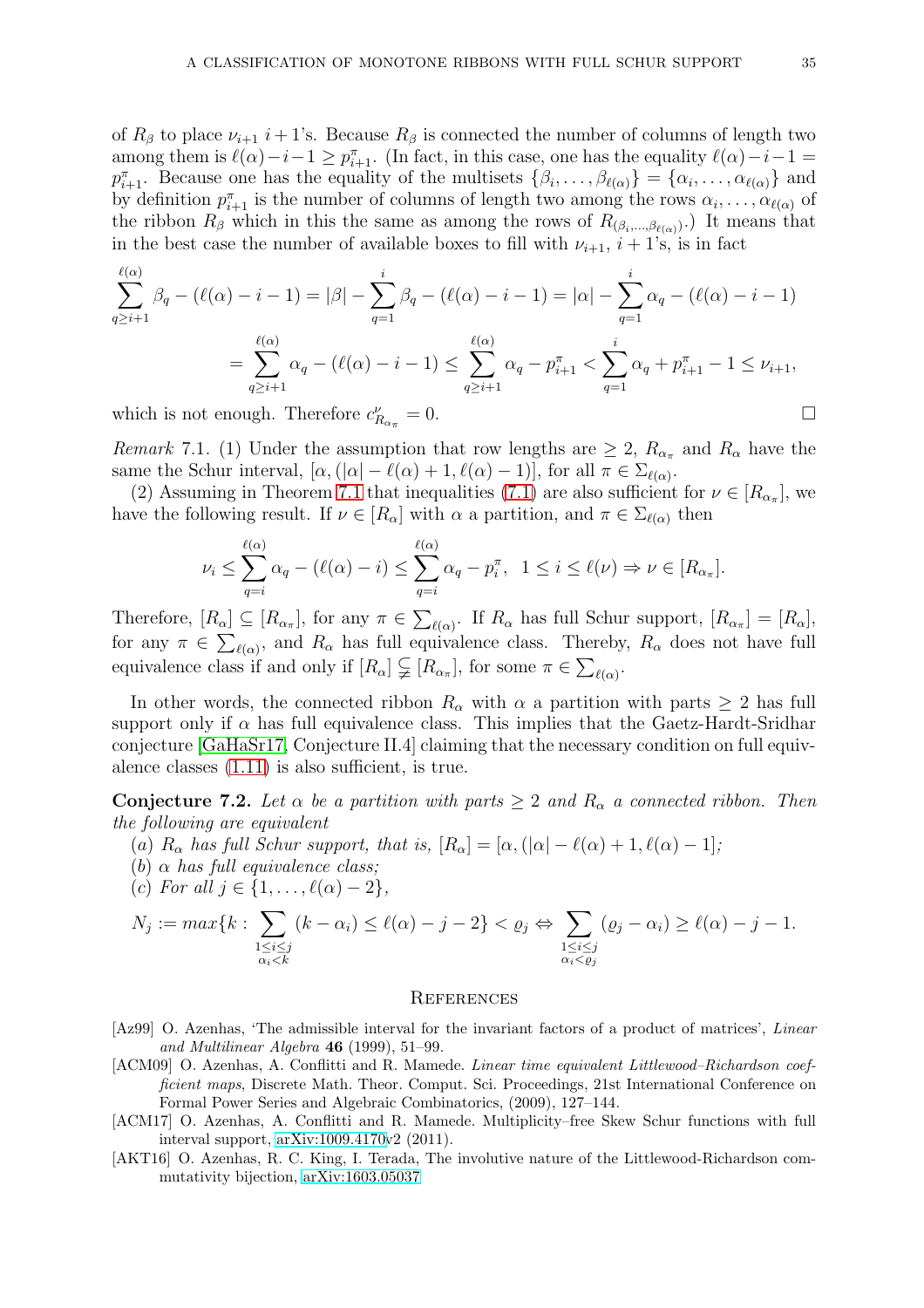- <span id="page-35-27"></span>[BumSch16] D. Bump and A. Schilling. *Crystal Bases. Representations and Combinatorics*, World Scientific Publishing Co. Ptc. Ltd, 2016.
- <span id="page-35-11"></span>[DoPy07] G. Dobrovolska, P. Pylyavskyy, On products of  $sl_n$  characters and support containment, J. Algebra 316 (2) (2007) 706-714.
- <span id="page-35-14"></span>[Fo76] H. O. Foulkes, Enumeration of permutations with prescribed up-down and inversion sequences, Discrete Math. 15 (1976), 235–252.
- <span id="page-35-23"></span>[Fu97] W. Fulton. *Young Tableaux: With Applications to Representation Theory and Geometry*, London Mathematical Society Student Texts, Cambridge University Press, Cambridge, USA, 1997.
- <span id="page-35-0"></span>[Fu00] W. Fulton, Eigenvalues, invariant factors, highest weights, and Schubert calculus, Bull. Amer. Math. Soc. (NS) 37 (3) (2000) 209-249.
- <span id="page-35-9"></span>[GaHaSr17] M. Gaetz, W. Hardt and S. Sridhar, Support Equalities Among Ribbon Schur Functions, [arXiv:1709.03011v](http://arxiv.org/abs/1709.03011)1 (and [arXiv:1709.03011v](http://arxiv.org/abs/1709.03011)2).
- <span id="page-35-10"></span>[GaHaSrTr17] M. Gaetz, W. Hardt, S. Sridhar and A. Quoc Tran, Support Equalities of Ribbon Schur Functions, October, 2017, [http://www-users.math.umn.edu/](http://www-users.math.umn.edu/~reiner/REU/REU.html)∼reiner/REU/REU.html.
- <span id="page-35-20"></span>[Ge84] I. M. Gessel. Multipartite P-partitions and inner products of skew Schur functions. In Combinatorics and algebra (Boulder, Colo., 1983), volume 34 of Contemp. Math., pages 289–301. Amer. Math. Soc., Providence, RI, 1984.
- <span id="page-35-21"></span>[Ge93] I. Gessel and C. Reutenauer, Counting Permutations with Given Cycle Structure and Descent Set, J. Combin., Ser A 64, 189-215 (1993).
- <span id="page-35-25"></span> $[GeZe86]$  I.M. Gelfand and A.V. Zelevinsky, Multiplicities and proper bases for  $gl_n$ , in *Group Theoretical Methods in Physics, Vol II, Proc. 3rd Yurmala Seminar 1985*, VNU Sci. Press, Utrecht, (1986), 147–159.
- <span id="page-35-4"></span>[Ho62] A. Horn, Eigenvalues of sums of Hermitian matrices, Pacific J. Math., 12 (1962), 225–241.
- <span id="page-35-5"></span>[Kl98] A. A. Klyachko, Stable bundles, representation theory and Hermitian operators, Sel. math., New ser. 4 (1998) 419–445.
- <span id="page-35-6"></span>[KnTa99] A. Knutson and T. Tao. The honeycomb model of GLn(C) tensor products. I. Proof of the saturation conjecture, J. Amer. Math. Soc., 12(4):1055–1090, 1999.
- <span id="page-35-26"></span>[Kwo09] J.–H. Kwon. *Cystal Graphs and the Combinatorics of Young Tableaux* in M. Hazewinkel (ed.), Handbook of Algebra Vol 6, pp. 473–504, North-Holland 2009.
- <span id="page-35-22"></span>[JaVi17] J. Janopaul-Naylor, C. R. Vinroot, Kostka multiplicity one for multipartitions, Austr. J. of Combinatorics, Vol 68(2), 2017, 153-185.
- <span id="page-35-18"></span>[LecLen17] C. Lecouvey, C. Lenart. *Combinatorics of generalized exponents* , [arXiv:1707.03314,](http://arxiv.org/abs/1707.03314) 2017.
- <span id="page-35-19"></span>[Nak05] T. Nakashima. *Crystal base and a generalization of the Littlewood-Richardson rule for classical Lie Algebras*, Commun. Math. Phy, 154 (1993), 215–243.
- <span id="page-35-1"></span>[LiRi34] D.E. Littlewood and A. R. Richardson, 'Group characters and algebra', *Phil. Trans. Royal Soc. A (London)* 233 (1934), 99–141.
- <span id="page-35-16"></span>[Liu12] R. I. Liu, Matching polytopes and Specht modules, Trans. of the American Math. Soc., Volume 364, Number 2, February 2012, pp. 1089-1107.
- <span id="page-35-13"></span>[Mac17] P.A. MacMahon, Combinatory Analysis, Cambridge University Press, 1917 (Vol. I), 1918 (Vol. II), reprint, Chelsea, New York, USA, 1960.
- <span id="page-35-7"></span>[Mc08] P. R. W. McNamara, 'Necessary conditions for Schur–positivity', *J. Algebraic Combin.* 28 (2008), 495–507.
- <span id="page-35-12"></span>[McWi09] P. R. W. McNamara and S. van Willigenburg, Towards a Combinatorial Classification of Skew Schur Functions, Trans. American Math. Soc. Vol. 361, No. 8 (Aug., 2009), pp. 4437–4470
- <span id="page-35-8"></span>[McWi12] P. R. W. McNamara and S. van Willigenburg. Maximal supports and Schur positivity among connected skew shapes. European J. of Combin. V. 33 (6), 2012, pp. 1190–1206.
- <span id="page-35-15"></span>[ReShi98] V. Reiner and M. Shimozono. Percentage-avoiding, northwest shapes and peelable tableaux. J. Combin. Theory Ser. A, 82(1):1-73, 1998.
- <span id="page-35-24"></span>[Sa01] B. Sagan. *The Symmetric Group. Representations, Combinatorial Algorithms, and Symmetric functions*, Springer Verlag, New York, 2001.
- <span id="page-35-2"></span>[Sch77] M.-P. Sch¨utzenberger. La correspondance de Robinson. In Combinatoire et representation du groupe sym´etrique (Actes Table Ronde CNRS, Univ. Louis-Pasteur Strasbourg, Strasbourg, 1976), 59–113. Lecture Notes in Math., Vol. 579. Springer, Berlin, 1977.
- <span id="page-35-17"></span>[St99] R. P. Stanley, *Enumerative Combinatorics. Vol. 2*, Cambridge University Press, Cambridge 1999.
- <span id="page-35-3"></span>[Tho78] G.P. Thomas, On Schensted's construction and the multiplication of Schur functions, *Adv. Math.* 30 (1978) 8–32.